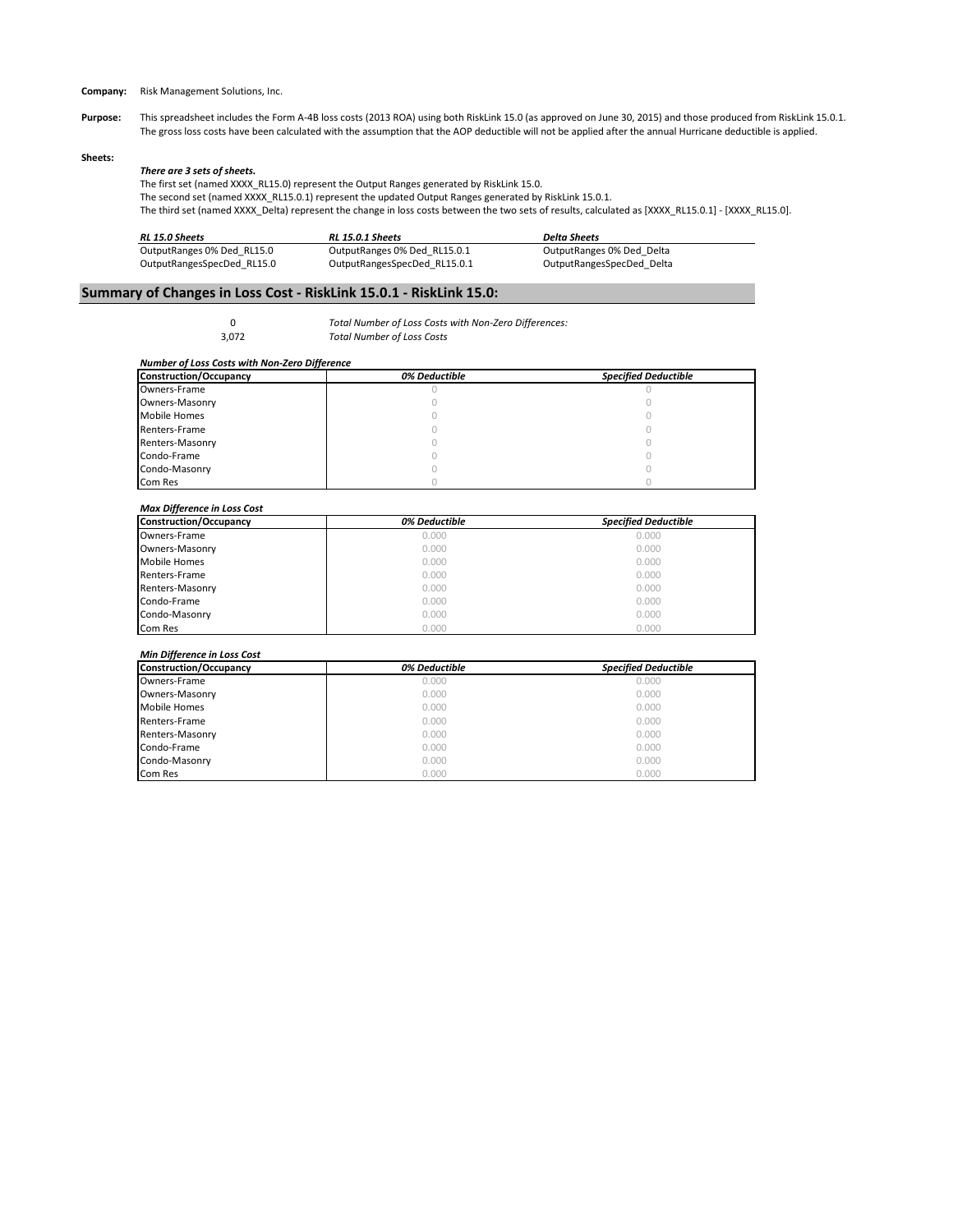|                 |                   |              | <b>Masonry</b> | <b>Mobile</b>  |                |                                      | Frame             | <b>Masrony Condo</b> | Commercial         |
|-----------------|-------------------|--------------|----------------|----------------|----------------|--------------------------------------|-------------------|----------------------|--------------------|
| County          | <b>Loss Costs</b> | Frame Owners | Owners         | Homes          |                | <b>Frame Renters Masonry Renters</b> | <b>Condo Unit</b> | Unit                 | <b>Residential</b> |
| Alachua         | LOW               | 0.000        | 0.000          | 0.000          | 0.000          | 0.000                                | 0.000             | 0.000                | 0.000              |
|                 | AVERAGE           | 0.000        | 0.000          | 0.000          | 0.000          | 0.000                                | 0.000             | 0.000                | 0.000              |
|                 | <b>HIGH</b>       | 0.000        | 0.000          | 0.000          | 0.000          | 0.000                                | 0.000             | 0.000                | 0.000              |
|                 |                   |              |                |                |                |                                      |                   |                      |                    |
| <b>Baker</b>    | LOW               | 0.000        | 0.000          | 0.000          | 0.000          | 0.000                                | 0.000             | 0.000                | 0.000              |
|                 | AVERAGE           | 0.000        | 0.000          | 0.000          | 0.000          | 0.000                                | 0.000             | 0.000                | 0.000              |
|                 | HIGH              | 0.000        | 0.000          | 0.000          | 0.000          | 0.000                                | 0.000             | 0.000                | 0.000              |
|                 |                   |              |                |                |                |                                      |                   |                      |                    |
| Bay             | LOW               | 0.000        | 0.000          | 0.000          | 0.000          | 0.000                                | 0.000             | 0.000                | 0.000              |
|                 | <b>AVERAGE</b>    | 0.000        | 0.000          | 0.000          | 0.000          | 0.000                                | 0.000             | 0.000                | 0.000              |
|                 | <b>HIGH</b>       | 0.000        | 0.000          | 0.000          | 0.000          | 0.000                                | 0.000             | 0.000                | 0.000              |
|                 |                   |              |                |                |                |                                      |                   |                      |                    |
| <b>Bradford</b> | LOW               | 0.000        | 0.000          | 0.000          | 0.000          | 0.000                                | 0.000             | 0.000                | 0.000              |
|                 | <b>AVERAGE</b>    | 0.000        | 0.000          | 0.000          | 0.000          | 0.000                                | 0.000             | 0.000                | 0.000              |
|                 | <b>HIGH</b>       | 0.000        | 0.000          | 0.000          | 0.000          | 0.000                                | 0.000             | 0.000                | 0.000              |
|                 |                   |              |                |                |                |                                      |                   |                      |                    |
| <b>Brevard</b>  | LOW               | 0.000        | 0.000          | 0.000          | 0.000          | 0.000                                | 0.000             | 0.000                | 0.000              |
|                 | AVERAGE           | 0.000        | 0.000          | 0.000          | 0.000          | 0.000                                | 0.000             | 0.000                | 0.000              |
|                 | HIGH              | 0.000        | 0.000          | 0.000          | 0.000          | 0.000                                | 0.000             | 0.000                | 0.000              |
|                 |                   |              |                |                |                |                                      |                   |                      |                    |
| <b>Broward</b>  | LOW               | 0.000        | 0.000          | 0.000          | 0.000          | 0.000                                | 0.000             | 0.000                | 0.000              |
|                 | AVERAGE           | 0.000        | 0.000          | 0.000          | 0.000          | 0.000                                | 0.000             | 0.000                | 0.000              |
|                 | <b>HIGH</b>       | 0.000        | 0.000          | 0.000          | 0.000          | 0.000                                | 0.000             | 0.000                | 0.000              |
|                 |                   |              |                |                |                |                                      |                   |                      |                    |
| Calhoun         | LOW               | 0.000        | 0.000          | 0.000          | 0.000          | 0.000                                | 0.000             | 0.000                | 0.000              |
|                 | AVERAGE           | 0.000        | 0.000          | 0.000          | 0.000          | 0.000                                | 0.000             | 0.000                | 0.000              |
|                 | HIGH              | 0.000        | 0.000          | 0.000          | 0.000          | 0.000                                | 0.000             | 0.000                | 0.000              |
|                 |                   |              |                |                |                |                                      |                   |                      |                    |
| Charlotte       | LOW               | 0.000        | 0.000          | 0.000          | 0.000          | 0.000                                | 0.000             | 0.000                | 0.000              |
|                 | <b>AVERAGE</b>    | 0.000        | 0.000          | 0.000          | 0.000          | 0.000                                | 0.000             | 0.000                | 0.000              |
|                 | <b>HIGH</b>       | 0.000        | 0.000          | 0.000          | 0.000          | 0.000                                | 0.000             | 0.000                | 0.000              |
|                 |                   |              |                |                |                |                                      |                   |                      |                    |
| Citrus          | LOW               | 0.000        | 0.000          | 0.000          | 0.000          | 0.000                                | 0.000             | 0.000                | 0.000              |
|                 | AVERAGE           | 0.000        | 0.000          | 0.000          | 0.000          | 0.000                                | 0.000             | 0.000                | 0.000              |
|                 | HIGH              | 0.000        | 0.000          | 0.000          | 0.000          | 0.000                                | 0.000             | 0.000                | 0.000              |
|                 |                   |              |                |                |                |                                      |                   |                      |                    |
| Clay            | LOW               | 0.000        | 0.000          | 0.000          | 0.000          | 0.000                                | 0.000             | 0.000                | 0.000              |
|                 | AVERAGE           | 0.000        | 0.000          | 0.000          | 0.000          | 0.000                                | 0.000             | 0.000                | 0.000              |
|                 | <b>HIGH</b>       | 0.000        | 0.000          | 0.000          | 0.000          | 0.000                                | 0.000             | 0.000                | 0.000              |
|                 |                   |              |                |                |                |                                      |                   |                      |                    |
| Collier         | LOW               | 0.000        | 0.000          | 0.000          | 0.000          | 0.000                                | 0.000             | 0.000                | 0.000              |
|                 | AVERAGE           | 0.000        | 0.000          | 0.000          | 0.000          | 0.000                                | 0.000             | 0.000                | 0.000              |
|                 | HIGH              | 0.000        | 0.000          | 0.000          | 0.000          | 0.000                                | 0.000             | 0.000                | 0.000              |
|                 |                   |              |                |                |                |                                      |                   |                      |                    |
| Columbia        | <b>LOW</b>        | 0.000        | 0.000          | 0.000          | 0.000          | 0.000                                | 0.000             | 0.000                | 0.000              |
|                 | <b>AVERAGE</b>    | 0.000        | 0.000          | 0.000          | 0.000          | 0.000                                | 0.000             | 0.000                | 0.000              |
|                 | <b>HIGH</b>       | 0.000        | 0.000          | 0.000          | 0.000          | 0.000                                | 0.000             | 0.000                | 0.000              |
| <b>DeSoto</b>   | LOW               | 0.000        | 0.000          |                |                |                                      |                   |                      | 0.000              |
|                 | AVERAGE           | 0.000        |                | 0.000          | 0.000<br>0.000 | 0.000                                | 0.000             | 0.000                |                    |
|                 | <b>HIGH</b>       | 0.000        | 0.000<br>0.000 | 0.000<br>0.000 | 0.000          | 0.000<br>0.000                       | 0.000<br>0.000    | 0.000<br>0.000       | 0.000<br>0.000     |
|                 |                   |              |                |                |                |                                      |                   |                      |                    |
| Dixie           | <b>LOW</b>        | 0.000        | 0.000          | 0.000          | 0.000          | 0.000                                | 0.000             | 0.000                | 0.000              |
|                 | AVERAGE           | 0.000        | 0.000          | 0.000          | 0.000          | 0.000                                | 0.000             | 0.000                | 0.000              |
|                 | HIGH              | 0.000        | 0.000          | 0.000          | 0.000          | 0.000                                | 0.000             | 0.000                | 0.000              |
|                 |                   |              |                |                |                |                                      |                   |                      |                    |
| Duval           | LOW               | 0.000        | 0.000          | 0.000          | 0.000          | 0.000                                | 0.000             | 0.000                | 0.000              |
|                 | <b>AVERAGE</b>    | 0.000        | 0.000          | 0.000          | 0.000          | 0.000                                | 0.000             | 0.000                | 0.000              |
|                 | <b>HIGH</b>       | 0.000        | 0.000          | 0.000          | 0.000          | 0.000                                | 0.000             | 0.000                | 0.000              |
|                 |                   |              |                |                |                |                                      |                   |                      |                    |
| Escambia        | LOW               | 0.000        | 0.000          | 0.000          | 0.000          | 0.000                                | 0.000             | 0.000                | 0.000              |
|                 | <b>AVERAGE</b>    | 0.000        | 0.000          | 0.000          | 0.000          | 0.000                                | 0.000             | 0.000                | 0.000              |
|                 | <b>HIGH</b>       | 0.000        | 0.000          | 0.000          | 0.000          | 0.000                                | 0.000             | 0.000                | 0.000              |
|                 |                   |              |                |                |                |                                      |                   |                      |                    |
| Flagler         | LOW               | 0.000        | 0.000          | 0.000          | 0.000          | 0.000                                | 0.000             | 0.000                | 0.000              |
|                 | <b>AVERAGE</b>    | 0.000        | 0.000          | 0.000          | 0.000          | 0.000                                | 0.000             | 0.000                | 0.000              |
|                 | <b>HIGH</b>       | 0.000        | 0.000          | 0.000          | 0.000          | 0.000                                | 0.000             | 0.000                | 0.000              |
|                 |                   |              |                |                |                |                                      |                   |                      |                    |
| Franklin        | LOW               | 0.000        | 0.000          | 0.000          | 0.000          | 0.000                                | 0.000             | 0.000                | 0.000              |
|                 | AVERAGE           | 0.000        | 0.000          | 0.000          | 0.000          | 0.000                                | 0.000             | 0.000                | 0.000              |
|                 | HIGH              | 0.000        | 0.000          | 0.000          | 0.000          | 0.000                                | 0.000             | 0.000                | 0.000              |
|                 |                   |              |                |                |                |                                      |                   |                      |                    |
| Gadsden         | LOW               | 0.000        | 0.000          | 0.000          | 0.000          | 0.000                                | 0.000             | 0.000                | 0.000              |
|                 | AVERAGE           | 0.000        | 0.000          | 0.000          | 0.000          | 0.000                                | 0.000             | 0.000                | 0.000              |
|                 |                   |              |                |                |                |                                      |                   |                      |                    |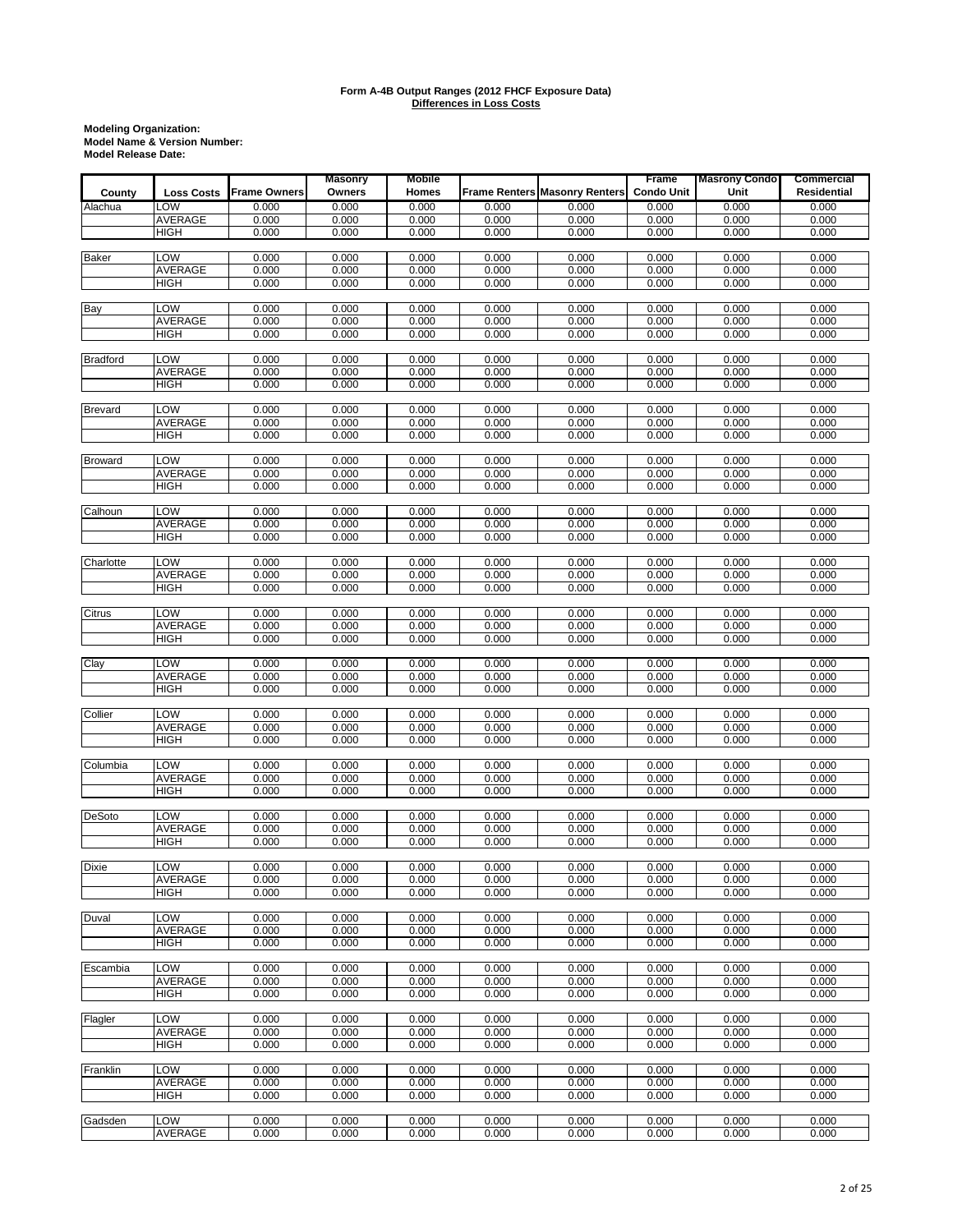|                     |                   |                     | <b>Masonry</b> | <b>Mobile</b>  |                |                                      | Frame             | <b>Masrony Condo</b> | <b>Commercial</b>  |
|---------------------|-------------------|---------------------|----------------|----------------|----------------|--------------------------------------|-------------------|----------------------|--------------------|
| County              | <b>Loss Costs</b> | <b>Frame Owners</b> | Owners         | Homes          |                | <b>Frame Renters Masonry Renters</b> | <b>Condo Unit</b> | Unit                 | <b>Residential</b> |
|                     | HIGH              | 0.000               | 0.000          | 0.000          | 0.000          | 0.000                                | 0.000             | 0.000                | 0.000              |
|                     |                   |                     |                |                |                |                                      |                   |                      |                    |
| Gilchrist           | LOW               | 0.000               | 0.000          | 0.000          | 0.000          | 0.000                                | 0.000             | 0.000                | 0.000              |
|                     | AVERAGE           | 0.000               | 0.000          | 0.000          | 0.000          | 0.000                                | 0.000             | 0.000                | 0.000              |
|                     | <b>HIGH</b>       | 0.000               | 0.000          | 0.000          | 0.000          | 0.000                                | 0.000             | 0.000                | 0.000              |
|                     |                   |                     |                |                |                |                                      |                   |                      |                    |
| Glades              | LOW               | 0.000               | 0.000          | 0.000          | 0.000          | 0.000                                | 0.000             | 0.000                | 0.000              |
|                     | AVERAGE           | 0.000               | 0.000          | 0.000          | 0.000          | 0.000                                | 0.000             | 0.000                | 0.000              |
|                     | HIGH              | 0.000               | 0.000          | 0.000          | 0.000          | 0.000                                | 0.000             | 0.000                | 0.000              |
|                     |                   |                     |                |                |                |                                      |                   |                      |                    |
| Gulf                | LOW<br>AVERAGE    | 0.000<br>0.000      | 0.000<br>0.000 | 0.000<br>0.000 | 0.000<br>0.000 | 0.000<br>0.000                       | 0.000<br>0.000    | 0.000<br>0.000       | 0.000<br>0.000     |
|                     | <b>HIGH</b>       | 0.000               | 0.000          | 0.000          | 0.000          | 0.000                                | 0.000             | 0.000                | 0.000              |
|                     |                   |                     |                |                |                |                                      |                   |                      |                    |
| Hamilton            | LOW               | 0.000               | 0.000          | 0.000          | 0.000          | 0.000                                | 0.000             | 0.000                | 0.000              |
|                     | AVERAGE           | 0.000               | 0.000          | 0.000          | 0.000          | 0.000                                | 0.000             | 0.000                | 0.000              |
|                     | HIGH              | 0.000               | 0.000          | 0.000          | 0.000          | 0.000                                | 0.000             | 0.000                | 0.000              |
|                     |                   |                     |                |                |                |                                      |                   |                      |                    |
| Hardee              | LOW               | 0.000               | 0.000          | 0.000          | 0.000          | 0.000                                | 0.000             | 0.000                | 0.000              |
|                     | AVERAGE           | 0.000               | 0.000          | 0.000          | 0.000          | 0.000                                | 0.000             | 0.000                | 0.000              |
|                     | <b>HIGH</b>       | 0.000               | 0.000          | 0.000          | 0.000          | 0.000                                | 0.000             | 0.000                | 0.000              |
|                     |                   |                     |                |                |                |                                      |                   |                      |                    |
| Hendry              | LOW               | 0.000               | 0.000          | 0.000          | 0.000          | 0.000                                | 0.000             | 0.000                | 0.000              |
|                     | <b>AVERAGE</b>    | 0.000               | 0.000          | 0.000          | 0.000          | 0.000                                | 0.000             | 0.000                | 0.000              |
|                     | <b>HIGH</b>       | 0.000               | 0.000          | 0.000          | 0.000          | 0.000                                | 0.000             | 0.000                | 0.000              |
|                     | LOW               | 0.000               | 0.000          | 0.000          | 0.000          | 0.000                                | 0.000             | 0.000                | 0.000              |
| Hernando            | AVERAGE           | 0.000               | 0.000          | 0.000          | 0.000          | 0.000                                | 0.000             | 0.000                | 0.000              |
|                     | <b>HIGH</b>       | 0.000               | 0.000          | 0.000          | 0.000          | 0.000                                | 0.000             | 0.000                | 0.000              |
|                     |                   |                     |                |                |                |                                      |                   |                      |                    |
| Highlands           | LOW               | 0.000               | 0.000          | 0.000          | 0.000          | 0.000                                | 0.000             | 0.000                | 0.000              |
|                     | AVERAGE           | 0.000               | 0.000          | 0.000          | 0.000          | 0.000                                | 0.000             | 0.000                | 0.000              |
|                     | <b>HIGH</b>       | 0.000               | 0.000          | 0.000          | 0.000          | 0.000                                | 0.000             | 0.000                | 0.000              |
|                     |                   |                     |                |                |                |                                      |                   |                      |                    |
| Hillsborough        | LOW               | 0.000               | 0.000          | 0.000          | 0.000          | 0.000                                | 0.000             | 0.000                | 0.000              |
|                     | AVERAGE           | 0.000               | 0.000          | 0.000          | 0.000          | 0.000                                | 0.000             | 0.000                | 0.000              |
|                     | <b>HIGH</b>       | 0.000               | 0.000          | 0.000          | 0.000          | 0.000                                | 0.000             | 0.000                | 0.000              |
|                     |                   |                     |                |                |                |                                      |                   |                      |                    |
| Holmes              | LOW               | 0.000               | 0.000          | 0.000          | 0.000          | 0.000                                | 0.000             | 0.000                | 0.000              |
|                     | AVERAGE           | 0.000               | 0.000          | 0.000          | 0.000          | 0.000                                | 0.000             | 0.000                | 0.000              |
|                     | <b>HIGH</b>       | 0.000               | 0.000          | 0.000          | 0.000          | 0.000                                | 0.000             | 0.000                | 0.000              |
| <b>Indian River</b> | <b>LOW</b>        | 0.000               | 0.000          | 0.000          | 0.000          | 0.000                                | 0.000             | 0.000                | 0.000              |
|                     | AVERAGE           | 0.000               | 0.000          | 0.000          | 0.000          | 0.000                                | 0.000             | 0.000                | 0.000              |
|                     | <b>HIGH</b>       | 0.000               | 0.000          | 0.000          | 0.000          | 0.000                                | 0.000             | 0.000                | 0.000              |
|                     |                   |                     |                |                |                |                                      |                   |                      |                    |
| Jackson             | LOW               | 0.000               | 0.000          | 0.000          | 0.000          | 0.000                                | 0.000             | 0.000                | 0.000              |
|                     | AVERAGE           | 0.000               | 0.000          | 0.000          | 0.000          | 0.000                                | 0.000             | 0.000                | 0.000              |
|                     | <b>HIGH</b>       | 0.000               | 0.000          | 0.000          | 0.000          | 0.000                                | 0.000             | 0.000                | 0.000              |
|                     |                   |                     |                |                |                |                                      |                   |                      |                    |
| Jefferson           | LOW               | 0.000               | 0.000          | 0.000          | 0.000          | 0.000                                | 0.000             | 0.000                | 0.000              |
|                     | AVERAGE           | 0.000               | 0.000          | 0.000          | 0.000          | 0.000                                | 0.000             | 0.000                | 0.000              |
|                     | HIGH              | 0.000               | 0.000          | 0.000          | 0.000          | 0.000                                | 0.000             | 0.000                | 0.000              |
| Lafayette           | LOW               | 0.000               | 0.000          | 0.000          | 0.000          | 0.000                                | 0.000             | 0.000                | 0.000              |
|                     | <b>AVERAGE</b>    | 0.000               | 0.000          | 0.000          | 0.000          | 0.000                                | 0.000             | 0.000                | 0.000              |
|                     | <b>HIGH</b>       | 0.000               | 0.000          | 0.000          | 0.000          | 0.000                                | 0.000             | 0.000                | 0.000              |
|                     |                   |                     |                |                |                |                                      |                   |                      |                    |
| Lake                | LOW               | 0.000               | 0.000          | 0.000          | 0.000          | 0.000                                | 0.000             | 0.000                | 0.000              |
|                     | AVERAGE           | 0.000               | 0.000          | 0.000          | 0.000          | 0.000                                | 0.000             | 0.000                | 0.000              |
|                     | <b>HIGH</b>       | 0.000               | 0.000          | 0.000          | 0.000          | 0.000                                | 0.000             | 0.000                | 0.000              |
|                     |                   |                     |                |                |                |                                      |                   |                      |                    |
| Lee                 | LOW               | 0.000               | 0.000          | 0.000          | 0.000          | 0.000                                | 0.000             | 0.000                | 0.000              |
|                     | AVERAGE           | 0.000               | 0.000          | 0.000          | 0.000          | 0.000                                | 0.000             | 0.000                | 0.000              |
|                     | <b>HIGH</b>       | 0.000               | 0.000          | 0.000          | 0.000          | 0.000                                | 0.000             | 0.000                | 0.000              |
|                     |                   |                     |                |                |                |                                      |                   |                      |                    |
| Leon                | LOW               | 0.000               | 0.000          | 0.000          | 0.000          | 0.000                                | 0.000             | 0.000                | 0.000              |
|                     | AVERAGE           | 0.000               | 0.000          | 0.000          | 0.000          | 0.000                                | 0.000             | 0.000                | 0.000              |
|                     | <b>HIGH</b>       | 0.000               | 0.000          | 0.000          | 0.000          | 0.000                                | 0.000             | 0.000                | 0.000              |
| Levy                | LOW               | 0.000               | 0.000          | 0.000          | 0.000          | 0.000                                | 0.000             | 0.000                | 0.000              |
|                     | AVERAGE           | 0.000               | 0.000          | 0.000          | 0.000          | 0.000                                | 0.000             | 0.000                | 0.000              |
|                     | HIGH              | 0.000               | 0.000          | 0.000          | 0.000          | 0.000                                | 0.000             | 0.000                | 0.000              |
|                     |                   |                     |                |                |                |                                      |                   |                      |                    |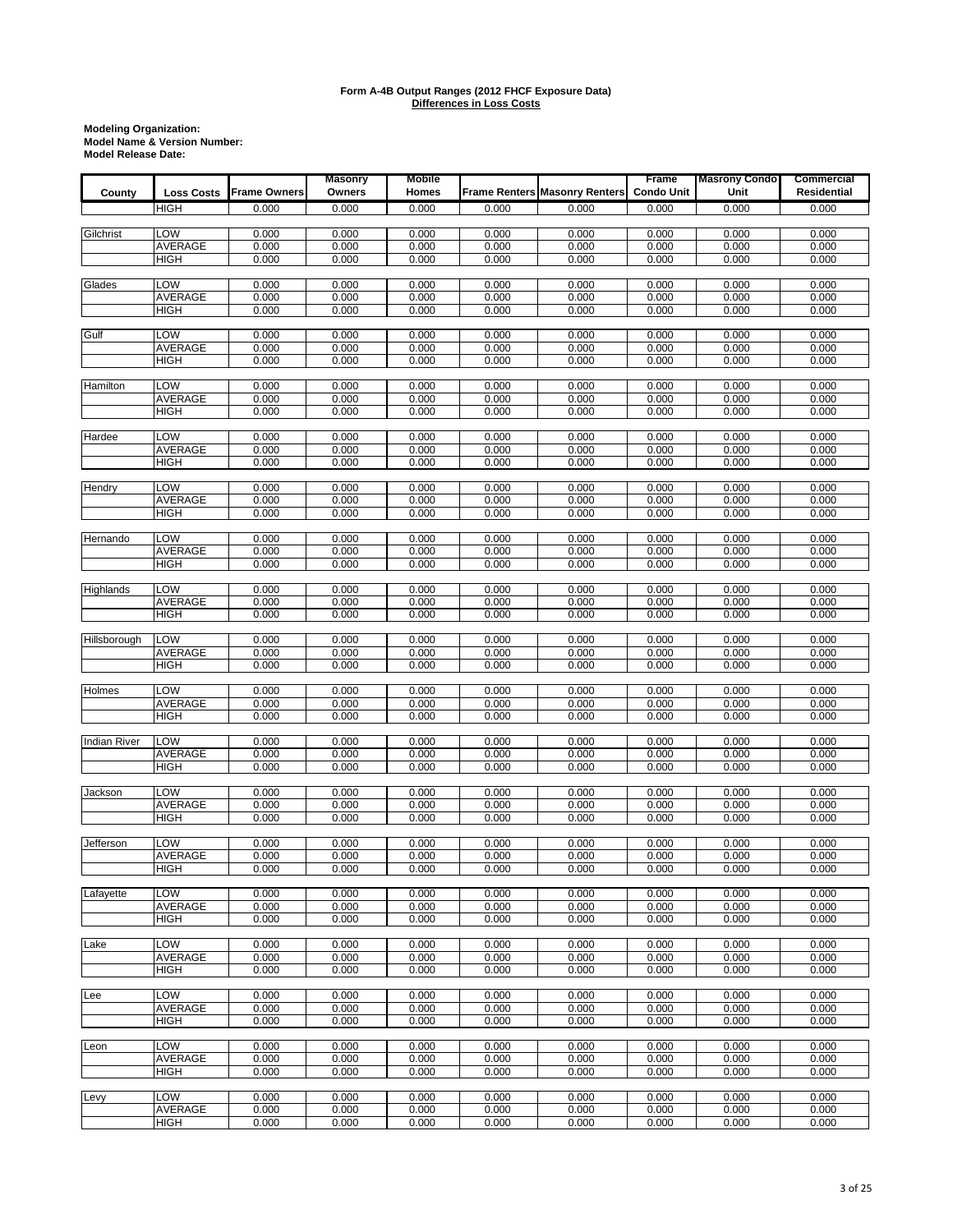|            |                               |                     | <b>Masonry</b> | Mobile         |                |                                      | Frame             | <b>Masrony Condo</b> | <b>Commercial</b>  |
|------------|-------------------------------|---------------------|----------------|----------------|----------------|--------------------------------------|-------------------|----------------------|--------------------|
| County     | <b>Loss Costs</b>             | <b>Frame Owners</b> | Owners         | Homes          |                | <b>Frame Renters Masonry Renters</b> | <b>Condo Unit</b> | Unit                 | <b>Residential</b> |
| Liberty    | LOW                           | 0.000               | 0.000          | 0.000          | 0.000          | 0.000                                | 0.000             | 0.000                | 0.000              |
|            | AVERAGE                       | 0.000               | 0.000          | 0.000          | 0.000          | 0.000                                | 0.000             | 0.000                | 0.000              |
|            | <b>HIGH</b>                   | 0.000               | 0.000          | 0.000          | 0.000          | 0.000                                | 0.000             | 0.000                | 0.000              |
|            |                               |                     |                |                |                |                                      |                   |                      |                    |
| Madison    | LOW                           | 0.000               | 0.000          | 0.000          | 0.000          | 0.000                                | 0.000             | 0.000                | 0.000              |
|            | AVERAGE                       | 0.000               | 0.000          | 0.000          | 0.000          | 0.000                                | 0.000             | 0.000                | 0.000              |
|            | <b>HIGH</b>                   | 0.000               | 0.000          | 0.000          | 0.000          | 0.000                                | 0.000             | 0.000                | 0.000              |
|            |                               |                     |                |                |                |                                      |                   |                      |                    |
| Manatee    | LOW<br>AVERAGE                | 0.000<br>0.000      | 0.000<br>0.000 | 0.000<br>0.000 | 0.000<br>0.000 | 0.000<br>0.000                       | 0.000<br>0.000    | 0.000<br>0.000       | 0.000<br>0.000     |
|            | <b>HIGH</b>                   | 0.000               | 0.000          | 0.000          | 0.000          | 0.000                                | 0.000             | 0.000                | 0.000              |
|            |                               |                     |                |                |                |                                      |                   |                      |                    |
| Marion     | LOW                           | 0.000               | 0.000          | 0.000          | 0.000          | 0.000                                | 0.000             | 0.000                | 0.000              |
|            | <b>AVERAGE</b>                | 0.000               | 0.000          | 0.000          | 0.000          | 0.000                                | 0.000             | 0.000                | 0.000              |
|            | <b>HIGH</b>                   | 0.000               | 0.000          | 0.000          | 0.000          | 0.000                                | 0.000             | 0.000                | 0.000              |
|            |                               |                     |                |                |                |                                      |                   |                      |                    |
| Martin     | <b>LOW</b>                    | 0.000               | 0.000          | 0.000          | 0.000          | 0.000                                | 0.000             | 0.000                | 0.000              |
|            | <b>AVERAGE</b>                | 0.000               | 0.000          | 0.000          | 0.000          | 0.000                                | 0.000             | 0.000                | 0.000              |
|            | <b>HIGH</b>                   | 0.000               | 0.000          | 0.000          | 0.000          | 0.000                                | 0.000             | 0.000                | 0.000              |
| Miami-Dade | LOW                           | 0.000               | 0.000          | 0.000          | 0.000          | 0.000                                | 0.000             | 0.000                | 0.000              |
|            | AVERAGE                       | 0.000               | 0.000          | 0.000          | 0.000          | 0.000                                | 0.000             | 0.000                | 0.000              |
|            | <b>HIGH</b>                   | 0.000               | 0.000          | 0.000          | 0.000          | 0.000                                | 0.000             | 0.000                | 0.000              |
|            |                               |                     |                |                |                |                                      |                   |                      |                    |
| Monroe     | LOW                           | 0.000               | 0.000          | 0.000          | 0.000          | 0.000                                | 0.000             | 0.000                | 0.000              |
|            | AVERAGE                       | 0.000               | 0.000          | 0.000          | 0.000          | 0.000                                | 0.000             | 0.000                | 0.000              |
|            | <b>HIGH</b>                   | 0.000               | 0.000          | 0.000          | 0.000          | 0.000                                | 0.000             | 0.000                | 0.000              |
|            |                               |                     |                |                |                |                                      |                   |                      |                    |
| Nassau     | LOW                           | 0.000               | 0.000          | 0.000          | 0.000          | 0.000                                | 0.000             | 0.000                | 0.000              |
|            | AVERAGE                       | 0.000<br>0.000      | 0.000          | 0.000          | 0.000          | 0.000                                | 0.000             | 0.000                | 0.000              |
|            | <b>HIGH</b>                   |                     | 0.000          | 0.000          | 0.000          | 0.000                                | 0.000             | 0.000                | 0.000              |
| Okaloosa   | LOW                           | 0.000               | 0.000          | 0.000          | 0.000          | 0.000                                | 0.000             | 0.000                | 0.000              |
|            | <b>AVERAGE</b>                | 0.000               | 0.000          | 0.000          | 0.000          | 0.000                                | 0.000             | 0.000                | 0.000              |
|            | HIGH                          | 0.000               | 0.000          | 0.000          | 0.000          | 0.000                                | 0.000             | 0.000                | 0.000              |
|            |                               |                     |                |                |                |                                      |                   |                      |                    |
| Okeechobee | LOW                           | 0.000               | 0.000          | 0.000          | 0.000          | 0.000                                | 0.000             | 0.000                | 0.000              |
|            | <b>AVERAGE</b>                | 0.000               | 0.000          | 0.000          | 0.000          | 0.000                                | 0.000             | 0.000                | 0.000              |
|            | <b>HIGH</b>                   | 0.000               | 0.000          | 0.000          | 0.000          | 0.000                                | 0.000             | 0.000                | 0.000              |
|            |                               |                     |                |                |                |                                      |                   |                      |                    |
| Orange     | LOW<br>AVERAGE                | 0.000<br>0.000      | 0.000<br>0.000 | 0.000<br>0.000 | 0.000<br>0.000 | 0.000<br>0.000                       | 0.000<br>0.000    | 0.000<br>0.000       | 0.000<br>0.000     |
|            | <b>HIGH</b>                   | 0.000               | 0.000          | 0.000          | 0.000          | 0.000                                | 0.000             | 0.000                | 0.000              |
|            |                               |                     |                |                |                |                                      |                   |                      |                    |
| Osceola    | LOW                           | 0.000               | 0.000          | 0.000          | 0.000          | 0.000                                | 0.000             | 0.000                | 0.000              |
|            | <b>AVERAGE</b>                | 0.000               | 0.000          | 0.000          | 0.000          | 0.000                                | 0.000             | 0.000                | 0.000              |
|            | <b>HIGH</b>                   | 0.000               | 0.000          | 0.000          | 0.000          | 0.000                                | 0.000             | 0.000                | 0.000              |
|            |                               |                     |                |                |                |                                      |                   |                      |                    |
| Palm Beach | LOW                           | 0.000               | 0.000          | 0.000          | 0.000          | 0.000                                | 0.000             | 0.000                | 0.000              |
|            | <b>AVERAGE</b><br><b>HIGH</b> | 0.000<br>0.000      | 0.000<br>0.000 | 0.000<br>0.000 | 0.000<br>0.000 | 0.000<br>0.000                       | 0.000<br>0.000    | 0.000<br>0.000       | 0.000<br>0.000     |
|            |                               |                     |                |                |                |                                      |                   |                      |                    |
| Pasco      | LOW                           | 0.000               | 0.000          | 0.000          | 0.000          | 0.000                                | 0.000             | 0.000                | 0.000              |
|            | AVERAGE                       | 0.000               | 0.000          | 0.000          | 0.000          | 0.000                                | 0.000             | 0.000                | 0.000              |
|            | HIGH                          | 0.000               | 0.000          | 0.000          | 0.000          | 0.000                                | 0.000             | 0.000                | 0.000              |
|            |                               |                     |                |                |                |                                      |                   |                      |                    |
| Pinellas   | LOW                           | 0.000               | 0.000          | 0.000          | 0.000          | 0.000                                | 0.000             | 0.000                | 0.000              |
|            | <b>AVERAGE</b>                | 0.000               | 0.000          | 0.000          | 0.000          | 0.000                                | 0.000             | 0.000                | 0.000              |
|            | <b>HIGH</b>                   | 0.000               | 0.000          | 0.000          | 0.000          | 0.000                                | 0.000             | 0.000                | 0.000              |
| Polk       | LOW                           | 0.000               | 0.000          | 0.000          | 0.000          | 0.000                                | 0.000             | 0.000                | 0.000              |
|            | AVERAGE                       | 0.000               | 0.000          | 0.000          | 0.000          | 0.000                                | 0.000             | 0.000                | 0.000              |
|            | <b>HIGH</b>                   | 0.000               | 0.000          | 0.000          | 0.000          | 0.000                                | 0.000             | 0.000                | 0.000              |
|            |                               |                     |                |                |                |                                      |                   |                      |                    |
| Putnam     | LOW                           | 0.000               | 0.000          | 0.000          | 0.000          | 0.000                                | 0.000             | 0.000                | 0.000              |
|            | AVERAGE                       | 0.000               | 0.000          | 0.000          | 0.000          | 0.000                                | 0.000             | 0.000                | 0.000              |
|            | <b>HIGH</b>                   | 0.000               | 0.000          | 0.000          | 0.000          | 0.000                                | 0.000             | 0.000                | 0.000              |
|            |                               |                     |                |                |                |                                      |                   |                      |                    |
| St. Johns  | <b>LOW</b>                    | 0.000               | 0.000          | 0.000          | 0.000          | 0.000                                | 0.000             | 0.000                | 0.000              |
|            | AVERAGE                       | 0.000               | 0.000          | 0.000          | 0.000          | 0.000                                | 0.000             | 0.000                | 0.000              |
|            | HIGH                          | 0.000               | 0.000          | 0.000          | 0.000          | 0.000                                | 0.000             | 0.000                | 0.000              |
| St. Lucie  | LOW                           | 0.000               | 0.000          | 0.000          | 0.000          | 0.000                                | 0.000             | 0.000                | 0.000              |
|            | AVERAGE                       | 0.000               | 0.000          | 0.000          | 0.000          | 0.000                                | 0.000             | 0.000                | 0.000              |
|            |                               |                     |                |                |                |                                      |                   |                      |                    |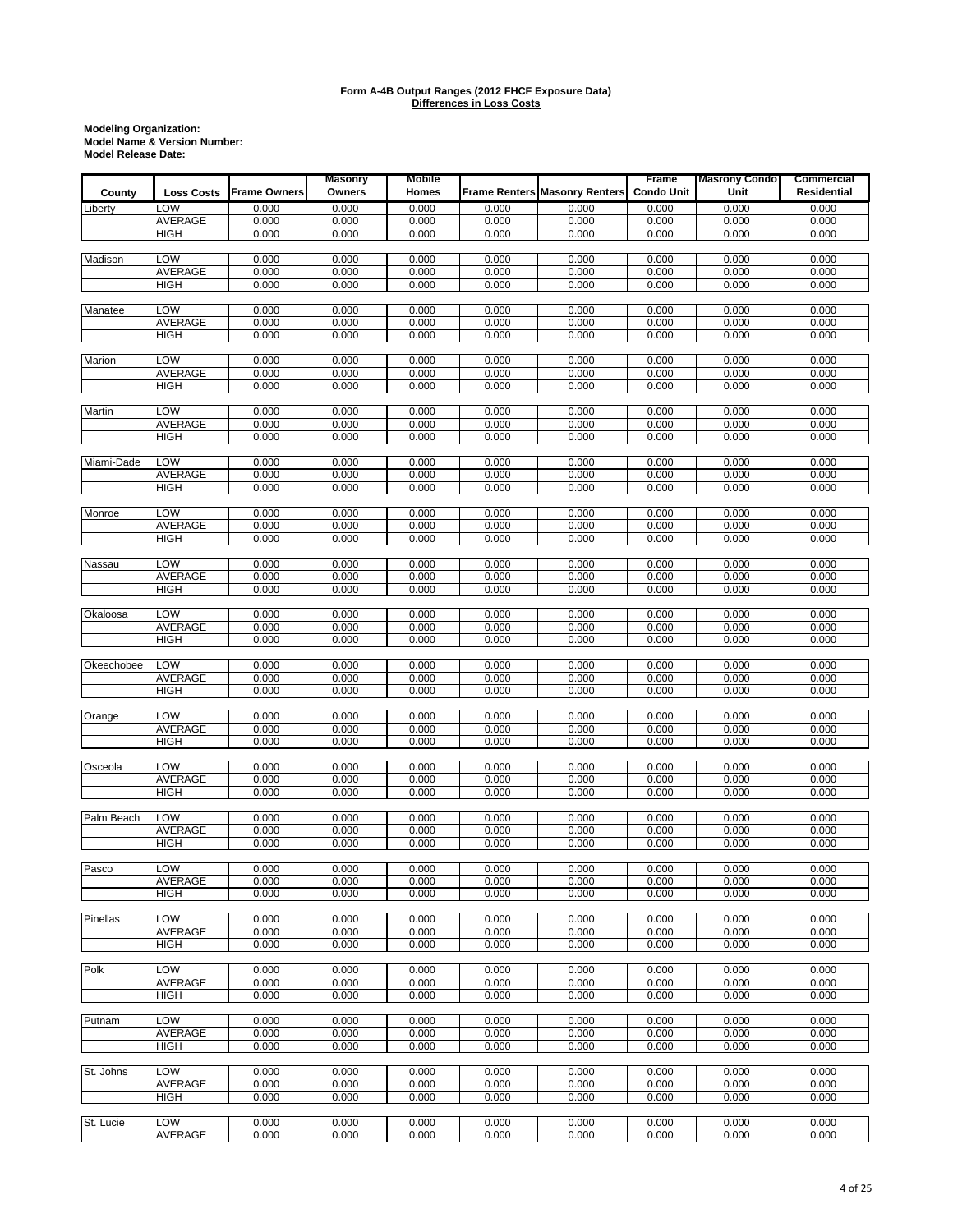|            |                   |                     | <b>Masonry</b> | <b>Mobile</b> |       |                                      | Frame             | <b>Masrony Condo</b> | Commercial         |
|------------|-------------------|---------------------|----------------|---------------|-------|--------------------------------------|-------------------|----------------------|--------------------|
| County     | <b>Loss Costs</b> | <b>Frame Owners</b> | Owners         | <b>Homes</b>  |       | <b>Frame Renters Masonry Renters</b> | <b>Condo Unit</b> | Unit                 | <b>Residential</b> |
|            | <b>HIGH</b>       | 0.000               | 0.000          | 0.000         | 0.000 | 0.000                                | 0.000             | 0.000                | 0.000              |
|            |                   |                     |                |               |       |                                      |                   |                      |                    |
| Santa Rosa | LOW               | 0.000               | 0.000          | 0.000         | 0.000 | 0.000                                | 0.000             | 0.000                | 0.000              |
|            | <b>AVERAGE</b>    | 0.000               | 0.000          | 0.000         | 0.000 | 0.000                                | 0.000             | 0.000                | 0.000              |
|            | <b>HIGH</b>       | 0.000               | 0.000          | 0.000         | 0.000 | 0.000                                | 0.000             | 0.000                | 0.000              |
| Sarasota   | LOW               | 0.000               | 0.000          | 0.000         | 0.000 | 0.000                                | 0.000             | 0.000                | 0.000              |
|            | <b>AVERAGE</b>    | 0.000               | 0.000          | 0.000         | 0.000 | 0.000                                | 0.000             | 0.000                | 0.000              |
|            | <b>HIGH</b>       | 0.000               | 0.000          | 0.000         | 0.000 | 0.000                                | 0.000             | 0.000                | 0.000              |
|            |                   |                     |                |               |       |                                      |                   |                      |                    |
| Seminole   | LOW               | 0.000               | 0.000          | 0.000         | 0.000 | 0.000                                | 0.000             | 0.000                | 0.000              |
|            | <b>AVERAGE</b>    | 0.000               | 0.000          | 0.000         | 0.000 | 0.000                                | 0.000             | 0.000                | 0.000              |
|            | <b>HIGH</b>       | 0.000               | 0.000          | 0.000         | 0.000 | 0.000                                | 0.000             | 0.000                | 0.000              |
| Sumter     | LOW               | 0.000               | 0.000          | 0.000         | 0.000 | 0.000                                | 0.000             | 0.000                | 0.000              |
|            | <b>AVERAGE</b>    | 0.000               | 0.000          | 0.000         | 0.000 | 0.000                                | 0.000             | 0.000                | 0.000              |
|            | <b>HIGH</b>       | 0.000               | 0.000          | 0.000         | 0.000 | 0.000                                | 0.000             | 0.000                | 0.000              |
|            |                   |                     |                |               |       |                                      |                   |                      |                    |
| Suwannee   | LOW               | 0.000               | 0.000          | 0.000         | 0.000 | 0.000                                | 0.000             | 0.000                | 0.000              |
|            | AVERAGE           | 0.000               | 0.000          | 0.000         | 0.000 | 0.000                                | 0.000             | 0.000                | 0.000              |
|            | <b>HIGH</b>       | 0.000               | 0.000          | 0.000         | 0.000 | 0.000                                | 0.000             | 0.000                | 0.000              |
| Taylor     | LOW               | 0.000               | 0.000          | 0.000         | 0.000 | 0.000                                | 0.000             | 0.000                | 0.000              |
|            | <b>AVERAGE</b>    | 0.000               | 0.000          | 0.000         | 0.000 | 0.000                                | 0.000             | 0.000                | 0.000              |
|            | <b>HIGH</b>       | 0.000               | 0.000          | 0.000         | 0.000 | 0.000                                | 0.000             | 0.000                | 0.000              |
|            |                   |                     |                |               |       |                                      |                   |                      |                    |
| Union      | <b>LOW</b>        | 0.000               | 0.000          | 0.000         | 0.000 | 0.000                                | 0.000             | 0.000                | 0.000              |
|            | <b>AVERAGE</b>    | 0.000               | 0.000          | 0.000         | 0.000 | 0.000                                | 0.000             | 0.000                | 0.000              |
|            | <b>HIGH</b>       | 0.000               | 0.000          | 0.000         | 0.000 | 0.000                                | 0.000             | 0.000                | 0.000              |
| Volusia    | LOW               | 0.000               | 0.000          | 0.000         | 0.000 | 0.000                                | 0.000             | 0.000                | 0.000              |
|            | <b>AVERAGE</b>    | 0.000               | 0.000          | 0.000         | 0.000 | 0.000                                | 0.000             | 0.000                | 0.000              |
|            | <b>HIGH</b>       | 0.000               | 0.000          | 0.000         | 0.000 | 0.000                                | 0.000             | 0.000                | 0.000              |
|            |                   |                     |                |               |       |                                      |                   |                      |                    |
| Wakulla    | LOW               | 0.000               | 0.000          | 0.000         | 0.000 | 0.000                                | 0.000             | 0.000                | 0.000              |
|            | <b>AVERAGE</b>    | 0.000               | 0.000          | 0.000         | 0.000 | 0.000                                | 0.000             | 0.000                | 0.000              |
|            | <b>HIGH</b>       | 0.000               | 0.000          | 0.000         | 0.000 | 0.000                                | 0.000             | 0.000                | 0.000              |
| Walton     | LOW               | 0.000               | 0.000          | 0.000         | 0.000 | 0.000                                | 0.000             | 0.000                | 0.000              |
|            | <b>AVERAGE</b>    | 0.000               | 0.000          | 0.000         | 0.000 | 0.000                                | 0.000             | 0.000                | 0.000              |
|            | <b>HIGH</b>       | 0.000               | 0.000          | 0.000         | 0.000 | 0.000                                | 0.000             | 0.000                | 0.000              |
|            |                   |                     |                |               |       |                                      |                   |                      |                    |
| Washington | <b>LOW</b>        | 0.000               | 0.000          | 0.000         | 0.000 | 0.000                                | 0.000             | 0.000                | 0.000              |
|            | <b>AVERAGE</b>    | 0.000               | 0.000          | 0.000         | 0.000 | 0.000                                | 0.000             | 0.000                | 0.000              |
|            | <b>HIGH</b>       | 0.000               | 0.000          | 0.000         | 0.000 | 0.000                                | 0.000             | 0.000                | 0.000              |
| Statewide  | <b>LOW</b>        | 0.000               | 0.000          | 0.000         | 0.000 | 0.000                                | 0.000             | 0.000                | 0.000              |
|            | <b>AVERAGE</b>    | 0.000               | 0.000          | 0.000         | 0.000 | 0.000                                | 0.000             | 0.000                | 0.000              |
|            | <b>HIGH</b>       | 0.000               | 0.000          | 0.000         | 0.000 | 0.000                                | 0.000             | 0.000                | 0.000              |
|            |                   |                     |                |               |       |                                      |                   |                      |                    |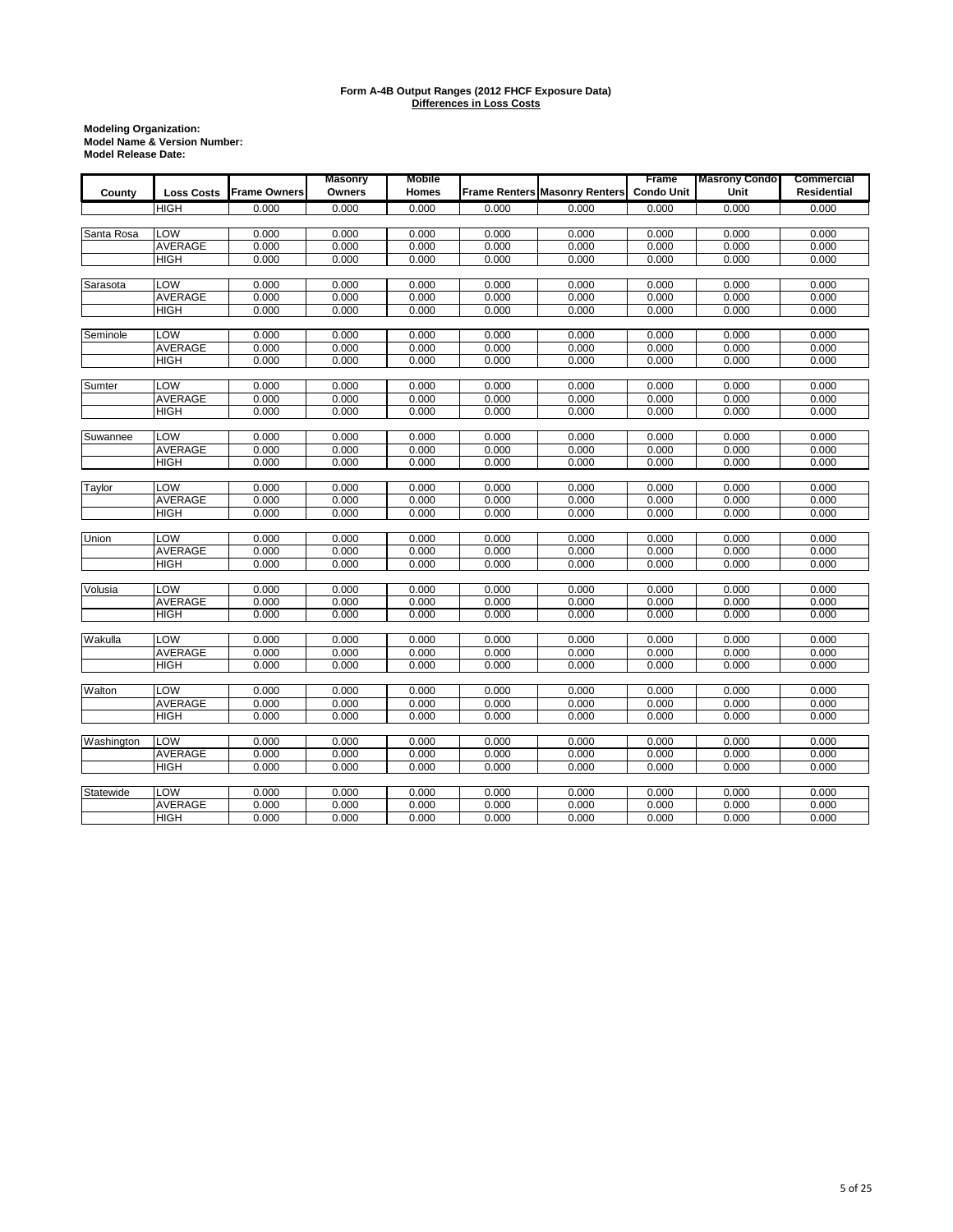|                 |                   |                     | <b>Masonry</b> | Mobile         |       |                                      | Frame             | <b>Masrony Condo</b> | <b>Commercial</b>  |
|-----------------|-------------------|---------------------|----------------|----------------|-------|--------------------------------------|-------------------|----------------------|--------------------|
| County          | <b>Loss Costs</b> | <b>Frame Owners</b> | Owners         | Homes          |       | <b>Frame Renters Masonry Renters</b> | <b>Condo Unit</b> | Unit                 | <b>Residential</b> |
| Alachua         | LOW               | 0.000               | 0.000          | 0.000          | 0.000 | 0.000                                | 0.000             | 0.000                | 0.000              |
|                 | <b>AVERAGE</b>    | 0.000               | 0.000          | 0.000          | 0.000 | 0.000                                | 0.000             | 0.000                | 0.000              |
|                 | <b>HIGH</b>       | 0.000               | 0.000          | 0.000          | 0.000 | 0.000                                | 0.000             | 0.000                | 0.000              |
|                 |                   |                     |                |                |       |                                      |                   |                      |                    |
| <b>Baker</b>    | LOW               | 0.000               | 0.000          | 0.000          | 0.000 | 0.000                                | 0.000             | 0.000                | 0.000              |
|                 | AVERAGE           | 0.000               | 0.000          | 0.000          | 0.000 | 0.000                                | 0.000             | 0.000                | 0.000              |
|                 | HIGH              | 0.000               | 0.000          | 0.000          | 0.000 | 0.000                                | 0.000             | 0.000                | 0.000              |
|                 |                   |                     |                |                |       |                                      |                   |                      |                    |
| Bay             | LOW               | 0.000               | 0.000          | 0.000          | 0.000 | 0.000                                | 0.000             | 0.000                | 0.000              |
|                 | <b>AVERAGE</b>    | 0.000               | 0.000          | 0.000          | 0.000 | 0.000                                | 0.000             | 0.000                | 0.000              |
|                 | <b>HIGH</b>       | 0.000               | 0.000          | 0.000          | 0.000 | 0.000                                | 0.000             | 0.000                | 0.000              |
|                 |                   |                     |                |                |       |                                      |                   |                      |                    |
| <b>Bradford</b> | <b>LOW</b>        | 0.000               | 0.000          | 0.000          | 0.000 | 0.000                                | 0.000             | 0.000                | 0.000              |
|                 | AVERAGE           | 0.000               | 0.000          | 0.000          | 0.000 | 0.000                                | 0.000             | 0.000                | 0.000              |
|                 | <b>HIGH</b>       | 0.000               | 0.000          | 0.000          | 0.000 | 0.000                                | 0.000             | 0.000                | 0.000              |
|                 |                   |                     |                |                |       |                                      |                   |                      |                    |
| <b>Brevard</b>  | LOW               | 0.000               | 0.000          | 0.000          | 0.000 | 0.000                                | 0.000             | 0.000                | 0.000              |
|                 | AVERAGE           | 0.000               | 0.000          | 0.000          | 0.000 | 0.000                                | 0.000             | 0.000                | 0.000              |
|                 | <b>HIGH</b>       | 0.000               | 0.000          | 0.000          | 0.000 | 0.000                                | 0.000             | 0.000                | 0.000              |
|                 |                   |                     |                |                |       |                                      |                   |                      |                    |
| <b>Broward</b>  | LOW               | 0.000               | 0.000          | 0.000          | 0.000 | 0.000                                | 0.000             | 0.000                | 0.000              |
|                 | AVERAGE           | 0.000               | 0.000          | 0.000          | 0.000 | 0.000                                | 0.000             | 0.000                | 0.000              |
|                 | <b>HIGH</b>       | 0.000               | 0.000          | 0.000          | 0.000 | 0.000                                | 0.000             | 0.000                | 0.000              |
| Calhoun         | LOW               | 0.000               | 0.000          | 0.000          | 0.000 | 0.000                                | 0.000             | 0.000                | 0.000              |
|                 | AVERAGE           | 0.000               | 0.000          | 0.000          | 0.000 | 0.000                                | 0.000             | 0.000                | 0.000              |
|                 | HIGH              | 0.000               | 0.000          | 0.000          | 0.000 | 0.000                                | 0.000             | 0.000                | 0.000              |
|                 |                   |                     |                |                |       |                                      |                   |                      |                    |
| Charlotte       | <b>LOW</b>        | 0.000               | 0.000          | 0.000          | 0.000 | 0.000                                | 0.000             | 0.000                | 0.000              |
|                 | AVERAGE           | 0.000               | 0.000          | 0.000          | 0.000 | 0.000                                | 0.000             | 0.000                | 0.000              |
|                 | <b>HIGH</b>       | 0.000               | 0.000          | 0.000          | 0.000 | 0.000                                | 0.000             | 0.000                | 0.000              |
|                 |                   |                     |                |                |       |                                      |                   |                      |                    |
| Citrus          | LOW               | 0.000               | 0.000          | 0.000          | 0.000 | 0.000                                | 0.000             | 0.000                | 0.000              |
|                 | AVERAGE           | 0.000               | 0.000          | 0.000          | 0.000 | 0.000                                | 0.000             | 0.000                | 0.000              |
|                 | <b>HIGH</b>       | 0.000               | 0.000          | 0.000          | 0.000 | 0.000                                | 0.000             | 0.000                | 0.000              |
|                 |                   |                     |                |                |       |                                      |                   |                      |                    |
| Clay            | LOW               | 0.000               | 0.000          | 0.000          | 0.000 | 0.000                                | 0.000             | 0.000                | 0.000              |
|                 | AVERAGE           | 0.000               | 0.000          | 0.000          | 0.000 | 0.000                                | 0.000             | 0.000                | 0.000              |
|                 | <b>HIGH</b>       | 0.000               | 0.000          | 0.000          | 0.000 | 0.000                                | 0.000             | 0.000                | 0.000              |
|                 |                   |                     |                |                |       |                                      |                   |                      |                    |
| Collier         | LOW               | 0.000               | 0.000          | 0.000          | 0.000 | 0.000                                | 0.000             | 0.000                | 0.000              |
|                 | AVERAGE           | 0.000               | 0.000          | 0.000          | 0.000 | 0.000                                | 0.000             | 0.000                | 0.000              |
|                 | <b>HIGH</b>       | 0.000               | 0.000          | 0.000          | 0.000 | 0.000                                | 0.000             | 0.000                | 0.000              |
|                 |                   |                     |                |                |       |                                      |                   |                      |                    |
| Columbia        | <b>LOW</b>        | 0.000               | 0.000          | 0.000          | 0.000 | 0.000                                | 0.000             | 0.000                | 0.000              |
|                 | AVERAGE           | 0.000               | 0.000          | 0.000          | 0.000 | 0.000                                | 0.000             | 0.000                | 0.000              |
|                 | <b>HIGH</b>       | 0.000               | 0.000          | 0.000          | 0.000 | 0.000                                | 0.000             | 0.000                | 0.000              |
|                 | <b>LOW</b>        |                     |                |                | 0.000 | 0.000                                |                   |                      |                    |
| <b>DeSoto</b>   | AVERAGE           | 0.000<br>0.000      | 0.000<br>0.000 | 0.000<br>0.000 | 0.000 | 0.000                                | 0.000<br>0.000    | 0.000<br>0.000       | 0.000              |
|                 | <b>HIGH</b>       | 0.000               | 0.000          | 0.000          | 0.000 | 0.000                                | 0.000             | 0.000                | 0.000<br>0.000     |
|                 |                   |                     |                |                |       |                                      |                   |                      |                    |
| Dixie           | <b>LOW</b>        | 0.000               | 0.000          | 0.000          | 0.000 | 0.000                                | 0.000             | 0.000                | 0.000              |
|                 | <b>AVERAGE</b>    | 0.000               | 0.000          | 0.000          | 0.000 | 0.000                                | 0.000             | 0.000                | 0.000              |
|                 | <b>HIGH</b>       | 0.000               | 0.000          | 0.000          | 0.000 | 0.000                                | 0.000             | 0.000                | 0.000              |
|                 |                   |                     |                |                |       |                                      |                   |                      |                    |
| Duval           | LOW               | 0.000               | 0.000          | 0.000          | 0.000 | 0.000                                | 0.000             | 0.000                | 0.000              |
|                 | <b>AVERAGE</b>    | 0.000               | 0.000          | 0.000          | 0.000 | 0.000                                | 0.000             | 0.000                | 0.000              |
|                 | <b>HIGH</b>       | 0.000               | 0.000          | 0.000          | 0.000 | 0.000                                | 0.000             | 0.000                | 0.000              |
|                 |                   |                     |                |                |       |                                      |                   |                      |                    |
| Escambia        | LOW               | 0.000               | 0.000          | 0.000          | 0.000 | 0.000                                | 0.000             | 0.000                | 0.000              |
|                 | <b>AVERAGE</b>    | 0.000               | 0.000          | 0.000          | 0.000 | 0.000                                | 0.000             | 0.000                | 0.000              |
|                 | <b>HIGH</b>       | 0.000               | 0.000          | 0.000          | 0.000 | 0.000                                | 0.000             | 0.000                | 0.000              |
|                 |                   |                     |                |                |       |                                      |                   |                      |                    |
| Flagler         | <b>LOW</b>        | 0.000               | 0.000          | 0.000          | 0.000 | 0.000                                | 0.000             | 0.000                | 0.000              |
|                 | <b>AVERAGE</b>    | 0.000               | 0.000          | 0.000          | 0.000 | 0.000                                | 0.000             | 0.000                | 0.000              |
|                 | <b>HIGH</b>       | 0.000               | 0.000          | 0.000          | 0.000 | 0.000                                | 0.000             | 0.000                | 0.000              |
|                 |                   |                     |                |                |       |                                      |                   |                      |                    |
| Franklin        | LOW               | 0.000               | 0.000          | 0.000          | 0.000 | 0.000                                | 0.000             | 0.000                | 0.000              |
|                 | AVERAGE           | 0.000               | 0.000          | 0.000          | 0.000 | 0.000                                | 0.000             | 0.000                | 0.000              |
|                 | <b>HIGH</b>       | 0.000               | 0.000          | 0.000          | 0.000 | 0.000                                | 0.000             | 0.000                | 0.000              |
|                 |                   |                     |                |                |       |                                      |                   |                      |                    |
| Gadsden         | LOW               | 0.000               | 0.000          | 0.000          | 0.000 | 0.000                                | 0.000             | 0.000                | 0.000              |
|                 | AVERAGE           | 0.000               | 0.000          | 0.000          | 0.000 | 0.000                                | 0.000             | 0.000                | 0.000              |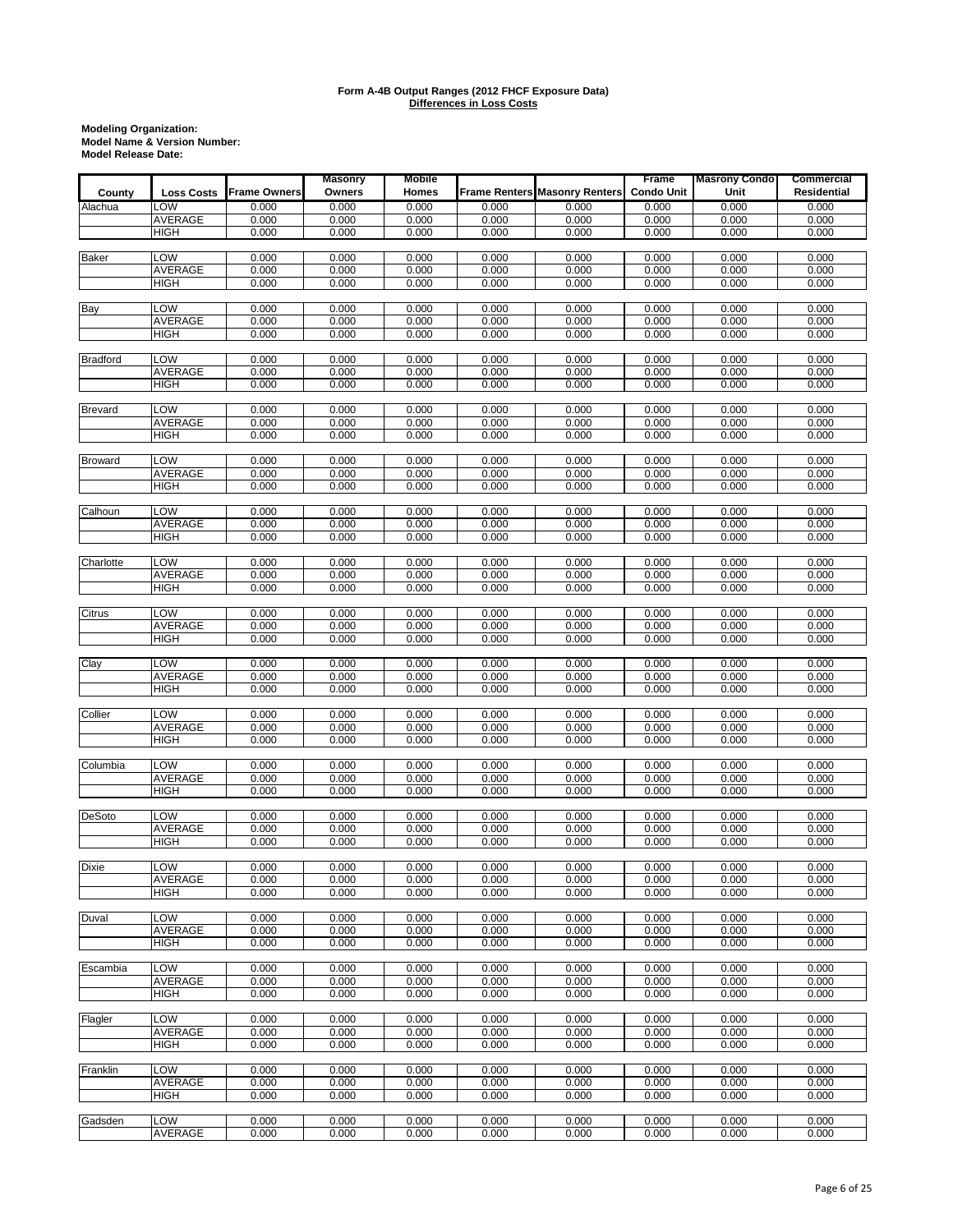|                     |                               |                     | <b>Masonry</b> | <b>Mobile</b>  |                |                                      | Frame             | <b>Masrony Condo</b> | <b>Commercial</b>  |
|---------------------|-------------------------------|---------------------|----------------|----------------|----------------|--------------------------------------|-------------------|----------------------|--------------------|
| County              | <b>Loss Costs</b>             | <b>Frame Owners</b> | Owners         | Homes          |                | <b>Frame Renters Masonry Renters</b> | <b>Condo Unit</b> | Unit                 | <b>Residential</b> |
|                     | <b>HIGH</b>                   | 0.000               | 0.000          | 0.000          | 0.000          | 0.000                                | 0.000             | 0.000                | 0.000              |
|                     |                               |                     |                |                |                |                                      |                   |                      |                    |
| Gilchrist           | LOW<br>AVERAGE                | 0.000<br>0.000      | 0.000<br>0.000 | 0.000<br>0.000 | 0.000<br>0.000 | 0.000<br>0.000                       | 0.000<br>0.000    | 0.000<br>0.000       | 0.000<br>0.000     |
|                     | <b>HIGH</b>                   | 0.000               | 0.000          | 0.000          | 0.000          | 0.000                                | 0.000             | 0.000                | 0.000              |
|                     |                               |                     |                |                |                |                                      |                   |                      |                    |
| Glades              | <b>LOW</b>                    | 0.000               | 0.000          | 0.000          | 0.000          | 0.000                                | 0.000             | 0.000                | 0.000              |
|                     | <b>AVERAGE</b>                | 0.000               | 0.000          | 0.000          | 0.000          | 0.000                                | 0.000             | 0.000                | 0.000              |
|                     | <b>HIGH</b>                   | 0.000               | 0.000          | 0.000          | 0.000          | 0.000                                | 0.000             | 0.000                | 0.000              |
| Gulf                | LOW                           | 0.000               | 0.000          | 0.000          | 0.000          | 0.000                                | 0.000             | 0.000                | 0.000              |
|                     | <b>AVERAGE</b>                | 0.000               | 0.000          | 0.000          | 0.000          | 0.000                                | 0.000             | 0.000                | 0.000              |
|                     | <b>HIGH</b>                   | 0.000               | 0.000          | 0.000          | 0.000          | 0.000                                | 0.000             | 0.000                | 0.000              |
|                     |                               |                     |                |                |                |                                      |                   |                      |                    |
| Hamilton            | LOW                           | 0.000               | 0.000          | 0.000          | 0.000          | 0.000                                | 0.000             | 0.000                | 0.000              |
|                     | <b>AVERAGE</b><br><b>HIGH</b> | 0.000<br>0.000      | 0.000<br>0.000 | 0.000<br>0.000 | 0.000<br>0.000 | 0.000<br>0.000                       | 0.000<br>0.000    | 0.000<br>0.000       | 0.000<br>0.000     |
|                     |                               |                     |                |                |                |                                      |                   |                      |                    |
| Hardee              | LOW                           | 0.000               | 0.000          | 0.000          | 0.000          | 0.000                                | 0.000             | 0.000                | 0.000              |
|                     | AVERAGE                       | 0.000               | 0.000          | 0.000          | 0.000          | 0.000                                | 0.000             | 0.000                | 0.000              |
|                     | <b>HIGH</b>                   | 0.000               | 0.000          | 0.000          | 0.000          | 0.000                                | 0.000             | 0.000                | 0.000              |
|                     |                               |                     |                |                |                |                                      |                   |                      |                    |
| Hendry              | LOW<br>AVERAGE                | 0.000<br>0.000      | 0.000<br>0.000 | 0.000<br>0.000 | 0.000<br>0.000 | 0.000<br>0.000                       | 0.000<br>0.000    | 0.000<br>0.000       | 0.000<br>0.000     |
|                     | <b>HIGH</b>                   | 0.000               | 0.000          | 0.000          | 0.000          | 0.000                                | 0.000             | 0.000                | 0.000              |
|                     |                               |                     |                |                |                |                                      |                   |                      |                    |
| Hernando            | LOW                           | 0.000               | 0.000          | 0.000          | 0.000          | 0.000                                | 0.000             | 0.000                | 0.000              |
|                     | AVERAGE                       | 0.000               | 0.000          | 0.000          | 0.000          | 0.000                                | 0.000             | 0.000                | 0.000              |
|                     | <b>HIGH</b>                   | 0.000               | 0.000          | 0.000          | 0.000          | 0.000                                | 0.000             | 0.000                | 0.000              |
| Highlands           | LOW                           | 0.000               | 0.000          | 0.000          | 0.000          | 0.000                                | 0.000             | 0.000                | 0.000              |
|                     | AVERAGE                       | 0.000               | 0.000          | 0.000          | 0.000          | 0.000                                | 0.000             | 0.000                | 0.000              |
|                     | <b>HIGH</b>                   | 0.000               | 0.000          | 0.000          | 0.000          | 0.000                                | 0.000             | 0.000                | 0.000              |
|                     |                               |                     |                |                |                |                                      |                   |                      |                    |
| Hillsborough        | LOW<br>AVERAGE                | 0.000<br>0.000      | 0.000<br>0.000 | 0.000<br>0.000 | 0.000<br>0.000 | 0.000<br>0.000                       | 0.000<br>0.000    | 0.000<br>0.000       | 0.000<br>0.000     |
|                     | <b>HIGH</b>                   | 0.000               | 0.000          | 0.000          | 0.000          | 0.000                                | 0.000             | 0.000                | 0.000              |
|                     |                               |                     |                |                |                |                                      |                   |                      |                    |
| Holmes              | LOW                           | 0.000               | 0.000          | 0.000          | 0.000          | 0.000                                | 0.000             | 0.000                | 0.000              |
|                     | AVERAGE                       | 0.000               | 0.000          | 0.000          | 0.000          | 0.000                                | 0.000             | 0.000                | 0.000              |
|                     | <b>HIGH</b>                   | 0.000               | 0.000          | 0.000          | 0.000          | 0.000                                | 0.000             | 0.000                | 0.000              |
| <b>Indian River</b> | <b>LOW</b>                    | 0.000               | 0.000          | 0.000          | 0.000          | 0.000                                | 0.000             | 0.000                | 0.000              |
|                     | <b>AVERAGE</b>                | 0.000               | 0.000          | 0.000          | 0.000          | 0.000                                | 0.000             | 0.000                | 0.000              |
|                     | <b>HIGH</b>                   | 0.000               | 0.000          | 0.000          | 0.000          | 0.000                                | 0.000             | 0.000                | 0.000              |
|                     |                               |                     |                |                |                |                                      |                   |                      |                    |
| Jackson             | <b>LOW</b>                    | 0.000               | 0.000          | 0.000          | 0.000          | 0.000                                | 0.000             | 0.000                | 0.000              |
|                     | AVERAGE<br><b>HIGH</b>        | 0.000<br>0.000      | 0.000<br>0.000 | 0.000<br>0.000 | 0.000<br>0.000 | 0.000<br>0.000                       | 0.000<br>0.000    | 0.000<br>0.000       | 0.000<br>0.000     |
|                     |                               |                     |                |                |                |                                      |                   |                      |                    |
| Jefferson           | LOW                           | 0.000               | 0.000          | 0.000          | 0.000          | 0.000                                | 0.000             | 0.000                | 0.000              |
|                     | AVERAGE                       | 0.000               | 0.000          | 0.000          | 0.000          | 0.000                                | 0.000             | 0.000                | 0.000              |
|                     | HIGH                          | 0.000               | 0.000          | 0.000          | 0.000          | 0.000                                | 0.000             | 0.000                | 0.000              |
| Lafavette           | LOW                           | 0.000               | 0.000          | 0.000          | 0.000          | 0.000                                | 0.000             | 0.000                | 0.000              |
|                     | <b>AVERAGE</b>                | 0.000               | 0.000          | 0.000          | 0.000          | 0.000                                | 0.000             | 0.000                | 0.000              |
|                     | <b>HIGH</b>                   | 0.000               | 0.000          | 0.000          | 0.000          | 0.000                                | 0.000             | 0.000                | 0.000              |
|                     |                               |                     |                |                |                |                                      |                   |                      |                    |
| Lake                | LOW                           | 0.000               | 0.000          | 0.000          | 0.000          | 0.000                                | 0.000             | 0.000                | 0.000              |
|                     | <b>AVERAGE</b><br><b>HIGH</b> | 0.000<br>0.000      | 0.000<br>0.000 | 0.000<br>0.000 | 0.000<br>0.000 | 0.000<br>0.000                       | 0.000<br>0.000    | 0.000<br>0.000       | 0.000<br>0.000     |
|                     |                               |                     |                |                |                |                                      |                   |                      |                    |
| Lee                 | LOW                           | 0.000               | 0.000          | 0.000          | 0.000          | 0.000                                | 0.000             | 0.000                | 0.000              |
|                     | <b>AVERAGE</b>                | 0.000               | 0.000          | 0.000          | 0.000          | 0.000                                | 0.000             | 0.000                | 0.000              |
|                     | HIGH                          | 0.000               | 0.000          | 0.000          | 0.000          | 0.000                                | 0.000             | 0.000                | 0.000              |
|                     |                               |                     |                |                |                |                                      |                   |                      |                    |
| Leon                | LOW<br><b>AVERAGE</b>         | 0.000<br>0.000      | 0.000<br>0.000 | 0.000<br>0.000 | 0.000<br>0.000 | 0.000<br>0.000                       | 0.000<br>0.000    | 0.000<br>0.000       | 0.000<br>0.000     |
|                     | <b>HIGH</b>                   | 0.000               | 0.000          | 0.000          | 0.000          | 0.000                                | 0.000             | 0.000                | 0.000              |
|                     |                               |                     |                |                |                |                                      |                   |                      |                    |
| Levy                | LOW                           | 0.000               | 0.000          | 0.000          | 0.000          | 0.000                                | 0.000             | 0.000                | 0.000              |
|                     | AVERAGE                       | 0.000               | 0.000          | 0.000          | 0.000          | 0.000                                | 0.000             | 0.000                | 0.000              |
|                     | HIGH                          | 0.000               | 0.000          | 0.000          | 0.000          | 0.000                                | 0.000             | 0.000                | 0.000              |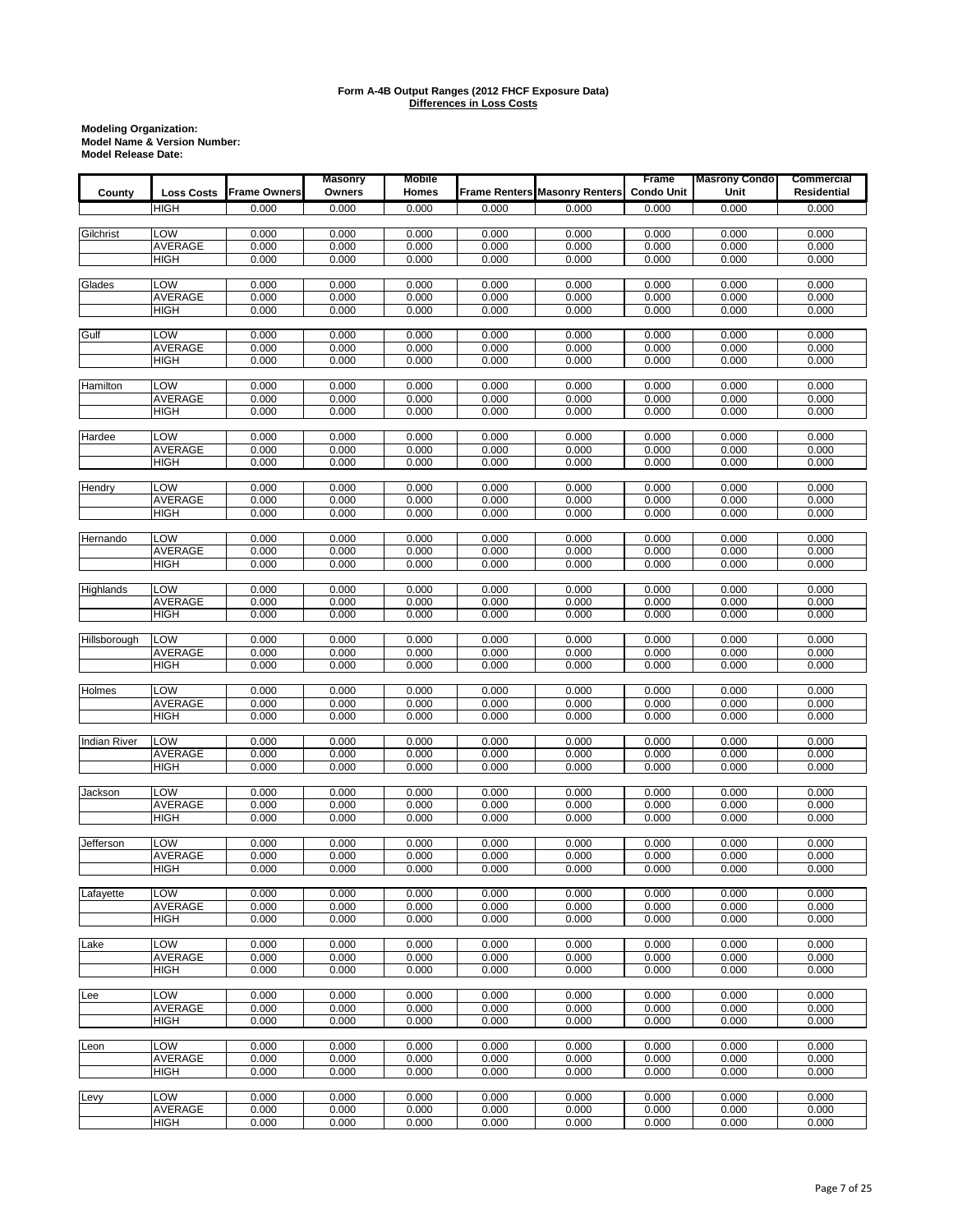|            |                       |                     | <b>Masonry</b> | <b>Mobile</b>  |                |                                      | Frame             | <b>Masrony Condo</b> | Commercial     |
|------------|-----------------------|---------------------|----------------|----------------|----------------|--------------------------------------|-------------------|----------------------|----------------|
| County     | <b>Loss Costs</b>     | <b>Frame Owners</b> | Owners         | Homes          |                | <b>Frame Renters Masonry Renters</b> | <b>Condo Unit</b> | Unit                 | Residential    |
| Liberty    | LOW                   | 0.000               | 0.000          | 0.000          | 0.000          | 0.000                                | 0.000             | 0.000                | 0.000          |
|            | <b>AVERAGE</b>        | 0.000               | 0.000          | 0.000          | 0.000          | 0.000                                | 0.000             | 0.000                | 0.000          |
|            | <b>HIGH</b>           | 0.000               | 0.000          | 0.000          | 0.000          | 0.000                                | 0.000             | 0.000                | 0.000          |
|            |                       |                     |                |                |                |                                      |                   |                      |                |
| Madison    | LOW                   | 0.000               | 0.000          | 0.000          | 0.000          | 0.000                                | 0.000             | 0.000                | 0.000          |
|            | AVERAGE               | 0.000               | 0.000          | 0.000          | 0.000          | 0.000                                | 0.000             | 0.000                | 0.000          |
|            | <b>HIGH</b>           | 0.000               | 0.000          | 0.000          | 0.000          | 0.000                                | 0.000             | 0.000                | 0.000          |
| Manatee    | LOW                   | 0.000               | 0.000          | 0.000          | 0.000          | 0.000                                | 0.000             | 0.000                | 0.000          |
|            | AVERAGE               | 0.000               | 0.000          | 0.000          | 0.000          | 0.000                                | 0.000             | 0.000                | 0.000          |
|            | <b>HIGH</b>           | 0.000               | 0.000          | 0.000          | 0.000          | 0.000                                | 0.000             | 0.000                | 0.000          |
|            |                       |                     |                |                |                |                                      |                   |                      |                |
| Marion     | LOW                   | 0.000               | 0.000          | 0.000          | 0.000          | 0.000                                | 0.000             | 0.000                | 0.000          |
|            | AVERAGE               | 0.000               | 0.000          | 0.000          | 0.000          | 0.000                                | 0.000             | 0.000                | 0.000          |
|            | HIGH                  | 0.000               | 0.000          | 0.000          | 0.000          | 0.000                                | 0.000             | 0.000                | 0.000          |
|            |                       |                     |                |                |                |                                      |                   |                      |                |
| Martin     | LOW                   | 0.000               | 0.000          | 0.000          | 0.000          | 0.000                                | 0.000             | 0.000                | 0.000          |
|            | AVERAGE               | 0.000               | 0.000          | 0.000          | 0.000          | 0.000                                | 0.000             | 0.000                | 0.000          |
|            | <b>HIGH</b>           | 0.000               | 0.000          | 0.000          | 0.000          | 0.000                                | 0.000             | 0.000                | 0.000          |
| Miami-Dade | LOW                   | 0.000               | 0.000          | 0.000          | 0.000          | 0.000                                | 0.000             | 0.000                | 0.000          |
|            | AVERAGE               | 0.000               | 0.000          | 0.000          | 0.000          | 0.000                                | 0.000             | 0.000                | 0.000          |
|            | HIGH                  | 0.000               | 0.000          | 0.000          | 0.000          | 0.000                                | 0.000             | 0.000                | 0.000          |
|            |                       |                     |                |                |                |                                      |                   |                      |                |
| Monroe     | LOW                   | 0.000               | 0.000          | 0.000          | 0.000          | 0.000                                | 0.000             | 0.000                | 0.000          |
|            | AVERAGE               | 0.000               | 0.000          | 0.000          | 0.000          | 0.000                                | 0.000             | 0.000                | 0.000          |
|            | HIGH                  | 0.000               | 0.000          | 0.000          | 0.000          | 0.000                                | 0.000             | 0.000                | 0.000          |
|            |                       |                     |                |                |                |                                      |                   |                      |                |
| Nassau     | LOW<br><b>AVERAGE</b> | 0.000               | 0.000          | 0.000          | 0.000          | 0.000                                | 0.000             | 0.000                | 0.000          |
|            | <b>HIGH</b>           | 0.000<br>0.000      | 0.000<br>0.000 | 0.000<br>0.000 | 0.000<br>0.000 | 0.000<br>0.000                       | 0.000<br>0.000    | 0.000<br>0.000       | 0.000<br>0.000 |
|            |                       |                     |                |                |                |                                      |                   |                      |                |
| Okaloosa   | LOW                   | 0.000               | 0.000          | 0.000          | 0.000          | 0.000                                | 0.000             | 0.000                | 0.000          |
|            | AVERAGE               | 0.000               | 0.000          | 0.000          | 0.000          | 0.000                                | 0.000             | 0.000                | 0.000          |
|            | HIGH                  | 0.000               | 0.000          | 0.000          | 0.000          | 0.000                                | 0.000             | 0.000                | 0.000          |
|            |                       |                     |                |                |                |                                      |                   |                      |                |
| Okeechobee | LOW                   | 0.000               | 0.000          | 0.000          | 0.000          | 0.000                                | 0.000             | 0.000                | 0.000          |
|            | <b>AVERAGE</b>        | 0.000               | 0.000          | 0.000          | 0.000          | 0.000                                | 0.000             | 0.000                | 0.000          |
|            | <b>HIGH</b>           | 0.000               | 0.000          | 0.000          | 0.000          | 0.000                                | 0.000             | 0.000                | 0.000          |
|            | LOW                   | 0.000               |                |                |                |                                      | 0.000             | 0.000                |                |
| Orange     | AVERAGE               | 0.000               | 0.000<br>0.000 | 0.000<br>0.000 | 0.000<br>0.000 | 0.000<br>0.000                       | 0.000             | 0.000                | 0.000<br>0.000 |
|            | HIGH                  | 0.000               | 0.000          | 0.000          | 0.000          | 0.000                                | 0.000             | 0.000                | 0.000          |
|            |                       |                     |                |                |                |                                      |                   |                      |                |
| Osceola    | LOW                   | 0.000               | 0.000          | 0.000          | 0.000          | 0.000                                | 0.000             | 0.000                | 0.000          |
|            | AVERAGE               | 0.000               | 0.000          | 0.000          | 0.000          | 0.000                                | 0.000             | 0.000                | 0.000          |
|            | <b>HIGH</b>           | 0.000               | 0.000          | 0.000          | 0.000          | 0.000                                | 0.000             | 0.000                | 0.000          |
|            |                       |                     |                |                |                |                                      |                   |                      |                |
| Palm Beach | LOW                   | 0.000<br>0.000      | 0.000          | 0.000          | 0.000<br>0.000 | 0.000                                | 0.000<br>0.000    | 0.000<br>0.000       | 0.000<br>0.000 |
|            | AVERAGE<br>HIGH       | 0.000               | 0.000<br>0.000 | 0.000<br>0.000 | 0.000          | 0.000<br>0.000                       | 0.000             | 0.000                | 0.000          |
|            |                       |                     |                |                |                |                                      |                   |                      |                |
| Pasco      | LOW                   | 0.000               | 0.000          | 0.000          | 0.000          | 0.000                                | 0.000             | 0.000                | 0.000          |
|            | AVERAGE               | 0.000               | 0.000          | 0.000          | 0.000          | 0.000                                | 0.000             | 0.000                | 0.000          |
|            | HIGH                  | 0.000               | 0.000          | 0.000          | 0.000          | 0.000                                | 0.000             | 0.000                | 0.000          |
|            |                       |                     |                |                |                |                                      |                   |                      |                |
| Pinellas   | LOW                   | 0.000               | 0.000          | 0.000          | 0.000          | 0.000                                | 0.000             | 0.000                | 0.000          |
|            | AVERAGE               | 0.000               | 0.000          | 0.000          | 0.000          | 0.000                                | 0.000             | 0.000                | 0.000          |
|            | HIGH                  | 0.000               | 0.000          | 0.000          | 0.000          | 0.000                                | 0.000             | 0.000                | 0.000          |
| Polk       | LOW                   | 0.000               | 0.000          | 0.000          | 0.000          | 0.000                                | 0.000             | 0.000                | 0.000          |
|            | AVERAGE               | 0.000               | 0.000          | 0.000          | 0.000          | 0.000                                | 0.000             | 0.000                | 0.000          |
|            | HIGH                  | 0.000               | 0.000          | 0.000          | 0.000          | 0.000                                | 0.000             | 0.000                | 0.000          |
|            |                       |                     |                |                |                |                                      |                   |                      |                |
| Putnam     | LOW                   | 0.000               | 0.000          | 0.000          | 0.000          | 0.000                                | 0.000             | 0.000                | 0.000          |
|            | AVERAGE               | 0.000               | 0.000          | 0.000          | 0.000          | 0.000                                | 0.000             | 0.000                | 0.000          |
|            | <b>HIGH</b>           | 0.000               | 0.000          | 0.000          | 0.000          | 0.000                                | 0.000             | 0.000                | 0.000          |
|            |                       |                     |                |                |                |                                      |                   |                      |                |
| St. Johns  | LOW                   | 0.000               | 0.000          | 0.000          | 0.000          | 0.000                                | 0.000             | 0.000                | 0.000          |
|            | AVERAGE<br>HIGH       | 0.000<br>0.000      | 0.000<br>0.000 | 0.000          | 0.000<br>0.000 | 0.000<br>0.000                       | 0.000<br>0.000    | 0.000<br>0.000       | 0.000<br>0.000 |
|            |                       |                     |                | 0.000          |                |                                      |                   |                      |                |
| St. Lucie  | LOW                   | 0.000               | 0.000          | 0.000          | 0.000          | 0.000                                | 0.000             | 0.000                | 0.000          |
|            | AVERAGE               | 0.000               | 0.000          | 0.000          | 0.000          | 0.000                                | 0.000             | 0.000                | 0.000          |
|            |                       |                     |                |                |                |                                      |                   |                      |                |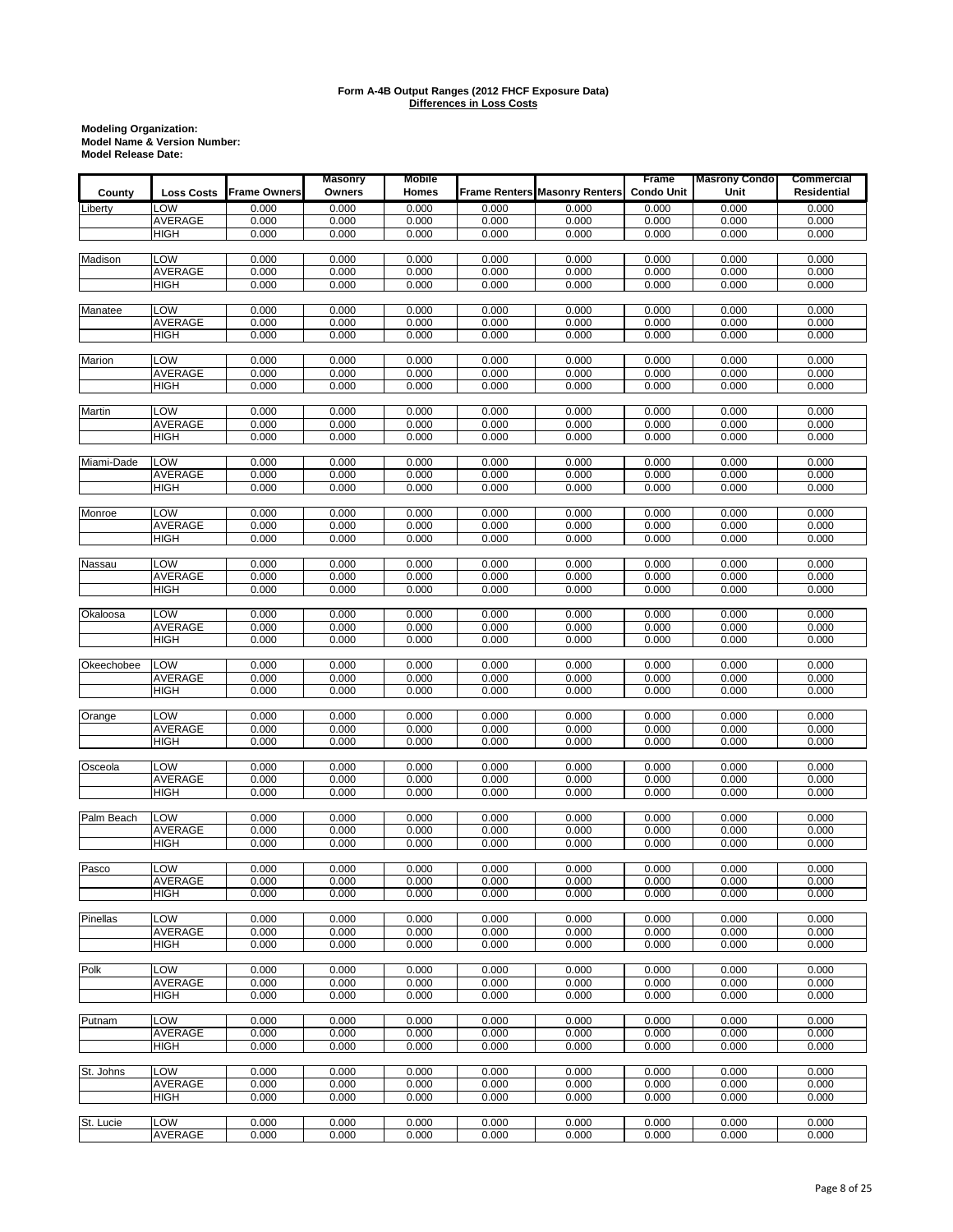| <b>Frame Owners</b><br>Owners<br>Frame Renters Masonry Renters<br><b>Condo Unit</b><br>Unit<br>Residential<br>Homes<br>County<br><b>Loss Costs</b><br>0.000<br>0.000<br>0.000<br>0.000<br><b>HIGH</b><br>0.000<br>0.000<br>0.000<br>0.000<br>Santa Rosa<br>LOW<br>0.000<br>0.000<br>0.000<br>0.000<br>0.000<br>0.000<br>0.000<br>0.000<br><b>AVERAGE</b><br>0.000<br>0.000<br>0.000<br>0.000<br>0.000<br>0.000<br>0.000<br>0.000<br><b>HIGH</b><br>0.000<br>0.000<br>0.000<br>0.000<br>0.000<br>0.000<br>0.000<br>0.000<br>LOW<br>0.000<br>Sarasota<br>0.000<br>0.000<br>0.000<br>0.000<br>0.000<br>0.000<br>0.000<br>0.000<br>0.000<br>0.000<br>0.000<br>0.000<br>0.000<br>0.000<br><b>AVERAGE</b><br>0.000<br>0.000<br>0.000<br>0.000<br>0.000<br>0.000<br>0.000<br>0.000<br>0.000<br><b>HIGH</b><br>LOW<br>0.000<br>0.000<br>0.000<br>Seminole<br>0.000<br>0.000<br>0.000<br>0.000<br>0.000<br><b>AVERAGE</b><br>0.000<br>0.000<br>0.000<br>0.000<br>0.000<br>0.000<br>0.000<br>0.000<br>0.000<br>0.000<br>0.000<br>0.000<br>0.000<br>0.000<br><b>HIGH</b><br>0.000<br>0.000<br>LOW<br>Sumter<br>0.000<br>0.000<br>0.000<br>0.000<br>0.000<br>0.000<br>0.000<br>0.000<br>AVERAGE<br>0.000<br>0.000<br>0.000<br>0.000<br>0.000<br>0.000<br>0.000<br>0.000<br>0.000<br>0.000<br>0.000<br>0.000<br>0.000<br>0.000<br>0.000<br>0.000<br>HIGH<br>LOW<br>0.000<br>0.000<br>0.000<br>0.000<br>Suwannee<br>0.000<br>0.000<br>0.000<br>0.000<br><b>AVERAGE</b><br>0.000<br>0.000<br>0.000<br>0.000<br>0.000<br>0.000<br>0.000<br>0.000<br>0.000<br>0.000<br>0.000<br>0.000<br>0.000<br>0.000<br>0.000<br>0.000<br><b>HIGH</b><br>Taylor<br>LOW<br>0.000<br>0.000<br>0.000<br>0.000<br>0.000<br>0.000<br>0.000<br>0.000<br><b>AVERAGE</b><br>0.000<br>0.000<br>0.000<br>0.000<br>0.000<br>0.000<br>0.000<br>0.000<br>0.000<br>0.000<br>0.000<br>0.000<br>0.000<br>0.000<br>0.000<br>0.000<br><b>HIGH</b><br>LOW<br>0.000<br>Union<br>0.000<br>0.000<br>0.000<br>0.000<br>0.000<br>0.000<br>0.000<br><b>AVERAGE</b><br>0.000<br>0.000<br>0.000<br>0.000<br>0.000<br>0.000<br>0.000<br>0.000<br>0.000<br>0.000<br>0.000<br>0.000<br>0.000<br>0.000<br>0.000<br>0.000<br><b>HIGH</b><br>LOW<br>Volusia<br>0.000<br>0.000<br>0.000<br>0.000<br>0.000<br>0.000<br>0.000<br>0.000<br><b>AVERAGE</b><br>0.000<br>0.000<br>0.000<br>0.000<br>0.000<br>0.000<br>0.000<br>0.000<br>0.000<br>0.000<br>0.000<br>0.000<br>0.000<br>0.000<br>0.000<br>0.000<br><b>HIGH</b><br>Wakulla<br><b>LOW</b><br>0.000<br>0.000<br>0.000<br>0.000<br>0.000<br>0.000<br>0.000<br>0.000<br><b>AVERAGE</b><br>0.000<br>0.000<br>0.000<br>0.000<br>0.000<br>0.000<br>0.000<br>0.000<br><b>HIGH</b><br>0.000<br>0.000<br>0.000<br>0.000<br>0.000<br>0.000<br>0.000<br>0.000<br>Walton<br>LOW<br>0.000<br>0.000<br>0.000<br>0.000<br>0.000<br>0.000<br>0.000<br>0.000<br><b>AVERAGE</b><br>0.000<br>0.000<br>0.000<br>0.000<br>0.000<br>0.000<br>0.000<br>0.000<br>0.000<br>0.000<br>0.000<br><b>HIGH</b><br>0.000<br>0.000<br>0.000<br>0.000<br>0.000<br>Washington<br><b>LOW</b><br>0.000<br>0.000<br>0.000<br>0.000<br>0.000<br>0.000<br>0.000<br>0.000<br><b>AVERAGE</b><br>0.000<br>0.000<br>0.000<br>0.000<br>0.000<br>0.000<br>0.000<br>0.000<br>0.000<br><b>HIGH</b><br>0.000<br>0.000<br>0.000<br>0.000<br>0.000<br>0.000<br>0.000 |  | <b>Masonry</b> | <b>Mobile</b> |  | Frame | <b>Masrony Condo</b> | Commercial |
|--------------------------------------------------------------------------------------------------------------------------------------------------------------------------------------------------------------------------------------------------------------------------------------------------------------------------------------------------------------------------------------------------------------------------------------------------------------------------------------------------------------------------------------------------------------------------------------------------------------------------------------------------------------------------------------------------------------------------------------------------------------------------------------------------------------------------------------------------------------------------------------------------------------------------------------------------------------------------------------------------------------------------------------------------------------------------------------------------------------------------------------------------------------------------------------------------------------------------------------------------------------------------------------------------------------------------------------------------------------------------------------------------------------------------------------------------------------------------------------------------------------------------------------------------------------------------------------------------------------------------------------------------------------------------------------------------------------------------------------------------------------------------------------------------------------------------------------------------------------------------------------------------------------------------------------------------------------------------------------------------------------------------------------------------------------------------------------------------------------------------------------------------------------------------------------------------------------------------------------------------------------------------------------------------------------------------------------------------------------------------------------------------------------------------------------------------------------------------------------------------------------------------------------------------------------------------------------------------------------------------------------------------------------------------------------------------------------------------------------------------------------------------------------------------------------------------------------------------------------------------------------------------------------------------------------------------------------------------------------------------------------------------------------------------------------------------------------------------------------------------------------------------------------------------------------------------------------------------------------------------------------------------------------------------------|--|----------------|---------------|--|-------|----------------------|------------|
|                                                                                                                                                                                                                                                                                                                                                                                                                                                                                                                                                                                                                                                                                                                                                                                                                                                                                                                                                                                                                                                                                                                                                                                                                                                                                                                                                                                                                                                                                                                                                                                                                                                                                                                                                                                                                                                                                                                                                                                                                                                                                                                                                                                                                                                                                                                                                                                                                                                                                                                                                                                                                                                                                                                                                                                                                                                                                                                                                                                                                                                                                                                                                                                                                                                                                                        |  |                |               |  |       |                      |            |
|                                                                                                                                                                                                                                                                                                                                                                                                                                                                                                                                                                                                                                                                                                                                                                                                                                                                                                                                                                                                                                                                                                                                                                                                                                                                                                                                                                                                                                                                                                                                                                                                                                                                                                                                                                                                                                                                                                                                                                                                                                                                                                                                                                                                                                                                                                                                                                                                                                                                                                                                                                                                                                                                                                                                                                                                                                                                                                                                                                                                                                                                                                                                                                                                                                                                                                        |  |                |               |  |       |                      |            |
|                                                                                                                                                                                                                                                                                                                                                                                                                                                                                                                                                                                                                                                                                                                                                                                                                                                                                                                                                                                                                                                                                                                                                                                                                                                                                                                                                                                                                                                                                                                                                                                                                                                                                                                                                                                                                                                                                                                                                                                                                                                                                                                                                                                                                                                                                                                                                                                                                                                                                                                                                                                                                                                                                                                                                                                                                                                                                                                                                                                                                                                                                                                                                                                                                                                                                                        |  |                |               |  |       |                      |            |
|                                                                                                                                                                                                                                                                                                                                                                                                                                                                                                                                                                                                                                                                                                                                                                                                                                                                                                                                                                                                                                                                                                                                                                                                                                                                                                                                                                                                                                                                                                                                                                                                                                                                                                                                                                                                                                                                                                                                                                                                                                                                                                                                                                                                                                                                                                                                                                                                                                                                                                                                                                                                                                                                                                                                                                                                                                                                                                                                                                                                                                                                                                                                                                                                                                                                                                        |  |                |               |  |       |                      |            |
|                                                                                                                                                                                                                                                                                                                                                                                                                                                                                                                                                                                                                                                                                                                                                                                                                                                                                                                                                                                                                                                                                                                                                                                                                                                                                                                                                                                                                                                                                                                                                                                                                                                                                                                                                                                                                                                                                                                                                                                                                                                                                                                                                                                                                                                                                                                                                                                                                                                                                                                                                                                                                                                                                                                                                                                                                                                                                                                                                                                                                                                                                                                                                                                                                                                                                                        |  |                |               |  |       |                      |            |
|                                                                                                                                                                                                                                                                                                                                                                                                                                                                                                                                                                                                                                                                                                                                                                                                                                                                                                                                                                                                                                                                                                                                                                                                                                                                                                                                                                                                                                                                                                                                                                                                                                                                                                                                                                                                                                                                                                                                                                                                                                                                                                                                                                                                                                                                                                                                                                                                                                                                                                                                                                                                                                                                                                                                                                                                                                                                                                                                                                                                                                                                                                                                                                                                                                                                                                        |  |                |               |  |       |                      |            |
|                                                                                                                                                                                                                                                                                                                                                                                                                                                                                                                                                                                                                                                                                                                                                                                                                                                                                                                                                                                                                                                                                                                                                                                                                                                                                                                                                                                                                                                                                                                                                                                                                                                                                                                                                                                                                                                                                                                                                                                                                                                                                                                                                                                                                                                                                                                                                                                                                                                                                                                                                                                                                                                                                                                                                                                                                                                                                                                                                                                                                                                                                                                                                                                                                                                                                                        |  |                |               |  |       |                      |            |
|                                                                                                                                                                                                                                                                                                                                                                                                                                                                                                                                                                                                                                                                                                                                                                                                                                                                                                                                                                                                                                                                                                                                                                                                                                                                                                                                                                                                                                                                                                                                                                                                                                                                                                                                                                                                                                                                                                                                                                                                                                                                                                                                                                                                                                                                                                                                                                                                                                                                                                                                                                                                                                                                                                                                                                                                                                                                                                                                                                                                                                                                                                                                                                                                                                                                                                        |  |                |               |  |       |                      |            |
|                                                                                                                                                                                                                                                                                                                                                                                                                                                                                                                                                                                                                                                                                                                                                                                                                                                                                                                                                                                                                                                                                                                                                                                                                                                                                                                                                                                                                                                                                                                                                                                                                                                                                                                                                                                                                                                                                                                                                                                                                                                                                                                                                                                                                                                                                                                                                                                                                                                                                                                                                                                                                                                                                                                                                                                                                                                                                                                                                                                                                                                                                                                                                                                                                                                                                                        |  |                |               |  |       |                      |            |
|                                                                                                                                                                                                                                                                                                                                                                                                                                                                                                                                                                                                                                                                                                                                                                                                                                                                                                                                                                                                                                                                                                                                                                                                                                                                                                                                                                                                                                                                                                                                                                                                                                                                                                                                                                                                                                                                                                                                                                                                                                                                                                                                                                                                                                                                                                                                                                                                                                                                                                                                                                                                                                                                                                                                                                                                                                                                                                                                                                                                                                                                                                                                                                                                                                                                                                        |  |                |               |  |       |                      |            |
|                                                                                                                                                                                                                                                                                                                                                                                                                                                                                                                                                                                                                                                                                                                                                                                                                                                                                                                                                                                                                                                                                                                                                                                                                                                                                                                                                                                                                                                                                                                                                                                                                                                                                                                                                                                                                                                                                                                                                                                                                                                                                                                                                                                                                                                                                                                                                                                                                                                                                                                                                                                                                                                                                                                                                                                                                                                                                                                                                                                                                                                                                                                                                                                                                                                                                                        |  |                |               |  |       |                      |            |
|                                                                                                                                                                                                                                                                                                                                                                                                                                                                                                                                                                                                                                                                                                                                                                                                                                                                                                                                                                                                                                                                                                                                                                                                                                                                                                                                                                                                                                                                                                                                                                                                                                                                                                                                                                                                                                                                                                                                                                                                                                                                                                                                                                                                                                                                                                                                                                                                                                                                                                                                                                                                                                                                                                                                                                                                                                                                                                                                                                                                                                                                                                                                                                                                                                                                                                        |  |                |               |  |       |                      |            |
|                                                                                                                                                                                                                                                                                                                                                                                                                                                                                                                                                                                                                                                                                                                                                                                                                                                                                                                                                                                                                                                                                                                                                                                                                                                                                                                                                                                                                                                                                                                                                                                                                                                                                                                                                                                                                                                                                                                                                                                                                                                                                                                                                                                                                                                                                                                                                                                                                                                                                                                                                                                                                                                                                                                                                                                                                                                                                                                                                                                                                                                                                                                                                                                                                                                                                                        |  |                |               |  |       |                      |            |
|                                                                                                                                                                                                                                                                                                                                                                                                                                                                                                                                                                                                                                                                                                                                                                                                                                                                                                                                                                                                                                                                                                                                                                                                                                                                                                                                                                                                                                                                                                                                                                                                                                                                                                                                                                                                                                                                                                                                                                                                                                                                                                                                                                                                                                                                                                                                                                                                                                                                                                                                                                                                                                                                                                                                                                                                                                                                                                                                                                                                                                                                                                                                                                                                                                                                                                        |  |                |               |  |       |                      |            |
|                                                                                                                                                                                                                                                                                                                                                                                                                                                                                                                                                                                                                                                                                                                                                                                                                                                                                                                                                                                                                                                                                                                                                                                                                                                                                                                                                                                                                                                                                                                                                                                                                                                                                                                                                                                                                                                                                                                                                                                                                                                                                                                                                                                                                                                                                                                                                                                                                                                                                                                                                                                                                                                                                                                                                                                                                                                                                                                                                                                                                                                                                                                                                                                                                                                                                                        |  |                |               |  |       |                      |            |
|                                                                                                                                                                                                                                                                                                                                                                                                                                                                                                                                                                                                                                                                                                                                                                                                                                                                                                                                                                                                                                                                                                                                                                                                                                                                                                                                                                                                                                                                                                                                                                                                                                                                                                                                                                                                                                                                                                                                                                                                                                                                                                                                                                                                                                                                                                                                                                                                                                                                                                                                                                                                                                                                                                                                                                                                                                                                                                                                                                                                                                                                                                                                                                                                                                                                                                        |  |                |               |  |       |                      |            |
|                                                                                                                                                                                                                                                                                                                                                                                                                                                                                                                                                                                                                                                                                                                                                                                                                                                                                                                                                                                                                                                                                                                                                                                                                                                                                                                                                                                                                                                                                                                                                                                                                                                                                                                                                                                                                                                                                                                                                                                                                                                                                                                                                                                                                                                                                                                                                                                                                                                                                                                                                                                                                                                                                                                                                                                                                                                                                                                                                                                                                                                                                                                                                                                                                                                                                                        |  |                |               |  |       |                      |            |
|                                                                                                                                                                                                                                                                                                                                                                                                                                                                                                                                                                                                                                                                                                                                                                                                                                                                                                                                                                                                                                                                                                                                                                                                                                                                                                                                                                                                                                                                                                                                                                                                                                                                                                                                                                                                                                                                                                                                                                                                                                                                                                                                                                                                                                                                                                                                                                                                                                                                                                                                                                                                                                                                                                                                                                                                                                                                                                                                                                                                                                                                                                                                                                                                                                                                                                        |  |                |               |  |       |                      |            |
|                                                                                                                                                                                                                                                                                                                                                                                                                                                                                                                                                                                                                                                                                                                                                                                                                                                                                                                                                                                                                                                                                                                                                                                                                                                                                                                                                                                                                                                                                                                                                                                                                                                                                                                                                                                                                                                                                                                                                                                                                                                                                                                                                                                                                                                                                                                                                                                                                                                                                                                                                                                                                                                                                                                                                                                                                                                                                                                                                                                                                                                                                                                                                                                                                                                                                                        |  |                |               |  |       |                      |            |
|                                                                                                                                                                                                                                                                                                                                                                                                                                                                                                                                                                                                                                                                                                                                                                                                                                                                                                                                                                                                                                                                                                                                                                                                                                                                                                                                                                                                                                                                                                                                                                                                                                                                                                                                                                                                                                                                                                                                                                                                                                                                                                                                                                                                                                                                                                                                                                                                                                                                                                                                                                                                                                                                                                                                                                                                                                                                                                                                                                                                                                                                                                                                                                                                                                                                                                        |  |                |               |  |       |                      |            |
|                                                                                                                                                                                                                                                                                                                                                                                                                                                                                                                                                                                                                                                                                                                                                                                                                                                                                                                                                                                                                                                                                                                                                                                                                                                                                                                                                                                                                                                                                                                                                                                                                                                                                                                                                                                                                                                                                                                                                                                                                                                                                                                                                                                                                                                                                                                                                                                                                                                                                                                                                                                                                                                                                                                                                                                                                                                                                                                                                                                                                                                                                                                                                                                                                                                                                                        |  |                |               |  |       |                      |            |
|                                                                                                                                                                                                                                                                                                                                                                                                                                                                                                                                                                                                                                                                                                                                                                                                                                                                                                                                                                                                                                                                                                                                                                                                                                                                                                                                                                                                                                                                                                                                                                                                                                                                                                                                                                                                                                                                                                                                                                                                                                                                                                                                                                                                                                                                                                                                                                                                                                                                                                                                                                                                                                                                                                                                                                                                                                                                                                                                                                                                                                                                                                                                                                                                                                                                                                        |  |                |               |  |       |                      |            |
|                                                                                                                                                                                                                                                                                                                                                                                                                                                                                                                                                                                                                                                                                                                                                                                                                                                                                                                                                                                                                                                                                                                                                                                                                                                                                                                                                                                                                                                                                                                                                                                                                                                                                                                                                                                                                                                                                                                                                                                                                                                                                                                                                                                                                                                                                                                                                                                                                                                                                                                                                                                                                                                                                                                                                                                                                                                                                                                                                                                                                                                                                                                                                                                                                                                                                                        |  |                |               |  |       |                      |            |
|                                                                                                                                                                                                                                                                                                                                                                                                                                                                                                                                                                                                                                                                                                                                                                                                                                                                                                                                                                                                                                                                                                                                                                                                                                                                                                                                                                                                                                                                                                                                                                                                                                                                                                                                                                                                                                                                                                                                                                                                                                                                                                                                                                                                                                                                                                                                                                                                                                                                                                                                                                                                                                                                                                                                                                                                                                                                                                                                                                                                                                                                                                                                                                                                                                                                                                        |  |                |               |  |       |                      |            |
|                                                                                                                                                                                                                                                                                                                                                                                                                                                                                                                                                                                                                                                                                                                                                                                                                                                                                                                                                                                                                                                                                                                                                                                                                                                                                                                                                                                                                                                                                                                                                                                                                                                                                                                                                                                                                                                                                                                                                                                                                                                                                                                                                                                                                                                                                                                                                                                                                                                                                                                                                                                                                                                                                                                                                                                                                                                                                                                                                                                                                                                                                                                                                                                                                                                                                                        |  |                |               |  |       |                      |            |
|                                                                                                                                                                                                                                                                                                                                                                                                                                                                                                                                                                                                                                                                                                                                                                                                                                                                                                                                                                                                                                                                                                                                                                                                                                                                                                                                                                                                                                                                                                                                                                                                                                                                                                                                                                                                                                                                                                                                                                                                                                                                                                                                                                                                                                                                                                                                                                                                                                                                                                                                                                                                                                                                                                                                                                                                                                                                                                                                                                                                                                                                                                                                                                                                                                                                                                        |  |                |               |  |       |                      |            |
|                                                                                                                                                                                                                                                                                                                                                                                                                                                                                                                                                                                                                                                                                                                                                                                                                                                                                                                                                                                                                                                                                                                                                                                                                                                                                                                                                                                                                                                                                                                                                                                                                                                                                                                                                                                                                                                                                                                                                                                                                                                                                                                                                                                                                                                                                                                                                                                                                                                                                                                                                                                                                                                                                                                                                                                                                                                                                                                                                                                                                                                                                                                                                                                                                                                                                                        |  |                |               |  |       |                      |            |
|                                                                                                                                                                                                                                                                                                                                                                                                                                                                                                                                                                                                                                                                                                                                                                                                                                                                                                                                                                                                                                                                                                                                                                                                                                                                                                                                                                                                                                                                                                                                                                                                                                                                                                                                                                                                                                                                                                                                                                                                                                                                                                                                                                                                                                                                                                                                                                                                                                                                                                                                                                                                                                                                                                                                                                                                                                                                                                                                                                                                                                                                                                                                                                                                                                                                                                        |  |                |               |  |       |                      |            |
|                                                                                                                                                                                                                                                                                                                                                                                                                                                                                                                                                                                                                                                                                                                                                                                                                                                                                                                                                                                                                                                                                                                                                                                                                                                                                                                                                                                                                                                                                                                                                                                                                                                                                                                                                                                                                                                                                                                                                                                                                                                                                                                                                                                                                                                                                                                                                                                                                                                                                                                                                                                                                                                                                                                                                                                                                                                                                                                                                                                                                                                                                                                                                                                                                                                                                                        |  |                |               |  |       |                      |            |
|                                                                                                                                                                                                                                                                                                                                                                                                                                                                                                                                                                                                                                                                                                                                                                                                                                                                                                                                                                                                                                                                                                                                                                                                                                                                                                                                                                                                                                                                                                                                                                                                                                                                                                                                                                                                                                                                                                                                                                                                                                                                                                                                                                                                                                                                                                                                                                                                                                                                                                                                                                                                                                                                                                                                                                                                                                                                                                                                                                                                                                                                                                                                                                                                                                                                                                        |  |                |               |  |       |                      |            |
|                                                                                                                                                                                                                                                                                                                                                                                                                                                                                                                                                                                                                                                                                                                                                                                                                                                                                                                                                                                                                                                                                                                                                                                                                                                                                                                                                                                                                                                                                                                                                                                                                                                                                                                                                                                                                                                                                                                                                                                                                                                                                                                                                                                                                                                                                                                                                                                                                                                                                                                                                                                                                                                                                                                                                                                                                                                                                                                                                                                                                                                                                                                                                                                                                                                                                                        |  |                |               |  |       |                      |            |
|                                                                                                                                                                                                                                                                                                                                                                                                                                                                                                                                                                                                                                                                                                                                                                                                                                                                                                                                                                                                                                                                                                                                                                                                                                                                                                                                                                                                                                                                                                                                                                                                                                                                                                                                                                                                                                                                                                                                                                                                                                                                                                                                                                                                                                                                                                                                                                                                                                                                                                                                                                                                                                                                                                                                                                                                                                                                                                                                                                                                                                                                                                                                                                                                                                                                                                        |  |                |               |  |       |                      |            |
|                                                                                                                                                                                                                                                                                                                                                                                                                                                                                                                                                                                                                                                                                                                                                                                                                                                                                                                                                                                                                                                                                                                                                                                                                                                                                                                                                                                                                                                                                                                                                                                                                                                                                                                                                                                                                                                                                                                                                                                                                                                                                                                                                                                                                                                                                                                                                                                                                                                                                                                                                                                                                                                                                                                                                                                                                                                                                                                                                                                                                                                                                                                                                                                                                                                                                                        |  |                |               |  |       |                      |            |
|                                                                                                                                                                                                                                                                                                                                                                                                                                                                                                                                                                                                                                                                                                                                                                                                                                                                                                                                                                                                                                                                                                                                                                                                                                                                                                                                                                                                                                                                                                                                                                                                                                                                                                                                                                                                                                                                                                                                                                                                                                                                                                                                                                                                                                                                                                                                                                                                                                                                                                                                                                                                                                                                                                                                                                                                                                                                                                                                                                                                                                                                                                                                                                                                                                                                                                        |  |                |               |  |       |                      |            |
|                                                                                                                                                                                                                                                                                                                                                                                                                                                                                                                                                                                                                                                                                                                                                                                                                                                                                                                                                                                                                                                                                                                                                                                                                                                                                                                                                                                                                                                                                                                                                                                                                                                                                                                                                                                                                                                                                                                                                                                                                                                                                                                                                                                                                                                                                                                                                                                                                                                                                                                                                                                                                                                                                                                                                                                                                                                                                                                                                                                                                                                                                                                                                                                                                                                                                                        |  |                |               |  |       |                      |            |
|                                                                                                                                                                                                                                                                                                                                                                                                                                                                                                                                                                                                                                                                                                                                                                                                                                                                                                                                                                                                                                                                                                                                                                                                                                                                                                                                                                                                                                                                                                                                                                                                                                                                                                                                                                                                                                                                                                                                                                                                                                                                                                                                                                                                                                                                                                                                                                                                                                                                                                                                                                                                                                                                                                                                                                                                                                                                                                                                                                                                                                                                                                                                                                                                                                                                                                        |  |                |               |  |       |                      |            |
|                                                                                                                                                                                                                                                                                                                                                                                                                                                                                                                                                                                                                                                                                                                                                                                                                                                                                                                                                                                                                                                                                                                                                                                                                                                                                                                                                                                                                                                                                                                                                                                                                                                                                                                                                                                                                                                                                                                                                                                                                                                                                                                                                                                                                                                                                                                                                                                                                                                                                                                                                                                                                                                                                                                                                                                                                                                                                                                                                                                                                                                                                                                                                                                                                                                                                                        |  |                |               |  |       |                      |            |
|                                                                                                                                                                                                                                                                                                                                                                                                                                                                                                                                                                                                                                                                                                                                                                                                                                                                                                                                                                                                                                                                                                                                                                                                                                                                                                                                                                                                                                                                                                                                                                                                                                                                                                                                                                                                                                                                                                                                                                                                                                                                                                                                                                                                                                                                                                                                                                                                                                                                                                                                                                                                                                                                                                                                                                                                                                                                                                                                                                                                                                                                                                                                                                                                                                                                                                        |  |                |               |  |       |                      |            |
|                                                                                                                                                                                                                                                                                                                                                                                                                                                                                                                                                                                                                                                                                                                                                                                                                                                                                                                                                                                                                                                                                                                                                                                                                                                                                                                                                                                                                                                                                                                                                                                                                                                                                                                                                                                                                                                                                                                                                                                                                                                                                                                                                                                                                                                                                                                                                                                                                                                                                                                                                                                                                                                                                                                                                                                                                                                                                                                                                                                                                                                                                                                                                                                                                                                                                                        |  |                |               |  |       |                      |            |
|                                                                                                                                                                                                                                                                                                                                                                                                                                                                                                                                                                                                                                                                                                                                                                                                                                                                                                                                                                                                                                                                                                                                                                                                                                                                                                                                                                                                                                                                                                                                                                                                                                                                                                                                                                                                                                                                                                                                                                                                                                                                                                                                                                                                                                                                                                                                                                                                                                                                                                                                                                                                                                                                                                                                                                                                                                                                                                                                                                                                                                                                                                                                                                                                                                                                                                        |  |                |               |  |       |                      |            |
|                                                                                                                                                                                                                                                                                                                                                                                                                                                                                                                                                                                                                                                                                                                                                                                                                                                                                                                                                                                                                                                                                                                                                                                                                                                                                                                                                                                                                                                                                                                                                                                                                                                                                                                                                                                                                                                                                                                                                                                                                                                                                                                                                                                                                                                                                                                                                                                                                                                                                                                                                                                                                                                                                                                                                                                                                                                                                                                                                                                                                                                                                                                                                                                                                                                                                                        |  |                |               |  |       |                      |            |
| LOW<br>0.000<br>0.000<br>0.000<br>0.000<br>0.000<br>0.000<br>Statewide<br>0.000<br>0.000                                                                                                                                                                                                                                                                                                                                                                                                                                                                                                                                                                                                                                                                                                                                                                                                                                                                                                                                                                                                                                                                                                                                                                                                                                                                                                                                                                                                                                                                                                                                                                                                                                                                                                                                                                                                                                                                                                                                                                                                                                                                                                                                                                                                                                                                                                                                                                                                                                                                                                                                                                                                                                                                                                                                                                                                                                                                                                                                                                                                                                                                                                                                                                                                               |  |                |               |  |       |                      |            |
| AVERAGE<br>0.000<br>0.000<br>0.000<br>0.000<br>0.000<br>0.000<br>0.000<br>0.000                                                                                                                                                                                                                                                                                                                                                                                                                                                                                                                                                                                                                                                                                                                                                                                                                                                                                                                                                                                                                                                                                                                                                                                                                                                                                                                                                                                                                                                                                                                                                                                                                                                                                                                                                                                                                                                                                                                                                                                                                                                                                                                                                                                                                                                                                                                                                                                                                                                                                                                                                                                                                                                                                                                                                                                                                                                                                                                                                                                                                                                                                                                                                                                                                        |  |                |               |  |       |                      |            |
| 0.000<br>0.000<br>0.000<br>0.000<br>0.000<br>0.000<br>0.000<br><b>HIGH</b><br>0.000                                                                                                                                                                                                                                                                                                                                                                                                                                                                                                                                                                                                                                                                                                                                                                                                                                                                                                                                                                                                                                                                                                                                                                                                                                                                                                                                                                                                                                                                                                                                                                                                                                                                                                                                                                                                                                                                                                                                                                                                                                                                                                                                                                                                                                                                                                                                                                                                                                                                                                                                                                                                                                                                                                                                                                                                                                                                                                                                                                                                                                                                                                                                                                                                                    |  |                |               |  |       |                      |            |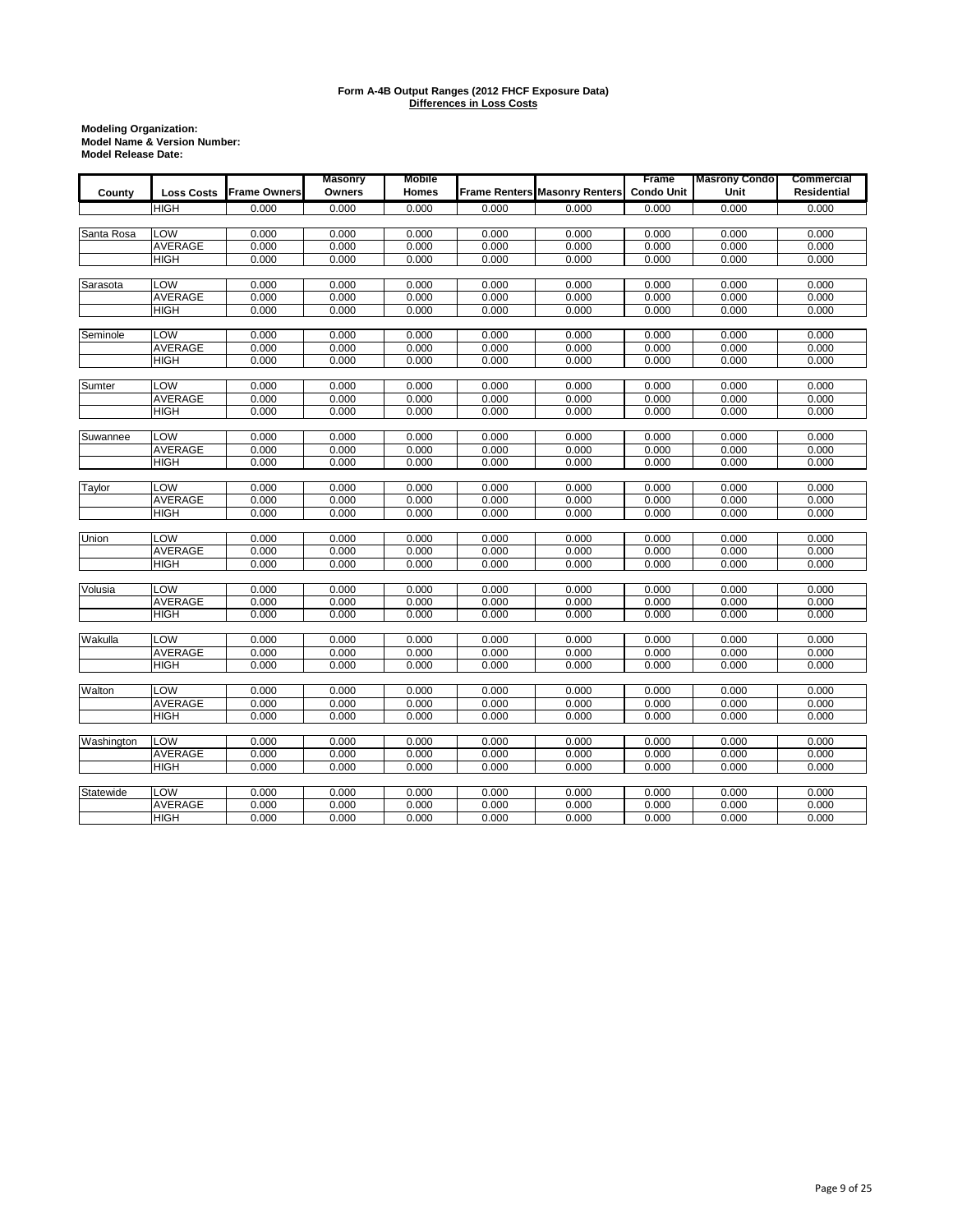|                 | <b>Modeling Organization:</b><br><b>Model Name &amp; Version Number:</b><br><b>Model Release Date:</b> |                |                          |                        |                      | <b>RMS</b><br>RiskLink 15.0 (Build 1625)<br>February, 2015 |                            |                              |                                  |  |  |  |  |
|-----------------|--------------------------------------------------------------------------------------------------------|----------------|--------------------------|------------------------|----------------------|------------------------------------------------------------|----------------------------|------------------------------|----------------------------------|--|--|--|--|
| County          | <b>Loss Costs</b>                                                                                      | Frame Owners   | <b>Masonry</b><br>Owners | <b>Mobile</b><br>Homes | <b>Frame Renters</b> | <b>Masonry Renters</b>                                     | Frame<br><b>Condo Unit</b> | <b>Masrony Condo</b><br>Unit | Commercial<br><b>Residential</b> |  |  |  |  |
| Alachua         | LOW                                                                                                    | 0.158          | 0.148                    | 2.688                  | 0.088                | 0.048                                                      | 0.105                      | 0.055                        | 0.173                            |  |  |  |  |
|                 | <b>AVERAGE</b>                                                                                         | 1.027          | 1.248                    | 3.748                  | 0.299                | 0.272                                                      | 0.386                      | 0.299                        | 0.624                            |  |  |  |  |
|                 | <b>HIGH</b>                                                                                            | 2.441          | 2.257                    | 5.678                  | 0.754                | 0.589                                                      | 0.804                      | 0.702                        | 1.369                            |  |  |  |  |
| <b>Baker</b>    | LOW                                                                                                    | 0.103          | 0.097                    | 1.779                  | 0.047                | 0.027                                                      |                            |                              |                                  |  |  |  |  |
|                 | AVERAGE                                                                                                | 0.580          | 0.639                    | 2.124                  | 0.192                | 0.192                                                      |                            |                              |                                  |  |  |  |  |
|                 | <b>HIGH</b>                                                                                            | 1.065          | 0.978                    | 2.770                  | 0.263                | 0.220                                                      |                            |                              |                                  |  |  |  |  |
| Bay             | LOW                                                                                                    | 0.218          | 0.226                    | 3.410                  | 0.181                | 0.147                                                      | 0.263                      | 0.101                        | 0.234                            |  |  |  |  |
|                 | AVERAGE                                                                                                | 1.919          | 2.010                    | 5.375                  | 0.634                | 0.529                                                      | 1.537                      | 0.595                        | 1.985                            |  |  |  |  |
|                 | <b>HIGH</b>                                                                                            | 4.020          | 3.772                    | 10.056                 | 1.881                | 1.346                                                      | 1.986                      | 1.434                        | 2.790                            |  |  |  |  |
| <b>Bradford</b> | LOW                                                                                                    | 0.144          | 0.135                    | 2.236                  | 0.068                | 0.058                                                      |                            |                              |                                  |  |  |  |  |
|                 | <b>AVERAGE</b>                                                                                         | 0.991          | 1.063                    | 2.863                  | 0.310                | 0.241                                                      |                            |                              |                                  |  |  |  |  |
|                 | <b>HIGH</b>                                                                                            | 1.427          | 1.314                    | 3.624                  | 0.387                | 0.288                                                      |                            |                              |                                  |  |  |  |  |
| <b>Brevard</b>  | LOW                                                                                                    | 0.471          | 0.434                    | 8.986                  | 0.366                | 0.170                                                      | 0.483                      | 0.211                        | 0.394                            |  |  |  |  |
|                 | AVERAGE                                                                                                | 3.880          | 3.020                    | 12.780                 | 1.455                | 1.172                                                      | 2.197                      | 1.905                        | 3.449                            |  |  |  |  |
|                 | <b>HIGH</b>                                                                                            | 9.246          | 8.742                    | 22.668                 | 4.525                | 3.156                                                      | 5.290                      | 3.723                        | 7.407                            |  |  |  |  |
| <b>Broward</b>  | LOW                                                                                                    | 0.728          | 0.650                    | 18.188                 | 0.576                | 0.277                                                      | 0.693                      | 0.330                        | 0.607                            |  |  |  |  |
|                 | AVERAGE                                                                                                | 5.353          | 4.350                    | 23.378                 | 2.143                | 2.042                                                      | 3.698                      | 2.480                        | 4.913                            |  |  |  |  |
|                 | <b>HIGH</b>                                                                                            | 12.135         | 11.169                   | 29.175                 | 7.804                | 5.520                                                      | 9.156                      | 6.535                        | 12.583                           |  |  |  |  |
| Calhoun         | LOW                                                                                                    | 0.177          | 0.165                    | 2.806                  | 0.091                | 0.113                                                      |                            |                              |                                  |  |  |  |  |
|                 | <b>AVERAGE</b>                                                                                         | 1.172          | 1.151                    | 3.229                  | 0.399                | 0.292                                                      |                            |                              |                                  |  |  |  |  |
|                 | <b>HIGH</b>                                                                                            | 1.722          | 1.590                    | 4.313                  | 0.517                | 0.406                                                      |                            |                              |                                  |  |  |  |  |
| Charlotte       | LOW                                                                                                    | 0.476          | 0.441                    | 10.623                 | 0.351                | 0.241                                                      | 0.498                      | 0.243                        | 0.547                            |  |  |  |  |
|                 | AVERAGE                                                                                                | 4.449          | 3.114                    | 14.197                 | 1.556                | 1.146                                                      | 3.102                      | 1.459                        | 3.021                            |  |  |  |  |
|                 | <b>HIGH</b>                                                                                            | 9.929          | 9.387                    | 20.528                 | 4.692                | 3.310                                                      | 5.527                      | 3.925                        | 8.110                            |  |  |  |  |
| Citrus          | LOW                                                                                                    | 0.326          | 0.293                    | 6.006                  | 0.208                | 0.126                                                      | 0.277                      | 0.212                        | 0.449                            |  |  |  |  |
|                 | AVERAGE                                                                                                | 2.756          | 1.973                    | 7.157                  | 0.863                | 0.611                                                      | 1.255                      | 1.004                        | 2.057                            |  |  |  |  |
|                 | <b>HIGH</b>                                                                                            | 4.375          | 3.651                    | 9.144                  | 1.341                | 1.027                                                      | 1.589                      | 1.223                        | 2.607                            |  |  |  |  |
| Clay            | LOW                                                                                                    | 0.115          | 0.106                    | 2.290                  | 0.059                | 0.034                                                      | 0.070                      | 0.042                        | 0.147                            |  |  |  |  |
|                 | <b>AVERAGE</b>                                                                                         | 0.732          | 0.925                    | 2.915                  | 0.243                | 0.231                                                      | 0.229                      | 0.184                        | 0.466                            |  |  |  |  |
|                 | <b>HIGH</b>                                                                                            | 2.055          | 1.897                    | 4.718                  | 0.527                | 0.418                                                      | 0.627                      | 0.560                        | 1.104                            |  |  |  |  |
| Collier         | <b>LOW</b>                                                                                             | 0.700          | 0.645                    | 14.133                 | 0.604                | 0.267                                                      | 0.723                      | 0.318                        | 0.628                            |  |  |  |  |
|                 | <b>AVERAGE</b>                                                                                         | 4.943          | 3.401                    | 17.091                 | 2.216                | 1.453                                                      | 3.328                      | 1.996                        | 3.898                            |  |  |  |  |
|                 | <b>HIGH</b>                                                                                            | 13.343         | 12.691                   | 26.397                 | 7.799                | 4.997                                                      | 9.121                      | 5.864                        | 11.438                           |  |  |  |  |
| Columbia        | <b>LOW</b>                                                                                             | 0.124          | 0.114                    | 2.464                  | 0.068                | 0.057                                                      | 0.188                      | 0.101                        | 0.171                            |  |  |  |  |
|                 | AVERAGE                                                                                                | 0.841          | 0.870                    | 2.975                  | 0.254                | 0.208                                                      | 0.352                      | 0.294                        | 0.245                            |  |  |  |  |
|                 | <b>HIGH</b>                                                                                            | 1.684          | 1.557                    | 4.183                  | 0.488                | 0.343                                                      | 0.504                      | 0.321                        | 0.592                            |  |  |  |  |
| DeSoto          | LOW                                                                                                    | 0.469          | 0.419                    | 9.128                  | 0.320                | 0.267                                                      | 0.466                      | 0.211                        | 1.115                            |  |  |  |  |
|                 | AVERAGE                                                                                                | 3.540          | 2.962                    | 10.485                 | 1.275                | 0.919                                                      | 1.057                      | 1.016                        | 2.261                            |  |  |  |  |
|                 | <b>HIGH</b>                                                                                            | 5.165          | 4.820                    | 13.606                 | 1.748                | 1.389                                                      | 2.089                      | 1.663                        | 3.037                            |  |  |  |  |
| <b>Dixie</b>    | <b>LOW</b>                                                                                             | 0.294          | 0.261                    | 4.142                  | 0.167                | 0.196                                                      | 0.198                      | 0.162                        | 0.742                            |  |  |  |  |
|                 | AVERAGE                                                                                                | 1.897          | 1.476<br>4.061           | 4.415                  | 0.607                | 0.547                                                      | 0.564                      | 0.408                        | 1.059                            |  |  |  |  |
|                 | <b>HIGH</b>                                                                                            | 4.317          |                          | 8.755                  | 0.678                | 1.135                                                      | 0.624                      | 0.649                        | 2.759                            |  |  |  |  |
| Duval           | LOW                                                                                                    | 0.108          | 0.101                    | 2.204                  | 0.057                | 0.030                                                      | 0.088                      | 0.041                        | 0.100                            |  |  |  |  |
|                 | AVERAGE<br><b>HIGH</b>                                                                                 | 1.052<br>2.689 | 1.168<br>3.118           | 3.076<br>7.740         | 0.307<br>1.351       | 0.266<br>0.978                                             | 0.288<br>1.111             | 0.259<br>0.836               | 0.604<br>2.409                   |  |  |  |  |
|                 |                                                                                                        |                |                          |                        |                      |                                                            |                            |                              |                                  |  |  |  |  |
| Escambia        | LOW                                                                                                    | 0.206          | 0.189                    | 3.450                  | 0.138                | 0.164                                                      | 0.283                      | 0.147                        | 0.325                            |  |  |  |  |
|                 | AVERAGE<br><b>HIGH</b>                                                                                 | 2.460<br>6.259 | 2.725<br>5.923           | 6.432<br>13.094        | 1.132<br>3.094       | 0.871<br>2.114                                             | 1.970<br>3.582             | 0.985<br>2.449               | 2.466<br>4.687                   |  |  |  |  |
|                 |                                                                                                        |                |                          |                        |                      |                                                            |                            |                              |                                  |  |  |  |  |
| Flagler         | <b>LOW</b>                                                                                             | 0.220          | 0.199                    | 3.795                  | 0.131                | 0.071                                                      | 0.300                      | 0.071                        | 0.248                            |  |  |  |  |
|                 | AVERAGE<br><b>HIGH</b>                                                                                 | 1.863<br>5.047 | 1.062<br>4.764           | 5.839<br>9.442         | 0.556<br>1.562       | 0.311<br>1.130                                             | 1.258<br>2.398             | 0.452<br>1.341               | 1.054<br>2.784                   |  |  |  |  |
|                 |                                                                                                        |                |                          |                        |                      |                                                            |                            |                              |                                  |  |  |  |  |
| Franklin        | LOW<br>AVERAGE                                                                                         | 0.680<br>3.372 | 0.638<br>3.990           | 7.823<br>9.134         | 0.611<br>1.753       | 0.446<br>1.421                                             | 0.655                      | 0.475<br>1.650               | 1.837<br>2.548                   |  |  |  |  |
|                 | <b>HIGH</b>                                                                                            | 6.102          | 5.746                    | 13.082                 | 2.719                | 1.904                                                      | 1.354<br>3.157             | 2.237                        | 4.345                            |  |  |  |  |
|                 |                                                                                                        |                |                          |                        |                      |                                                            |                            |                              |                                  |  |  |  |  |
| Gadsden         | LOW<br>AVERAGE                                                                                         | 0.097<br>0.671 | 0.102<br>0.745           | 1.709<br>1.987         | 0.054<br>0.250       | 0.052<br>0.207                                             |                            | 0.232<br>0.232               | 0.493<br>0.623                   |  |  |  |  |
|                 |                                                                                                        |                |                          |                        |                      |                                                            |                            |                              |                                  |  |  |  |  |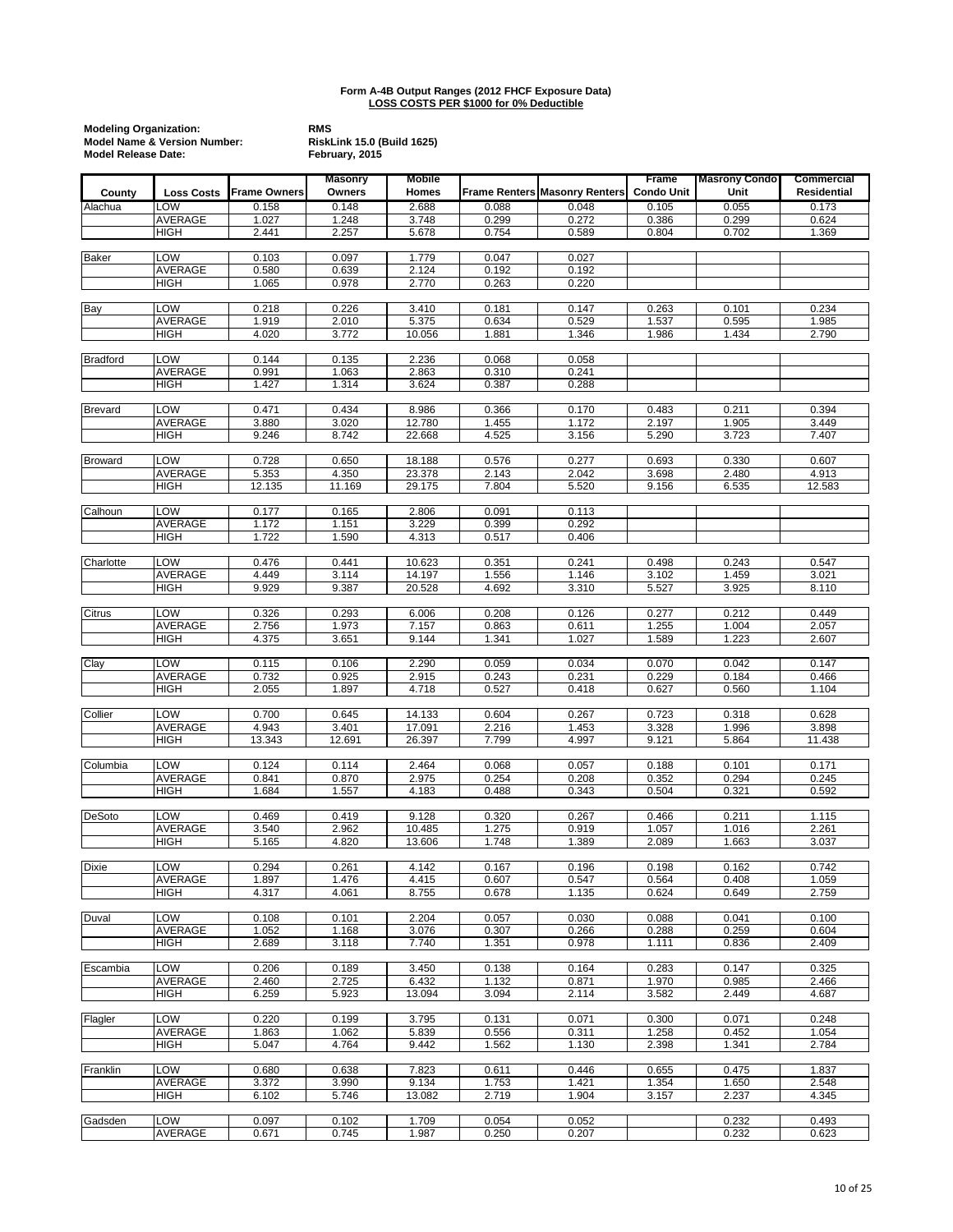|                     | <b>Modeling Organization:</b><br><b>Model Name &amp; Version Number:</b><br><b>Model Release Date:</b> |                     |                          | RiskLink 15.0 (Build 1625) |                |                                      |                            |                              |                           |
|---------------------|--------------------------------------------------------------------------------------------------------|---------------------|--------------------------|----------------------------|----------------|--------------------------------------|----------------------------|------------------------------|---------------------------|
| County              | <b>Loss Costs</b>                                                                                      | <b>Frame Owners</b> | <b>Masonry</b><br>Owners | Mobile<br>Homes            |                | <b>Frame Renters Masonry Renters</b> | Frame<br><b>Condo Unit</b> | <b>Masrony Condo</b><br>Unit | Commercial<br>Residential |
|                     | <b>HIGH</b>                                                                                            | 1.145               | 1.053                    | 2.969                      | 0.315          | 0.244                                |                            | 0.232                        | 0.638                     |
|                     |                                                                                                        |                     |                          |                            |                |                                      |                            |                              |                           |
| Gilchrist           | <b>LOW</b>                                                                                             | 0.266               | 0.210                    | 3.774                      | 0.147          | 0.133                                |                            | 0.571                        |                           |
|                     | AVERAGE<br>HIGH                                                                                        | 1.315<br>2.128      | 1.316<br>1.976           | 4.073<br>5.155             | 0.554<br>0.659 | 0.471<br>0.532                       |                            | 0.571<br>0.571               |                           |
|                     |                                                                                                        |                     |                          |                            |                |                                      |                            |                              |                           |
| Glades              | LOW                                                                                                    | 0.781               | 0.686                    | 12.906                     | 2.646          | 0.741                                |                            |                              |                           |
|                     | AVERAGE                                                                                                | 5.573               | 3.861                    | 14.247                     | 2.646          | 1.825                                |                            |                              |                           |
|                     | <b>HIGH</b>                                                                                            | 7.032               | 6.593                    | 17.862                     | 2.646          | 2.006                                |                            |                              |                           |
| Gulf                | LOW                                                                                                    | 0.225               | 0.201                    | 3.469                      | 0.149          | 0.114                                | 0.606                      | 0.241                        | 0.392                     |
|                     | <b>AVERAGE</b>                                                                                         | 2.233               | 2.814                    | 5.072                      | 1.318          | 0.894                                | 0.933                      | 0.487                        | 1.710                     |
|                     | <b>HIGH</b>                                                                                            | 4.658               | 4.033                    | 9.586                      | 1.777          | 1.245                                | 2.072                      | 1.877                        | 2.910                     |
| Hamilton            | LOW                                                                                                    | 0.099               | 0.093                    | 1.665                      | 0.059          | 0.076                                |                            |                              |                           |
|                     | <b>AVERAGE</b>                                                                                         | 0.692               | 0.751                    | 2.063                      | 0.233          | 0.205                                |                            |                              |                           |
|                     | <b>HIGH</b>                                                                                            | 1.076               | 0.989                    | 2.799                      | 0.281          | 0.232                                |                            |                              |                           |
|                     |                                                                                                        |                     |                          |                            |                |                                      |                            |                              |                           |
| Hardee              | LOW<br>AVERAGE                                                                                         | 0.404<br>3.195      | 0.346<br>2.728           | 8.129<br>8.848             | 0.246<br>1.070 | 0.207<br>0.839                       |                            | 1.079<br>1.079               | 0.494<br>0.494            |
|                     | <b>HIGH</b>                                                                                            | 4.781               | 4.455                    | 12.601                     | 1.573          | 1.248                                |                            | 1.079                        | 0.494                     |
|                     |                                                                                                        |                     |                          |                            |                |                                      |                            |                              |                           |
| Hendry              | LOW                                                                                                    | 0.630               | 0.559                    | 11.938                     | 0.455          | 0.378                                | 1.688                      | 0.448                        | 1.551                     |
|                     | <b>AVERAGE</b><br><b>HIGH</b>                                                                          | 5.631<br>8.755      | 4.586<br>8.239           | 14.831<br>21.498           | 2.300<br>3.659 | 1.718<br>2.639                       | 3.885<br>4.351             | 2.176<br>3.160               | 3.979<br>5.435            |
|                     |                                                                                                        |                     |                          |                            |                |                                      |                            |                              |                           |
| Hernando            | LOW                                                                                                    | 0.338               | 0.288                    | 6.949                      | 0.204          | 0.173                                | 0.437                      | 0.214                        | 0.407                     |
|                     | AVERAGE                                                                                                | 2.709               | 2.000                    | 7.799                      | 0.759          | 0.572                                | 1.134                      | 1.013                        | 1.620                     |
|                     | <b>HIGH</b>                                                                                            | 4.019               | 3.746                    | 10.610                     | 1.345          | 1.069                                | 1.604                      | 1.280                        | 2.470                     |
| Highlands           | LOW                                                                                                    | 0.541               | 0.435                    | 9.991                      | 0.345          | 0.159                                | 0.466                      | 0.191                        | 0.679                     |
|                     | AVERAGE                                                                                                | 3.731               | 3.268                    | 10.982                     | 1.449          | 1.022                                | 1.867                      | 1.403                        | 2.664                     |
|                     | <b>HIGH</b>                                                                                            | 6.018               | 5.838                    | 15.451                     | 2.340          | 1.780                                | 2.550                      | 1.964                        | 4.285                     |
| Hillsborough        | LOW                                                                                                    | 0.314               | 0.283                    | 6.993                      | 0.193          | 0.118                                | 0.231                      | 0.108                        | 0.308                     |
|                     | AVERAGE                                                                                                | 2.706               | 2.404                    | 9.131                      | 0.689          | 0.652                                | 0.928                      | 0.835                        | 1.754                     |
|                     | <b>HIGH</b>                                                                                            | 6.160               | 5.783                    | 15.485                     | 2.345          | 2.088                                | 2.793                      | 2.183                        | 4.669                     |
|                     | LOW                                                                                                    | 0.143               |                          |                            |                |                                      | 0.438                      |                              |                           |
| Holmes              | AVERAGE                                                                                                | 0.996               | 0.134<br>1.082           | 2.620<br>2.738             | 0.085<br>0.338 | 0.297<br>0.297                       | 0.438                      |                              | 0.646<br>0.685            |
|                     | <b>HIGH</b>                                                                                            | 1.466               | 1.354                    | 3.682                      | 0.433          | 0.297                                | 0.438                      |                              | 0.763                     |
|                     |                                                                                                        |                     |                          |                            |                |                                      |                            |                              |                           |
| <b>Indian River</b> | LOW                                                                                                    | 0.649               | 0.559                    | 10.720                     | 0.513          | 0.264                                | 0.697                      | 0.294                        | 0.576                     |
|                     | AVERAGE<br><b>HIGH</b>                                                                                 | 4.448<br>6.416      | 2.371<br>6.042           | 12.819<br>22.301           | 2.096<br>4.084 | 1.288<br>2.956                       | 3.045<br>4.808             | 2.039<br>3.504               | 3.887<br>6.907            |
|                     |                                                                                                        |                     |                          |                            |                |                                      |                            |                              |                           |
| Jackson             | LOW                                                                                                    | 0.148               | 0.157                    | 2.682                      | 0.087          | 0.108                                |                            | 0.198                        | 0.163                     |
|                     | AVERAGE                                                                                                | 1.062               | 1.122                    | 2.905                      | 0.337          | 0.296                                |                            | 0.335                        | 0.508                     |
|                     | <b>HIGH</b>                                                                                            | 1.579               | 1.455                    | 4.008                      | 0.471          | 0.363                                |                            | 0.415                        | 0.795                     |
| Jefferson           | LOW                                                                                                    | 0.097               | 0.090                    | 1.590                      | 0.060          | 0.048                                | 0.127                      |                              |                           |
|                     | AVERAGE                                                                                                | 0.560               | 0.558                    | 1.736                      | 0.226          | 0.165                                | 0.127                      |                              |                           |
|                     | <b>HIGH</b>                                                                                            | 0.997               | 0.924                    | 2.362                      | 0.307          | 0.228                                | 0.127                      |                              |                           |
| Lafayette           | <b>LOW</b>                                                                                             | 0.190               | 0.176                    | 2.478                      | 0.160          | 0.124                                | 0.509                      |                              |                           |
|                     | AVERAGE                                                                                                | 1.010               | 1.062                    | 3.054                      | 0.402          | 0.286                                | 0.509                      |                              |                           |
|                     | <b>HIGH</b>                                                                                            | 1.462               | 1.350                    | 3.645                      | 0.429          | 0.340                                | 0.509                      |                              |                           |
|                     |                                                                                                        |                     |                          |                            |                |                                      |                            |                              |                           |
| Lake                | LOW<br>AVERAGE                                                                                         | 0.251<br>2.149      | 0.204<br>1.642           | 4.487<br>8.000             | 0.180<br>0.608 | 0.092<br>0.513                       | 0.228<br>1.269             | 0.108<br>0.922               | 0.466<br>1.862            |
|                     | <b>HIGH</b>                                                                                            | 4.549               | 4.235                    | 12.076                     | 1.478          | 1.180                                | 1.650                      | 1.323                        | 2.912                     |
|                     |                                                                                                        |                     |                          |                            |                |                                      |                            |                              |                           |
| Lee                 | LOW                                                                                                    | 0.623               | 0.572                    | 13.103                     | 0.491          | 0.225                                | 0.587                      | 0.260                        | 0.483                     |
|                     | AVERAGE<br><b>HIGH</b>                                                                                 | 4.978<br>12.515     | 2.860<br>11.864          | 15.628<br>29.416           | 1.555<br>9.743 | 1.076<br>6.150                       | 3.466<br>11.408            | 1.542<br>8.062               | 3.460<br>15.113           |
|                     |                                                                                                        |                     |                          |                            |                |                                      |                            |                              |                           |
| Leon                | LOW                                                                                                    | 0.095               | 0.094                    | 1.803                      | 0.058          | 0.032                                | 0.067                      | 0.032                        | 0.065                     |
|                     | <b>AVERAGE</b>                                                                                         | 0.661               | 0.692                    | 2.377                      | 0.188          | 0.153                                | 0.161                      | 0.153                        | 0.259                     |
|                     | <b>HIGH</b>                                                                                            | 1.434               | 1.332                    | 3.489                      | 0.417          | 0.308                                | 0.396                      | 0.307                        | 0.659                     |
| Levy                | LOW                                                                                                    | 0.284               | 0.252                    | 3.559                      | 0.182          | 0.149                                | 0.703                      | 0.535                        | 1.106                     |
|                     | AVERAGE                                                                                                | 2.021               | 1.725                    | 5.124                      | 0.819          | 0.554                                | 1.720                      | 1.166                        | 2.196                     |
|                     | <b>HIGH</b>                                                                                            | 5.082               | 4.790                    | 11.035                     | 2.254          | 1.561                                | 2.634                      | 1.843                        | 3.719                     |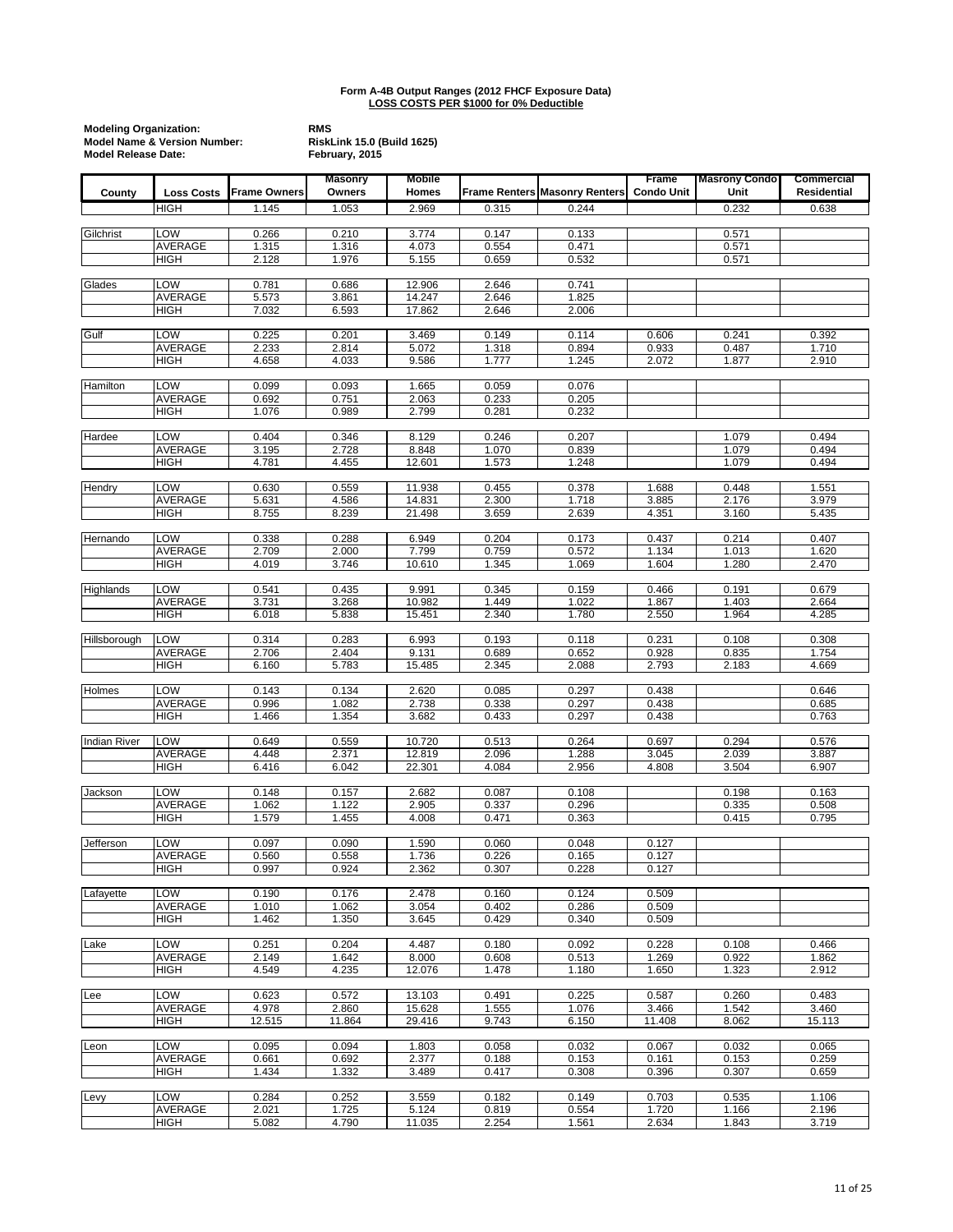|            | <b>Modeling Organization:</b><br><b>Model Name &amp; Version Number:</b><br><b>Model Release Date:</b> |                     | <b>RMS</b><br>RiskLink 15.0 (Build 1625)<br>February, 2015 |                        |                |                                      |                            |                              |                                  |
|------------|--------------------------------------------------------------------------------------------------------|---------------------|------------------------------------------------------------|------------------------|----------------|--------------------------------------|----------------------------|------------------------------|----------------------------------|
| County     | <b>Loss Costs</b>                                                                                      | <b>Frame Owners</b> | <b>Masonry</b><br>Owners                                   | <b>Mobile</b><br>Homes |                | <b>Frame Renters Masonry Renters</b> | Frame<br><b>Condo Unit</b> | <b>Masrony Condo</b><br>Unit | Commercial<br><b>Residential</b> |
| Liberty    | LOW                                                                                                    | 0.181               | 0.168                                                      | 2.569                  | 0.097          | 0.332                                |                            |                              |                                  |
|            | <b>AVERAGE</b>                                                                                         | 1.014               | 1.081                                                      | 2.919                  | 0.381          | 0.332                                |                            |                              |                                  |
|            | <b>HIGH</b>                                                                                            | 1.455               | 1.341                                                      | 3.695                  | 0.417          | 0.332                                |                            |                              |                                  |
| Madison    | LOW                                                                                                    | 0.097               | 0.091                                                      | 1.488                  | 0.049          | 0.052                                |                            |                              |                                  |
|            | <b>AVERAGE</b><br><b>HIGH</b>                                                                          | 0.699<br>1.088      | 0.715<br>1.001                                             | 1.911                  | 0.225<br>0.294 | 0.184<br>0.240                       |                            |                              |                                  |
|            |                                                                                                        |                     |                                                            | 2.810                  |                |                                      |                            |                              |                                  |
| Manatee    | LOW                                                                                                    | 0.493               | 0.454                                                      | 10.258                 | 0.370          | 0.164                                | 0.443                      | 0.198                        | 0.483                            |
|            | <b>AVERAGE</b>                                                                                         | 4.139               | 2.756                                                      | 12.104                 | 1.330          | 0.959                                | 2.617                      | 1.737                        | 3.513                            |
|            | <b>HIGH</b>                                                                                            | 10.807              | 10.243                                                     | 27.763                 | 5.279          | 3.833                                | 6.215                      | 4.900                        | 9.629                            |
| Marion     | LOW                                                                                                    | 0.225               | 0.206                                                      | 3.748                  | 0.137          | 0.117                                | 0.185                      | 0.092                        | 0.293                            |
|            | AVERAGE                                                                                                | 2.063               | 1.343                                                      | 5.740                  | 0.453          | 0.390                                | 0.781                      | 0.564                        | 1.091                            |
|            | <b>HIGH</b>                                                                                            | 4.410               | 4.099                                                      | 10.485                 | 1.361          | 0.742                                | 1.083                      | 0.888                        | 1.946                            |
| Martin     | LOW                                                                                                    | 0.827               | 0.750                                                      | 14.918                 | 0.726          | 0.361                                | 0.867                      | 0.362                        | 1.080                            |
|            | <b>AVERAGE</b>                                                                                         | 6.237               | 4.224                                                      | 18.072                 | 3.264          | 1.850                                | 4.894                      | 2.836                        | 4.991                            |
|            | <b>HIGH</b>                                                                                            | 10.753              | 10.192                                                     | 22.396                 | 5.491          | 3.718                                | 6.438                      | 4.409                        | 8.970                            |
| Miami-Dade | LOW                                                                                                    | 0.734               | 0.670                                                      | 18.585                 | 0.602          | 0.309                                | 0.757                      | 0.338                        | 0.627                            |
|            | AVERAGE                                                                                                | 5.555               | 4.531                                                      | 21.133                 | 3.089          | 2.738                                | 5.159                      | 3.115                        | 5.724                            |
|            | <b>HIGH</b>                                                                                            | 13.471              | 12.657                                                     | 54.774                 | 17.609         | 12.000                               | 20.351                     | 14.053                       | 24.998                           |
| Monroe     | LOW                                                                                                    | 1.871               | 1.793                                                      | 33.110                 | 2.639          | 1.114                                | 3.163                      | 1.285                        | 1.847                            |
|            | <b>AVERAGE</b>                                                                                         | 5.280               | 5.320                                                      | 36.598                 | 8.854          | 6.066                                | 9.891                      | 6.731                        | 10.021                           |
|            | <b>HIGH</b>                                                                                            | 10.764              | 10.116                                                     | 44.140                 | 13.914         | 9.229                                | 16.007                     | 11.329                       | 18.779                           |
|            | LOW                                                                                                    |                     |                                                            |                        |                | 0.040                                |                            |                              |                                  |
| Nassau     | AVERAGE                                                                                                | 0.091<br>1.170      | 0.093<br>1.086                                             | 1.722<br>2.833         | 0.046<br>0.567 | 0.395                                | 0.295<br>0.767             | 0.109<br>0.570               | 0.224<br>1.112                   |
|            | <b>HIGH</b>                                                                                            | 3.066               | 2.865                                                      | 6.629                  | 1.037          | 0.768                                | 1.223                      | 0.910                        | 1.902                            |
|            |                                                                                                        |                     |                                                            |                        |                |                                      |                            |                              |                                  |
| Okaloosa   | LOW<br><b>AVERAGE</b>                                                                                  | 0.190<br>2.241      | 0.175<br>2.389                                             | 2.827<br>4.419         | 0.137<br>0.981 | 0.109<br>0.774                       | 0.164<br>1.823             | 0.205<br>0.937               | 0.282<br>2.255                   |
|            | <b>HIGH</b>                                                                                            | 5.549               | 5.239                                                      | 11.856                 | 2.549          | 1.785                                | 2.964                      | 2.090                        | 4.053                            |
|            |                                                                                                        |                     |                                                            |                        |                |                                      |                            |                              |                                  |
| Okeechobee | LOW<br>AVERAGE                                                                                         | 0.739<br>5.661      | 0.676<br>4.469                                             | 13.440<br>15.816       | 0.842<br>2.529 | 0.489<br>1.788                       | 1.009<br>2.307             | 0.588<br>2.702               | 1.637<br>3.582                   |
|            | <b>HIGH</b>                                                                                            | 8.254               | 7.770                                                      | 20.251                 | 3.480          | 2.517                                | 4.125                      | 3.010                        | 5.155                            |
|            |                                                                                                        |                     |                                                            |                        |                |                                      |                            |                              |                                  |
| Orange     | LOW                                                                                                    | 0.306               | 0.279                                                      | 6.671                  | 0.184          | 0.090                                | 0.222                      | 0.109                        | 0.215                            |
|            | <b>AVERAGE</b><br><b>HIGH</b>                                                                          | 2.146<br>6.297      | 2.060<br>5.891                                             | 7.927<br>10.881        | 0.563<br>2.305 | 0.489<br>1.778                       | 0.707<br>1.516             | 0.610<br>1.228               | 1.272<br>2.732                   |
|            |                                                                                                        |                     |                                                            |                        |                |                                      |                            |                              |                                  |
| Osceola    | LOW                                                                                                    | 0.296               | 0.276                                                      | 6.031                  | 0.183          | 0.088                                | 0.221                      | 0.110                        | 0.248                            |
|            | <b>AVERAGE</b><br><b>HIGH</b>                                                                          | 1.985<br>4.824      | 1.872<br>4.506                                             | 8.902<br>12.520        | 0.533<br>1.720 | 0.474<br>1.235                       | 0.658<br>1.901             | 0.461<br>1.480               | 1.030<br>3.261                   |
|            |                                                                                                        |                     |                                                            |                        |                |                                      |                            |                              |                                  |
| Palm Beach | <b>LOW</b>                                                                                             | 0.592               | 0.548                                                      | 14.250                 | 0.522          | 0.268                                | 0.626                      | 0.291                        | 0.654                            |
|            | <b>AVERAGE</b>                                                                                         | 5.109               | 3.438                                                      | 20.029                 | 2.534          | 1.870                                | 4.094                      | 2.509                        | 4.794                            |
|            | <b>HIGH</b>                                                                                            | 10.829              | 10.270                                                     | 28.097                 | 7.444          | 5.310                                | 8.727                      | 6.278                        | 12.061                           |
| Pasco      | LOW                                                                                                    | 0.378               | 0.350                                                      | 8.179                  | 0.258          | 0.172                                | 0.308                      | 0.142                        | 0.330                            |
|            | <b>AVERAGE</b>                                                                                         | 2.338               | 2.325                                                      | 9.692                  | 0.601          | 0.620                                | 1.184                      | 1.116                        | 2.053                            |
|            | <b>HIGH</b>                                                                                            | 4.975               | 4.492                                                      | 12.653                 | 1.615          | 1.293                                | 1.881                      | 1.510                        | 3.133                            |
| Pinellas   | LOW                                                                                                    | 0.373               | 0.342                                                      | 8.153                  | 0.260          | 0.146                                | 0.312                      | 0.141                        | 0.328                            |
|            | AVERAGE                                                                                                | 4.241               | 3.756                                                      | 11.058                 | 1.183          | 1.163                                | 2.175                      | 1.576                        | 3.035                            |
|            | HIGH                                                                                                   | 8.175               | 7.692                                                      | 18.203                 | 6.200          | 4.478                                | 7.287                      | 5.295                        | 10.343                           |
| Polk       | LOW                                                                                                    | 0.318               | 0.296                                                      | 7.352                  | 0.198          | 0.097                                | 0.239                      | 0.113                        | 0.408                            |
|            | <b>AVERAGE</b>                                                                                         | 2.732               | 2.247                                                      | 9.189                  | 0.731          | 0.718                                | 0.838                      | 0.863                        | 1.500                            |
|            | <b>HIGH</b>                                                                                            | 5.742               | 5.371                                                      | 13.003                 | 2.032          | 1.580                                | 2.144                      | 1.646                        | 3.520                            |
| Putnam     | LOW                                                                                                    | 0.182               | 0.159                                                      | 3.013                  | 0.105          | 0.091                                | 0.137                      | 0.064                        | 0.866                            |
|            | AVERAGE                                                                                                | 1.570               | 1.530                                                      | 4.260                  | 0.486          | 0.391                                | 0.619                      | 0.360                        | 1.074                            |
|            | <b>HIGH</b>                                                                                            | 2.835               | 2.621                                                      | 6.936                  | 0.811          | 0.614                                | 0.929                      | 0.735                        | 1.347                            |
| St. Johns  | <b>LOW</b>                                                                                             | 0.166               | 0.154                                                      | 3.010                  | 0.103          | 0.047                                | 0.123                      | 0.062                        | 0.195                            |
|            | AVERAGE                                                                                                | 1.099               | 1.234                                                      | 4.566                  | 0.487          | 0.367                                | 0.750                      | 0.644                        | 1.177                            |
|            | <b>HIGH</b>                                                                                            | 3.457               | 3.227                                                      | 7.965                  | 1.273          | 0.933                                | 1.497                      | 1.107                        | 2.302                            |
| St. Lucie  | LOW                                                                                                    | 0.627               | 0.572                                                      | 11.702                 | 0.529          | 0.225                                | 0.634                      | 0.270                        | 0.608                            |
|            | AVERAGE                                                                                                | 4.742               | 2.334                                                      | 13.844                 | 2.024          | 1.069                                | 3.291                      | 2.396                        | 3.956                            |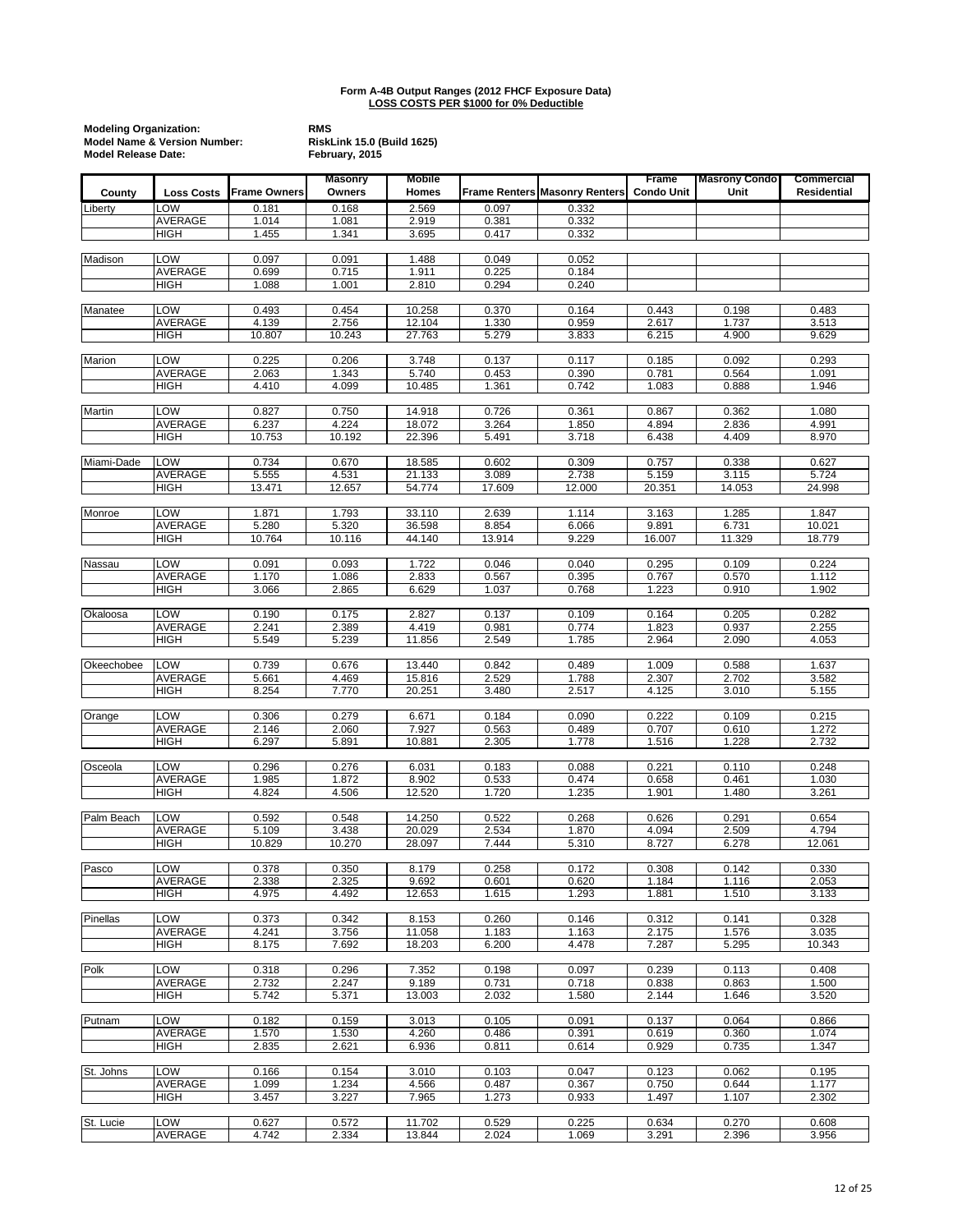|            | <b>Modeling Organization:</b><br><b>Model Name &amp; Version Number:</b><br><b>Model Release Date:</b> |                     |                          | <b>RMS</b><br><b>RiskLink 15.0 (Build 1625)</b><br>February, 2015 |        |                                      |                            |                              |                           |  |
|------------|--------------------------------------------------------------------------------------------------------|---------------------|--------------------------|-------------------------------------------------------------------|--------|--------------------------------------|----------------------------|------------------------------|---------------------------|--|
| County     | <b>Loss Costs</b>                                                                                      | <b>Frame Owners</b> | <b>Masonry</b><br>Owners | Mobile<br><b>Homes</b>                                            |        | <b>Frame Renters Masonry Renters</b> | Frame<br><b>Condo Unit</b> | <b>Masrony Condo</b><br>Unit | Commercial<br>Residential |  |
|            | <b>HIGH</b>                                                                                            | 8.076               | 7.592                    | 29.341                                                            | 6.682  | 4.584                                | 7.786                      | 5.414                        | 10.253                    |  |
|            |                                                                                                        |                     |                          |                                                                   |        |                                      |                            |                              |                           |  |
| Santa Rosa | LOW                                                                                                    | 0.212               | 0.232                    | 3.562                                                             | 0.144  | 0.154                                | 0.556                      | 0.224                        | 0.298                     |  |
|            | AVERAGE                                                                                                | 2.110               | 2.351                    | 6.155                                                             | 1.251  | 0.868                                | 3.856                      | 1.262                        | 3.166                     |  |
|            | <b>HIGH</b>                                                                                            | 8.124               | 7.752                    | 17.695                                                            | 4.285  | 2.953                                | 4.945                      | 3.444                        | 6.356                     |  |
|            |                                                                                                        |                     |                          |                                                                   |        |                                      |                            |                              |                           |  |
| Sarasota   | LOW                                                                                                    | 0.465               | 0.372                    | 9.873                                                             | 0.342  | 0.155                                | 0.410                      | 0.185                        | 0.471                     |  |
|            | <b>AVERAGE</b>                                                                                         | 4.125               | 2.753                    | 12.727                                                            | 1.320  | 1.040                                | 2.491                      | 1.711                        | 3.342                     |  |
|            | <b>HIGH</b>                                                                                            | 8.192               | 7.699                    | 26.669                                                            | 6.059  | 4.379                                | 7.108                      | 5.182                        | 10.123                    |  |
|            |                                                                                                        |                     |                          |                                                                   |        |                                      |                            |                              |                           |  |
| Seminole   | LOW                                                                                                    | 0.272               | 0.247                    | 6.642                                                             | 0.160  | 0.091                                | 0.192                      | 0.091                        | 0.205                     |  |
|            | <b>AVERAGE</b>                                                                                         | 2.244               | 2.002                    | 7.117                                                             | 0.617  | 0.494                                | 0.762                      | 0.647                        | 1.264                     |  |
|            | <b>HIGH</b>                                                                                            | 5.430               | 5.078                    | 9.837                                                             | 1.173  | 1.543                                | 1.400                      | 1.125                        | 2.465                     |  |
|            |                                                                                                        |                     |                          |                                                                   |        |                                      |                            |                              |                           |  |
| Sumter     | LOW                                                                                                    | 0.303               | 0.280                    | 6.406                                                             | 0.193  | 0.108                                | 0.234                      | 0.110                        | 0.392                     |  |
|            | AVERAGE                                                                                                | 0.734               | 0.796                    | 7.608                                                             | 0.388  | 0.387                                | 0.924                      | 0.397                        | 0.879                     |  |
|            | <b>HIGH</b>                                                                                            | 3.797               | 3.527                    | 10.211                                                            | 1.131  | 0.952                                | 1.177                      | 0.964                        | 2.136                     |  |
|            |                                                                                                        |                     |                          |                                                                   |        |                                      |                            |                              |                           |  |
| Suwannee   | LOW                                                                                                    | 0.132               | 0.121                    | 2.391                                                             | 0.073  | 0.063                                | 0.142                      | 0.122                        | 0.682                     |  |
|            | <b>AVERAGE</b>                                                                                         | 0.922               | 0.901                    | 2.782                                                             | 0.292  | 0.260                                | 0.142                      | 0.122                        | 0.866                     |  |
|            | <b>HIGH</b>                                                                                            | 1.711               | 1.584                    | 4.243                                                             | 0.503  | 0.409                                | 0.142                      | 0.122                        | 1.014                     |  |
|            |                                                                                                        |                     |                          |                                                                   |        |                                      |                            |                              |                           |  |
| Taylor     | LOW                                                                                                    | 0.153               | 0.149                    | 1.617                                                             | 0.137  | 0.104                                | 0.148                      | 0.106                        | 0.404                     |  |
|            | AVERAGE                                                                                                | 1.157               | 1.177                    | 3.189                                                             | 0.380  | 0.304                                | 0.299                      | 0.226                        | 0.404                     |  |
|            | <b>HIGH</b>                                                                                            | 2.218               | 2.067                    | 5.201                                                             | 0.808  | 0.594                                | 0.943                      | 0.287                        | 0.404                     |  |
|            |                                                                                                        |                     |                          |                                                                   |        |                                      |                            |                              |                           |  |
| Union      | <b>LOW</b>                                                                                             | 0.139               | 0.127                    | 2.257                                                             | 0.064  | 0.065                                | 0.092                      | 0.078                        | 0.731                     |  |
|            | AVERAGE                                                                                                | 0.806               | 0.831                    | 2.618                                                             | 0.256  | 0.243                                | 0.092                      | 0.078                        | 0.731                     |  |
|            | <b>HIGH</b>                                                                                            | 1.477               | 1.362                    | 3.727                                                             | 0.337  | 0.277                                | 0.092                      | 0.078                        | 0.731                     |  |
|            |                                                                                                        |                     |                          |                                                                   |        |                                      |                            |                              |                           |  |
| Volusia    | LOW                                                                                                    | 0.260               | 0.216                    | 4.705                                                             | 0.144  | 0.110                                | 0.198                      | 0.100                        | 0.272                     |  |
|            | <b>AVERAGE</b>                                                                                         | 2.683               | 2.039                    | 7.093                                                             | 0.785  | 0.643                                | 1.734                      | 1.106                        | 2.060                     |  |
|            | <b>HIGH</b>                                                                                            | 6.649               | 6.267                    | 15.872                                                            | 3.038  | 2.182                                | 4.096                      | 3.077                        | 5.140                     |  |
|            |                                                                                                        |                     |                          |                                                                   |        |                                      |                            |                              |                           |  |
| Wakulla    | LOW                                                                                                    | 0.191               | 0.174                    | 2.643                                                             | 0.138  | 0.105                                | 0.599                      | 1.423                        | 0.220                     |  |
|            | <b>AVERAGE</b>                                                                                         | 0.992               | 1.226                    | 3.233                                                             | 0.362  | 0.263                                | 0.827                      | 1.423                        | 1.870                     |  |
|            | <b>HIGH</b>                                                                                            | 4.040               | 3.793                    | 8.920                                                             | 1.034  | 1.209                                | 1.979                      | 1.423                        | 2.809                     |  |
|            |                                                                                                        |                     |                          |                                                                   |        |                                      |                            |                              |                           |  |
| Walton     | LOW                                                                                                    | 0.226               | 0.207                    | 3.241                                                             | 0.127  | 0.160                                | 0.346                      | 0.124                        | 0.335                     |  |
|            | <b>AVERAGE</b>                                                                                         | 2.060               | 1.941                    | 5.345                                                             | 1.100  | 0.820                                | 2.481                      | 1.009                        | 3.102                     |  |
|            | <b>HIGH</b>                                                                                            | 6.224               | 5.885                    | 13.060                                                            | 3.017  | 2.068                                | 3.488                      | 2.423                        | 4.604                     |  |
|            |                                                                                                        |                     |                          |                                                                   |        |                                      |                            |                              |                           |  |
| Washington | <b>LOW</b>                                                                                             | 0.173               | 0.156                    | 2.632                                                             | 0.143  | 0.114                                | 0.195                      |                              | 0.293                     |  |
|            | AVERAGE                                                                                                | 1.270               | 1.440                    | 3.664                                                             | 0.517  | 0.426                                | 0.195                      |                              | 0.548                     |  |
|            | <b>HIGH</b>                                                                                            | 2.165               | 2.014                    | 5.161                                                             | 0.756  | 0.565                                | 0.195                      |                              | 0.932                     |  |
|            |                                                                                                        |                     |                          |                                                                   |        |                                      |                            |                              |                           |  |
| Statewide  | <b>LOW</b>                                                                                             | 0.091               | 0.090                    | 1.488                                                             | 0.046  | 0.027                                | 0.067                      | 0.032                        | 0.065                     |  |
|            | <b>AVERAGE</b>                                                                                         | 2.346               | 2.883                    | 9.474                                                             | 0.838  | 1.136                                | 1.663                      | 2.000                        | 3.759                     |  |
|            | <b>HIGH</b>                                                                                            | 13.471              | 12.691                   | 54.774                                                            | 17.609 | 12.000                               | 20.351                     | 14.053                       | 24.998                    |  |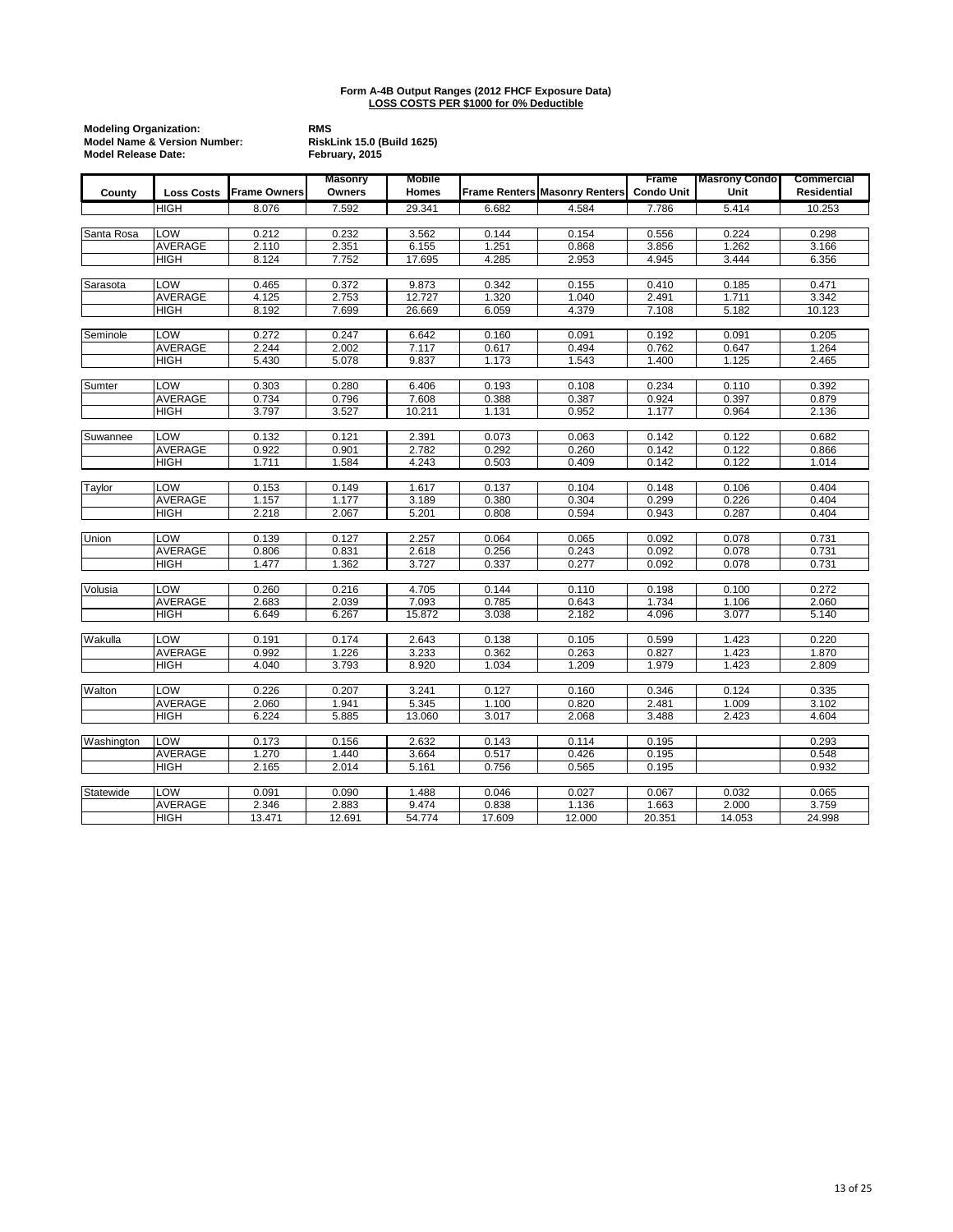| <b>Modeling Organization:</b><br><b>Model Release Date:</b> | <b>Model Name &amp; Version Number:</b> |                     | <b>RMS</b><br><b>RiskLink 15.0 (Build 1625)</b><br>February, 2015 |                  |                |                                      |                                   |                              |                           |
|-------------------------------------------------------------|-----------------------------------------|---------------------|-------------------------------------------------------------------|------------------|----------------|--------------------------------------|-----------------------------------|------------------------------|---------------------------|
| County                                                      | <b>Loss Costs</b>                       | <b>Frame Owners</b> | <b>Masonry</b><br>Owners                                          | Mobile<br>Homes  |                | <b>Frame Renters Masonry Renters</b> | <b>Frame</b><br><b>Condo Unit</b> | <b>Masrony Condo</b><br>Unit | Commercial<br>Residential |
| Alachua                                                     | LOW                                     | 0.098               | 0.093                                                             | 2.330            | 0.057          | 0.027                                | 0.070                             | 0.031                        | 0.112                     |
|                                                             | AVERAGE                                 | 0.846               | 1.036                                                             | 3.297            | 0.244          | 0.219                                | 0.321                             | 0.241                        | 0.502                     |
|                                                             | <b>HIGH</b>                             | 2.059               | 1.897                                                             | 5.066            | 0.657          | 0.502                                | 0.701                             | 0.604                        | 1.160                     |
| <b>Baker</b>                                                | LOW                                     | 0.063               | 0.059                                                             | 1.534            | 0.027          | 0.014                                |                                   |                              |                           |
|                                                             | <b>AVERAGE</b><br><b>HIGH</b>           | 0.463<br>0.876      | 0.514<br>0.800                                                    | 1.841<br>2.421   | 0.152<br>0.213 | 0.151<br>0.174                       |                                   |                              |                           |
|                                                             | LOW                                     | 0.148               |                                                                   | 2.974            | 0.140          |                                      | 0.212                             | 0.070                        |                           |
| Bay                                                         | AVERAGE                                 | 1.636               | 0.157<br>1.715                                                    | 4.780            | 0.554          | 0.111<br>0.450                       | 1.395                             | 0.511                        | 0.165<br>1.720            |
|                                                             | HIGH                                    | 3.523               | 3.300                                                             | 9.082            | 1.709          | 1.192                                | 1.814                             | 1.278                        | 2.452                     |
| <b>Bradford</b>                                             | LOW                                     | 0.088               | 0.085                                                             | 1.935            | 0.042          | 0.035                                |                                   |                              |                           |
|                                                             | AVERAGE                                 | 0.811               | 0.873                                                             | 2.493            | 0.252          | 0.190                                |                                   |                              |                           |
|                                                             | <b>HIGH</b>                             | 1.190               | 1.091                                                             | 3.183            | 0.322          | 0.231                                |                                   |                              |                           |
| <b>Brevard</b>                                              | LOW                                     | 0.338               | 0.308                                                             | 8.084            | 0.291          | 0.126                                | 0.395                             | 0.156                        | 0.292                     |
|                                                             | AVERAGE                                 | 3.347               | 2.587                                                             | 11.650           | 1.296          | 1.026                                | 1.991                             | 1.706                        | 3.014                     |
|                                                             | <b>HIGH</b>                             | 8.277               | 7.813                                                             | 21.019           | 4.193          | 2.868                                | 4.926                             | 3.405                        | 6.677                     |
| <b>Broward</b>                                              | LOW                                     | 0.552               | 0.486                                                             | 16.730           | 0.474          | 0.211                                | 0.579                             | 0.253                        | 0.462                     |
|                                                             | AVERAGE                                 | 4.667               | 3.762                                                             | 21.683           | 1.934          | 1.825                                | 3.397                             | 2.233                        | 4.345                     |
|                                                             | HIGH                                    | 11.001              | 10.098                                                            | 27.250           | 7.328          | 5.109                                | 8.634                             | 6.081                        | 11.538                    |
| Calhoun                                                     | LOW                                     | 0.115               | 0.106                                                             | 2.434            | 0.061          | 0.078                                |                                   |                              |                           |
|                                                             | <b>AVERAGE</b>                          | 0.963               | 0.948                                                             | 2.811            | 0.333          | 0.234                                |                                   |                              |                           |
|                                                             | <b>HIGH</b>                             | 1.442               | 1.326                                                             | 3.791            | 0.439          | 0.335                                |                                   |                              |                           |
| Charlotte                                                   | LOW                                     | 0.339               | 0.312                                                             | 9.573            | 0.276          | 0.179                                | 0.404                             | 0.178                        | 0.408                     |
|                                                             | AVERAGE                                 | 3.831               | 2.638                                                             | 12.912           | 1.376          | 0.991                                | 2.825                             | 1.277                        | 2.599                     |
|                                                             | <b>HIGH</b>                             | 8.877               | 8.374                                                             | 18.956           | 4.325          | 2.992                                | 5.124                             | 3.575                        | 7.305                     |
| Citrus                                                      | LOW                                     | 0.230               | 0.201                                                             | 5.350            | 0.155          | 0.089                                | 0.215                             | 0.155                        | 0.336                     |
|                                                             | <b>AVERAGE</b><br><b>HIGH</b>           | 2.348<br>3.801      | 1.660<br>3.152                                                    | 6.400<br>8.271   | 0.747<br>1.191 | 0.516<br>0.893                       | 1.107<br>1.422                    | 0.871<br>1.074               | 1.754<br>2.258            |
|                                                             |                                         |                     |                                                                   |                  |                |                                      |                                   |                              |                           |
| Clay                                                        | LOW                                     | 0.068               | 0.060                                                             | 1.983            | 0.036          | 0.019                                | 0.044                             | 0.023                        | 0.094                     |
|                                                             | AVERAGE<br><b>HIGH</b>                  | 0.592<br>1.727      | 0.760<br>1.587                                                    | 2.540<br>4.156   | 0.195<br>0.448 | 0.183<br>0.343                       | 0.182<br>0.539                    | 0.143<br>0.468               | 0.367<br>0.916            |
|                                                             | LOW                                     | 0.520               |                                                                   |                  | 0.498          |                                      | 0.603                             |                              |                           |
| Collier                                                     | <b>AVERAGE</b>                          | 4.319               | 0.477<br>2.930                                                    | 12.922<br>15.718 | 2.001          | 0.203<br>1.279                       | 3.056                             | 0.245<br>1.786               | 0.480<br>3.415            |
|                                                             | <b>HIGH</b>                             | 12.163              | 11.555                                                            | 24.667           | 7.347          | 4.612                                | 8.630                             | 5.441                        | 10.486                    |
| Columbia                                                    | LOW                                     | 0.076               | 0.067                                                             | 2.143            | 0.043          | 0.035                                | 0.145                             | 0.070                        | 0.115                     |
|                                                             | AVERAGE                                 | 0.685               | 0.711                                                             | 2.601            | 0.206          | 0.164                                | 0.292                             | 0.240                        | 0.178                     |
|                                                             | HIGH                                    | 1.417               | 1.304                                                             | 3.701            | 0.415          | 0.282                                | 0.428                             | 0.264                        | 0.475                     |
| <b>DeSoto</b>                                               | <b>LOW</b>                              | 0.335               | 0.292                                                             | 8.162            | 0.245          | 0.198                                | 0.373                             | 0.151                        | 0.889                     |
|                                                             | AVERAGE                                 | 3.007               | 2.499                                                             | 9.421            | 1.111          | 0.784                                | 0.911                             | 0.871                        | 1.909                     |
|                                                             | HIGH                                    | 4.450               | 4.138                                                             | 12.358           | 1.543          | 1.207                                | 1.860                             | 1.459                        | 2.599                     |
| <b>Dixie</b>                                                | <b>LOW</b>                              | 0.215               | 0.188                                                             | 3.674            | 0.128          | 0.153                                | 0.154                             | 0.122                        | 0.604                     |
|                                                             | AVERAGE                                 | 1.623               | 1.246                                                             | 3.928            | 0.524          | 0.466                                | 0.488                             | 0.341                        | 0.891                     |
|                                                             | HIGH                                    | 3.827               | 3.594                                                             | 7.951            | 0.586          | 0.997                                | 0.546                             | 0.556                        | 2.419                     |
| Duval                                                       | LOW                                     | 0.062               | 0.058                                                             | 1.912            | 0.036          | 0.016                                | 0.059                             | 0.023                        | 0.059                     |
|                                                             | AVERAGE<br><b>HIGH</b>                  | 0.869<br>2.312      | 0.970<br>2.696                                                    | 2.700<br>6.965   | 0.253<br>1.205 | 0.214<br>0.850                       | 0.235<br>0.983                    | 0.208<br>0.722               | 0.485<br>2.093            |
|                                                             |                                         |                     |                                                                   |                  |                |                                      |                                   |                              |                           |
| Escambia                                                    | LOW<br><b>AVERAGE</b>                   | 0.138<br>2.112      | 0.125<br>2.356                                                    | 3.023<br>5.778   | 0.103<br>1.016 | 0.124<br>0.764                       | 0.231<br>1.802                    | 0.111<br>0.866               | 0.244<br>2.155            |
|                                                             | <b>HIGH</b>                             | 5.595               | 5.288                                                             | 12.012           | 2.863          | 1.910                                | 3.331                             | 2.230                        | 4.200                     |
| Flagler                                                     | LOW                                     | 0.144               | 0.126                                                             | 3.322            | 0.091          | 0.045                                | 0.239                             | 0.043                        | 0.170                     |
|                                                             | AVERAGE                                 | 1.581               | 0.877                                                             | 5.193            | 0.478          | 0.252                                | 1.123                             | 0.377                        | 0.878                     |
|                                                             | HIGH                                    | 4.417               | 4.162                                                             | 8.508            | 1.405          | 0.991                                | 2.183                             | 1.187                        | 2.435                     |
| Franklin                                                    | LOW                                     | 0.550               | 0.503                                                             | 7.042            | 0.530          | 0.374                                | 0.572                             | 0.400                        | 1.550                     |
|                                                             | <b>AVERAGE</b>                          | 2.945               | 3.497                                                             | 8.252            | 1.595          | 1.267                                | 1.227                             | 1.482                        | 2.206                     |
|                                                             | HIGH                                    | 5.407               | 5.084                                                             | 11.932           | 2.499          | 1.709                                | 2.916                             | 2.023                        | 3.862                     |
| Gadsden                                                     | LOW                                     | 0.056               | 0.061                                                             | 1.478            | 0.034          | 0.032                                |                                   | 0.184                        | 0.389                     |
|                                                             | AVERAGE                                 | 0.545               | 0.608                                                             | 1.721            | 0.202          | 0.162                                |                                   | 0.184                        | 0.500                     |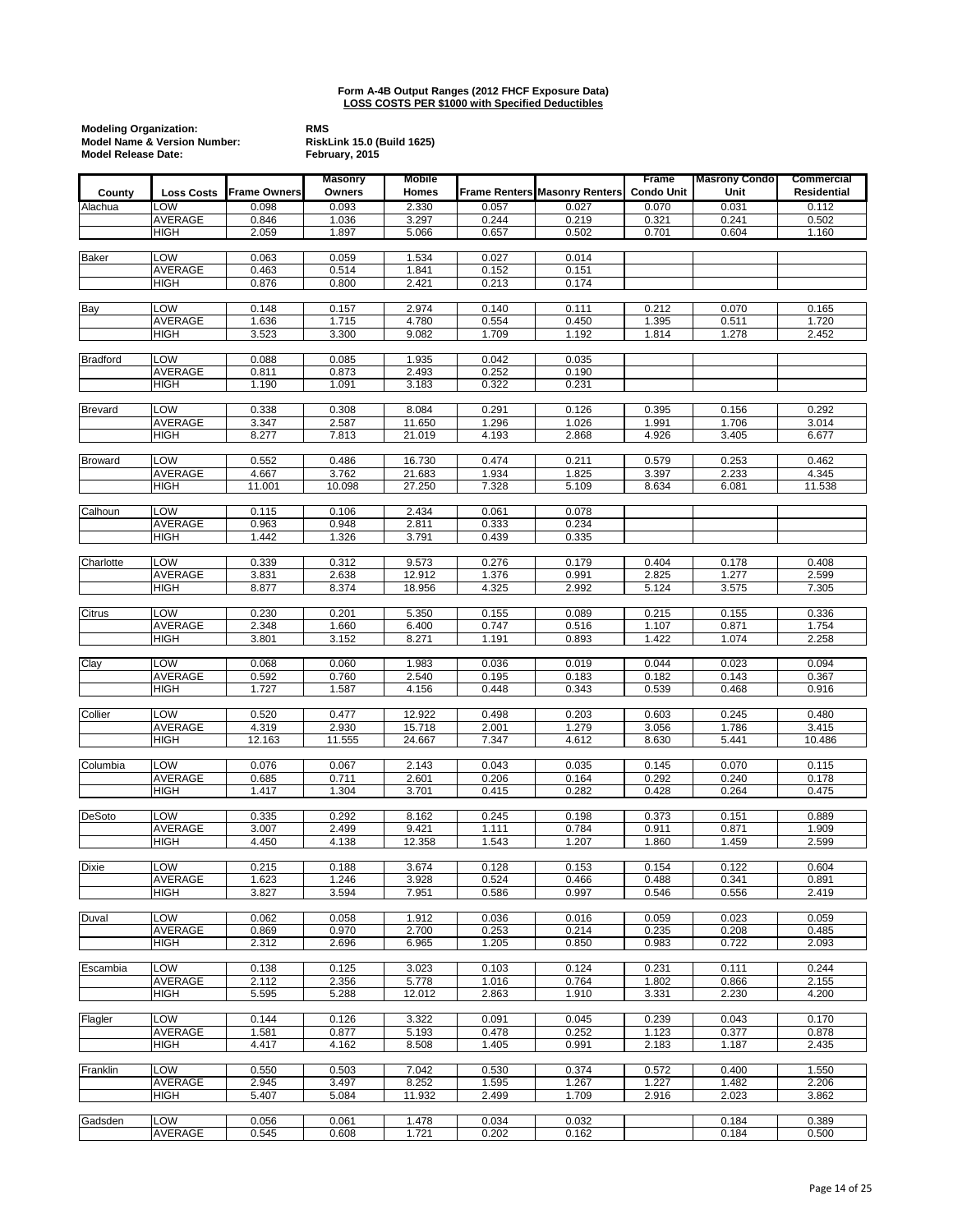|                     | <b>Modeling Organization:</b><br><b>Model Name &amp; Version Number:</b><br><b>Model Release Date:</b> |                     |                          | <b>RiskLink 15.0 (Build 1625)</b> |                |                                      |                            |                              |                                  |
|---------------------|--------------------------------------------------------------------------------------------------------|---------------------|--------------------------|-----------------------------------|----------------|--------------------------------------|----------------------------|------------------------------|----------------------------------|
| County              | <b>Loss Costs</b>                                                                                      | <b>Frame Owners</b> | <b>Masonry</b><br>Owners | Mobile<br>Homes                   |                | <b>Frame Renters Masonry Renters</b> | Frame<br><b>Condo Unit</b> | <b>Masrony Condo</b><br>Unit | Commercial<br><b>Residential</b> |
|                     | <b>HIGH</b>                                                                                            | 0.944               | 0.864                    | 2.589                             | 0.257          | 0.192                                |                            | 0.184                        | 0.512                            |
|                     |                                                                                                        |                     |                          |                                   |                |                                      |                            |                              |                                  |
| Gilchrist           | LOW                                                                                                    | 0.192               | 0.144                    | 3.333                             | 0.111          | 0.099                                |                            | 0.486                        |                                  |
|                     | <b>AVERAGE</b><br><b>HIGH</b>                                                                          | 1.100<br>1.813      | 1.101<br>1.678           | 3.607<br>4.605                    | 0.475<br>0.569 | 0.397<br>0.452                       |                            | 0.486<br>0.486               |                                  |
|                     |                                                                                                        |                     |                          |                                   |                |                                      |                            |                              |                                  |
| Glades              | LOW                                                                                                    | 0.594               | 0.509                    | 11.690                            | 2.382          | 0.615                                |                            |                              |                                  |
|                     | <b>AVERAGE</b><br><b>HIGH</b>                                                                          | 4.838<br>6.150      | 3.313                    | 12.936<br>16.353                  | 2.382<br>2.383 | 1.608<br>1.774                       |                            |                              |                                  |
|                     |                                                                                                        |                     | 5.751                    |                                   |                |                                      |                            |                              |                                  |
| Gulf                | LOW                                                                                                    | 0.154               | 0.133                    | 3.026                             | 0.112          | 0.079                                | 0.522                      | 0.187                        | 0.294                            |
|                     | <b>AVERAGE</b>                                                                                         | 1.917               | 2.425                    | 4.487                             | 1.190          | 0.783                                | 0.830                      | 0.410                        | 1.471                            |
|                     | <b>HIGH</b>                                                                                            | 4.030               | 3.513                    | 8.627                             | 1.618          | 1.103                                | 1.896                      | 1.686                        | 2.551                            |
| Hamilton            | LOW                                                                                                    | 0.060               | 0.055                    | 1.432                             | 0.037          | 0.050                                |                            |                              |                                  |
|                     | AVERAGE                                                                                                | 0.559               | 0.610                    | 1.787                             | 0.188          | 0.162                                |                            |                              |                                  |
|                     | <b>HIGH</b>                                                                                            | 0.888               | 0.812                    | 2.447                             | 0.229          | 0.184                                |                            |                              |                                  |
| Hardee              | LOW                                                                                                    | 0.283               | 0.232                    | 7.237                             | 0.180          | 0.147                                |                            | 0.927                        | 0.360                            |
|                     | <b>AVERAGE</b>                                                                                         | 2.708               | 2.298                    | 7.901                             | 0.925          | 0.712                                |                            | 0.927                        | 0.360                            |
|                     | <b>HIGH</b>                                                                                            | 4.112               | 3.820                    | 11.399                            | 1.386          | 1.081                                |                            | 0.927                        | 0.360                            |
|                     |                                                                                                        |                     |                          |                                   |                |                                      |                            |                              |                                  |
| Hendry              | LOW<br><b>AVERAGE</b>                                                                                  | 0.465<br>4.888      | 0.403<br>3.970           | 10.766<br>13.486                  | 0.362<br>2.068 | 0.293<br>1.514                       | 1.492<br>3.561             | 0.355<br>1.939               | 1.278<br>3.471                   |
|                     | <b>HIGH</b>                                                                                            | 7.749               | 7.277                    | 19.801                            | 3.346          | 2.364                                | 4.004                      | 2.853                        | 4.787                            |
|                     |                                                                                                        |                     |                          |                                   |                |                                      |                            |                              |                                  |
| Hernando            | LOW                                                                                                    | 0.232               | 0.192                    | 6.164                             | 0.148          | 0.122                                | 0.352                      | 0.156                        | 0.295                            |
|                     | <b>AVERAGE</b><br><b>HIGH</b>                                                                          | 2.290<br>3.446      | 1.670<br>3.200           | 6.958<br>9.566                    | 0.649<br>1.186 | 0.478<br>0.927                       | 0.992<br>1.426             | 0.876<br>1.120               | 1.358<br>2.122                   |
|                     |                                                                                                        |                     |                          |                                   |                |                                      |                            |                              |                                  |
| Highlands           | LOW                                                                                                    | 0.395               | 0.305                    | 8.971                             | 0.269          | 0.110                                | 0.374                      | 0.134                        | 0.518                            |
|                     | <b>AVERAGE</b>                                                                                         | 3.196               | 2.786                    | 9.900                             | 1.277          | 0.879                                | 1.664                      | 1.226                        | 2.281                            |
|                     | <b>HIGH</b>                                                                                            | 5.238               | 5.077                    | 14.099                            | 2.097          | 1.566                                | 2.297                      | 1.740                        | 3.755                            |
| Hillsborough        | LOW                                                                                                    | 0.214               | 0.188                    | 6.211                             | 0.138          | 0.079                                | 0.170                      | 0.068                        | 0.215                            |
|                     | <b>AVERAGE</b>                                                                                         | 2.292               | 2.025                    | 8.199                             | 0.586          | 0.550                                | 0.804                      | 0.715                        | 1.478                            |
|                     | <b>HIGH</b>                                                                                            | 5.393               | 5.048                    | 14.202                            | 2.107          | 1.852                                | 2.527                      | 1.941                        | 4.116                            |
| Holmes              | LOW                                                                                                    | 0.087               | 0.080                    | 2.273                             | 0.057          | 0.241                                | 0.368                      |                              | 0.516                            |
|                     | AVERAGE                                                                                                | 0.812               | 0.889                    | 2.381                             | 0.279          | 0.241                                | 0.368                      |                              | 0.551                            |
|                     | <b>HIGH</b>                                                                                            | 1.224               | 1.126                    | 3.241                             | 0.365          | 0.241                                | 0.368                      |                              | 0.620                            |
|                     |                                                                                                        |                     |                          | 9.722                             |                |                                      |                            |                              |                                  |
| <b>Indian River</b> | <b>LOW</b><br><b>AVERAGE</b>                                                                           | 0.488<br>3.870      | 0.412<br>2.017           | 11.707                            | 0.425<br>1.899 | 0.206<br>1.135                       | 0.591<br>2.793             | 0.229<br>1.831               | 0.447<br>3.422                   |
|                     | <b>HIGH</b>                                                                                            | 5.680               | 5.337                    | 20.716                            | 3.772          | 2.683                                | 4.466                      | 3.203                        | 6.228                            |
|                     |                                                                                                        |                     |                          |                                   |                |                                      |                            |                              |                                  |
| Jackson             | LOW<br><b>AVERAGE</b>                                                                                  | 0.088               | 0.099                    | 2.319                             | 0.057          | 0.074                                |                            | 0.149                        | 0.105                            |
|                     | HIGH                                                                                                   | 0.868<br>1.315      | 0.921<br>1.207           | 2.524<br>3.516                    | 0.276<br>0.397 | 0.237<br>0.294                       |                            | 0.271<br>0.340               | 0.396<br>0.644                   |
|                     |                                                                                                        |                     |                          |                                   |                |                                      |                            |                              |                                  |
| Jefferson           | LOW                                                                                                    | 0.058               | 0.053                    | 1.379                             | 0.041          | 0.031                                | 0.098                      |                              |                                  |
|                     | AVERAGE<br><b>HIGH</b>                                                                                 | 0.458<br>0.838      | 0.456<br>0.773           | 1.513<br>2.079                    | 0.187<br>0.262 | 0.131<br>0.187                       | 0.098<br>0.098             |                              |                                  |
|                     |                                                                                                        |                     |                          |                                   |                |                                      |                            |                              |                                  |
| Lafayette           | LOW                                                                                                    | 0.129               | 0.119                    | 2.159                             | 0.122          | 0.089                                | 0.435                      |                              |                                  |
|                     | AVERAGE                                                                                                | 0.835               | 0.882                    | 2.675                             | 0.339          | 0.233                                | 0.435                      |                              |                                  |
|                     | <b>HIGH</b>                                                                                            | 1.229               | 1.130                    | 3.212                             | 0.363          | 0.280                                | 0.435                      |                              |                                  |
| Lake                | LOW                                                                                                    | 0.166               | 0.126                    | 3.921                             | 0.126          | 0.056                                | 0.165                      | 0.066                        | 0.337                            |
|                     | <b>AVERAGE</b>                                                                                         | 1.791               | 1.352                    | 7.110                             | 0.507          | 0.420                                | 1.108                      | 0.787                        | 1.568                            |
|                     | <b>HIGH</b>                                                                                            | 3.899               | 3.618                    | 10.895                            | 1.298          | 1.019                                | 1.457                      | 1.150                        | 2.505                            |
| Lee                 | LOW                                                                                                    | 0.459               | 0.419                    | 11.870                            | 0.398          | 0.166                                | 0.482                      | 0.193                        | 0.356                            |
|                     | <b>AVERAGE</b>                                                                                         | 4.306               | 2.423                    | 14.266                            | 1.378          | 0.929                                | 3.171                      | 1.357                        | 2.999                            |
|                     | <b>HIGH</b>                                                                                            | 11.278              | 10.671                   | 27.444                            | 9.143          | 5.671                                | 10.756                     | 7.496                        | 13.857                           |
|                     |                                                                                                        |                     |                          |                                   |                |                                      |                            |                              |                                  |
| Leon                | LOW<br><b>AVERAGE</b>                                                                                  | 0.055<br>0.542      | 0.054<br>0.569           | 1.572<br>2.084                    | 0.038<br>0.152 | 0.019<br>0.120                       | 0.045<br>0.128             | 0.019<br>0.120               | 0.037<br>0.197                   |
|                     | <b>HIGH</b>                                                                                            | 1.219               | 1.128                    | 3.091                             | 0.358          | 0.255                                | 0.339                      | 0.253                        | 0.543                            |
|                     |                                                                                                        |                     |                          |                                   |                |                                      |                            |                              |                                  |
| Levy                | LOW                                                                                                    | 0.196               | 0.170                    | 3.130                             | 0.136          | 0.108                                | 0.611                      | 0.453                        | 0.925                            |
|                     | AVERAGE<br><b>HIGH</b>                                                                                 | 1.723<br>4.513      | 1.457<br>4.246           | 4.555<br>10.093                   | 0.718<br>2.065 | 0.470<br>1.396                       | 1.566<br>2.427             | 1.035<br>1.662               | 1.914                            |
|                     |                                                                                                        |                     |                          |                                   |                |                                      |                            |                              | 3.313                            |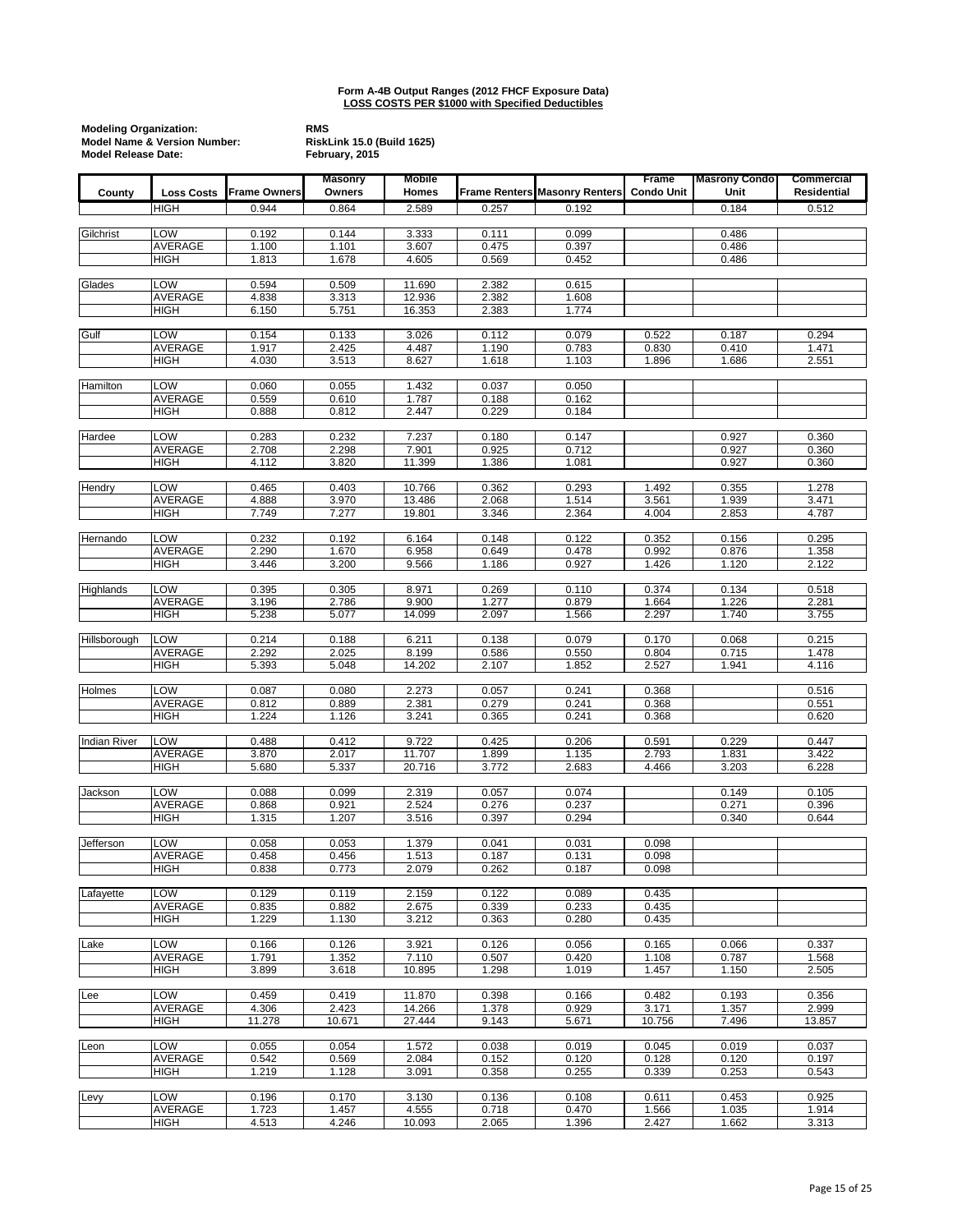|               | <b>Modeling Organization:</b><br>Model Name & Version Number:<br><b>Model Release Date:</b> |                     |                          | <b>RiskLink 15.0 (Build 1625)</b> |                |                                      |                                   |                              |                           |
|---------------|---------------------------------------------------------------------------------------------|---------------------|--------------------------|-----------------------------------|----------------|--------------------------------------|-----------------------------------|------------------------------|---------------------------|
| County        | <b>Loss Costs</b>                                                                           | <b>Frame Owners</b> | <b>Masonry</b><br>Owners | <b>Mobile</b><br>Homes            |                | <b>Frame Renters Masonry Renters</b> | <b>Frame</b><br><b>Condo Unit</b> | <b>Masrony Condo</b><br>Unit | Commercial<br>Residential |
| Liberty       | LOW                                                                                         | 0.118               | 0.109                    | 2.228                             | 0.066          | 0.270                                |                                   |                              |                           |
|               | <b>AVERAGE</b>                                                                              | 0.831               | 0.889                    | 2.540                             | 0.317          | 0.270                                |                                   |                              |                           |
|               | <b>HIGH</b>                                                                                 | 1.211               | 1.112                    | 3.238                             | 0.349          | 0.270                                |                                   |                              |                           |
| Madison       | LOW                                                                                         | 0.060               | 0.056                    | 1.287                             | 0.032          | 0.032                                |                                   |                              |                           |
|               | <b>AVERAGE</b><br><b>HIGH</b>                                                               | 0.569<br>0.900      | 0.583<br>0.823           | 1.656<br>2.459                    | 0.183<br>0.241 | 0.145<br>0.191                       |                                   |                              |                           |
|               |                                                                                             |                     |                          |                                   |                |                                      |                                   |                              |                           |
| Manatee       | LOW<br>AVERAGE                                                                              | 0.357<br>3.567      | 0.326<br>2.345           | 9.235<br>10.992                   | 0.294<br>1.175 | 0.118<br>0.829                       | 0.359<br>2.380                    | 0.143<br>1.544               | 0.363<br>3.061            |
|               | <b>HIGH</b>                                                                                 | 9.723               | 9.198                    | 25.951                            | 4.882          | 3.484                                | 5.780                             | 4.496                        | 8.723                     |
| Marion        | LOW                                                                                         | 0.146               | 0.129                    | 3.257                             | 0.093          | 0.077                                | 0.132                             | 0.057                        | 0.201                     |
|               | AVERAGE                                                                                     | 1.726               | 1.103                    | 5.063                             | 0.374          | 0.317                                | 0.670                             | 0.473                        | 0.896                     |
|               | <b>HIGH</b>                                                                                 | 3.781               | 3.504                    | 9.418                             | 1.194          | 0.628                                | 0.941                             | 0.759                        | 1.646                     |
| <b>Martin</b> | LOW                                                                                         | 0.640               | 0.576                    | 13.645                            | 0.618          | 0.289                                | 0.745                             | 0.286                        | 0.881                     |
|               | <b>AVERAGE</b>                                                                              | 5.484               | 3.674                    | 16.669                            | 2.995          | 1.650                                | 4.545                             | 2.569                        | 4.420                     |
|               | HIGH                                                                                        | 9.702               | 9.182                    | 20.804                            | 5.114          | 3.394                                | 6.025                             | 4.051                        | 8.151                     |
| Miami-Dade    | LOW                                                                                         | 0.560               | 0.505                    | 17.134                            | 0.500          | 0.239                                | 0.639                             | 0.262                        | 0.481                     |
|               | AVERAGE                                                                                     | 4.844               | 3.918                    | 19.553                            | 2.834          | 2.482                                | 4.800                             | 2.838                        | 5.096                     |
|               | HIGH                                                                                        | 12.105              | 11.354                   | 52.076                            | 16.764         | 11.277                               | 19.441                            | 13.267                       | 23.291                    |
| Monroe        | LOW                                                                                         | 1.537               | 1.505                    | 31.110                            | 2.407          | 0.967                                | 2.897                             | 1.140                        | 1.573                     |
|               | AVERAGE                                                                                     | 4.589               | 4.613                    | 34.430                            | 8.364          | 5.642                                | 9.375                             | 6.265                        | 9.105                     |
|               | <b>HIGH</b>                                                                                 | 9.645               | 9.052                    | 41.766                            | 13.239         | 8.647                                | 15.279                            | 10.693                       | 17.412                    |
| Nassau        | LOW                                                                                         | 0.054               | 0.054                    | 1.485                             | 0.027          | 0.023                                | 0.237                             | 0.077                        | 0.157                     |
|               | AVERAGE<br><b>HIGH</b>                                                                      | 0.977<br>2.644      | 0.906<br>2.464           | 2.489<br>5.957                    | 0.490<br>0.918 | 0.330<br>0.663                       | 0.671<br>1.092                    | 0.485<br>0.794               | 0.933<br>1.642            |
|               |                                                                                             |                     |                          |                                   |                |                                      |                                   |                              |                           |
| Okaloosa      | LOW<br><b>AVERAGE</b>                                                                       | 0.127<br>1.929      | 0.115<br>2.067           | 2.473<br>3.935                    | 0.103<br>0.877 | 0.079<br>0.677                       | 0.127<br>1.663                    | 0.161<br>0.825               | 0.211<br>1.964            |
|               | <b>HIGH</b>                                                                                 | 4.925               | 4.643                    | 10.837                            | 2.343          | 1.607                                | 2.738                             | 1.894                        | 3.606                     |
| Okeechobee    | LOW                                                                                         | 0.555               | 0.504                    | 12.215                            | 0.717          | 0.394                                | 0.868                             | 0.481                        | 1.352                     |
|               | <b>AVERAGE</b>                                                                              | 4.943               | 3.874                    | 14.452                            | 2.285          | 1.581                                | 2.085                             | 2.429                        | 3.115                     |
|               | <b>HIGH</b>                                                                                 | 7.304               | 6.860                    | 18.662                            | 3.177          | 2.251                                | 3.789                             | 2.713                        | 4.535                     |
| Orange        | LOW                                                                                         | 0.202               | 0.180                    | 5.901                             | 0.127          | 0.055                                | 0.160                             | 0.068                        | 0.136                     |
|               | <b>AVERAGE</b>                                                                              | 1.790               | 1.716                    | 7.050                             | 0.467          | 0.399                                | 0.596                             | 0.507                        | 1.047                     |
|               | <b>HIGH</b>                                                                                 | 5.464               | 5.098                    | 9.780                             | 2.058          | 1.560                                | 1.332                             | 1.063                        | 2.342                     |
| Osceola       | LOW                                                                                         | 0.191               | 0.177                    | 5.318                             | 0.129          | 0.052                                | 0.158                             | 0.068                        | 0.162                     |
|               | AVERAGE                                                                                     | 1.657               | 1.557                    | 7.959                             | 0.438          | 0.385                                | 0.551                             | 0.373                        | 0.834                     |
|               | HIGH                                                                                        | 4.175               | 3.889                    | 11.353                            | 1.525          | 1.068                                | 1.692                             | 1.293                        | 2.829                     |
| Palm Beach    | LOW                                                                                         | 0.437               | 0.401                    | 13.054                            | 0.426          | 0.204                                | 0.518                             | 0.220                        | 0.505                     |
|               | <b>AVERAGE</b><br><b>HIGH</b>                                                               | 4.445<br>9.792      | 2.949<br>9.271           | 18.508<br>26.217                  | 2.299<br>6.971 | 1.665<br>4.903                       | 3.769<br>8.210                    | 2.257<br>5.829               | 4.231<br>11.039           |
|               |                                                                                             |                     |                          |                                   |                |                                      |                                   |                              |                           |
| Pasco         | LOW<br><b>AVERAGE</b>                                                                       | 0.265<br>1.968      | 0.243<br>1.956           | 7.281<br>8.704                    | 0.196<br>0.506 | 0.125<br>0.521                       | 0.238<br>1.037                    | 0.096<br>0.971               | 0.236<br>1.743            |
|               | HIGH                                                                                        | 4.289               | 3.857                    | 11.485                            | 1.426          | 1.124                                | 1.673                             | 1.324                        | 2.706                     |
|               | LOW                                                                                         |                     |                          |                                   |                |                                      |                                   |                              |                           |
| Pinellas      | <b>AVERAGE</b>                                                                              | 0.266<br>3.659      | 0.240<br>3.222           | 7.299<br>10.030                   | 0.200<br>1.041 | 0.104<br>1.016                       | 0.245<br>1.965                    | 0.097<br>1.397               | 0.236<br>2.630            |
|               | HIGH                                                                                        | 7.175               | 6.734                    | 16.815                            | 5.762          | 4.096                                | 6.807                             | 4.877                        | 9.401                     |
| Polk          | LOW                                                                                         | 0.209               | 0.193                    | 6.519                             | 0.140          | 0.060                                | 0.173                             | 0.070                        | 0.290                     |
|               | AVERAGE                                                                                     | 2.308               | 1.883                    | 8.222                             | 0.619          | 0.604                                | 0.717                             | 0.734                        | 1.248                     |
|               | HIGH                                                                                        | 4.982               | 4.645                    | 11.777                            | 1.808          | 1.381                                | 1.921                             | 1.447                        | 3.063                     |
| Putnam        | LOW                                                                                         | 0.118               | 0.094                    | 2.614                             | 0.068          | 0.058                                | 0.093                             | 0.036                        | 0.706                     |
|               | AVERAGE                                                                                     | 1.306               | 1.271                    | 3.728                             | 0.406          | 0.319                                | 0.525                             | 0.291                        | 0.887                     |
|               | HIGH                                                                                        | 2.403               | 2.213                    | 6.156                             | 0.698          | 0.517                                | 0.809                             | 0.626                        | 1.124                     |
| St. Johns     | LOW                                                                                         | 0.104               | 0.096                    | 2.633                             | 0.072          | 0.027                                | 0.088                             | 0.039                        | 0.133                     |
|               | AVERAGE<br><b>HIGH</b>                                                                      | 0.916<br>3.000      | 1.032<br>2.794           | 4.033<br>7.156                    | 0.417<br>1.137 | 0.304<br>0.812                       | 0.656<br>1.347                    | 0.552<br>0.972               | 0.990<br>2.000            |
|               |                                                                                             |                     |                          |                                   |                |                                      |                                   |                              |                           |
| St. Lucie     | LOW<br>AVERAGE                                                                              | 0.472<br>4.123      | 0.427<br>1.987           | 10.648<br>12.675                  | 0.441<br>1.830 | 0.171<br>0.935                       | 0.534<br>3.031                    | 0.208<br>2.168               | 0.472<br>3.493            |
|               |                                                                                             |                     |                          |                                   |                |                                      |                                   |                              |                           |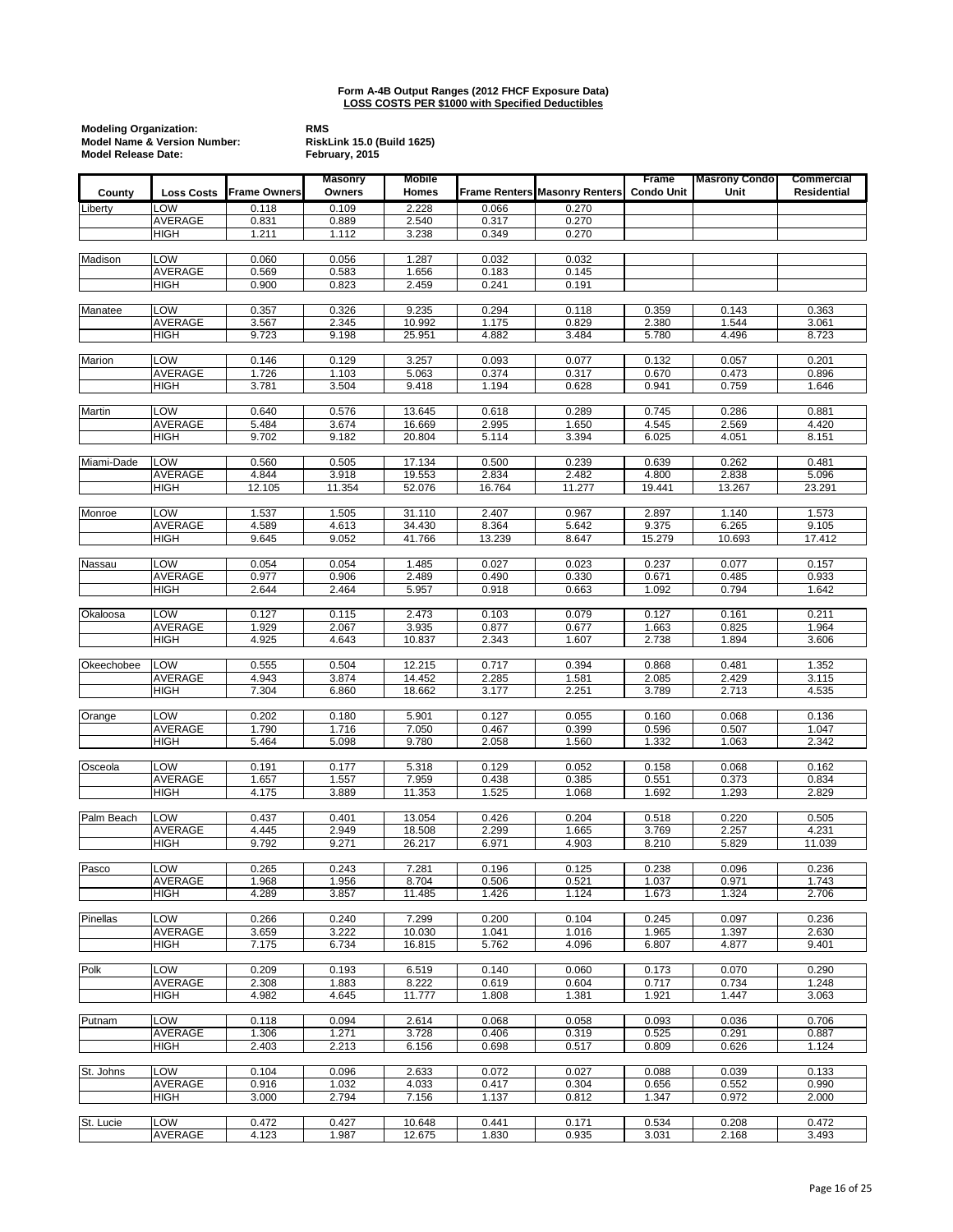|            | <b>Modeling Organization:</b><br>Model Name & Version Number:<br><b>Model Release Date:</b> |                     |                          | <b>RMS</b><br><b>RiskLink 15.0 (Build 1625)</b><br>February, 2015 |        |                                      |                            |                              |                           |  |
|------------|---------------------------------------------------------------------------------------------|---------------------|--------------------------|-------------------------------------------------------------------|--------|--------------------------------------|----------------------------|------------------------------|---------------------------|--|
| County     | <b>Loss Costs</b>                                                                           | <b>Frame Owners</b> | <b>Masonry</b><br>Owners | Mobile<br><b>Homes</b>                                            |        | <b>Frame Renters Masonry Renters</b> | Frame<br><b>Condo Unit</b> | <b>Masrony Condo</b><br>Unit | Commercial<br>Residential |  |
|            | <b>HIGH</b>                                                                                 | 7.114               | 6.674                    | 27.483                                                            | 6.268  | 4.223                                | 7.334                      | 5.019                        | 9.375                     |  |
|            |                                                                                             |                     |                          |                                                                   |        |                                      |                            |                              |                           |  |
| Santa Rosa | LOW                                                                                         | 0.143               | 0.163                    | 3.131                                                             | 0.108  | 0.116                                | 0.478                      | 0.177                        | 0.220                     |  |
|            | <b>AVERAGE</b>                                                                              | 1.811               | 2.036                    | 5.526                                                             | 1.129  | 0.763                                | 3.589                      | 1.126                        | 2.802                     |  |
|            | <b>HIGH</b>                                                                                 | 7.305               | 6.963                    | 16.340                                                            | 3.987  | 2.694                                | 4.622                      | 3.161                        | 5.733                     |  |
|            |                                                                                             |                     |                          |                                                                   |        |                                      |                            |                              |                           |  |
| Sarasota   | LOW                                                                                         | 0.331               | 0.260                    | 8.884                                                             | 0.267  | 0.108                                | 0.325                      | 0.132                        | 0.351                     |  |
|            | <b>AVERAGE</b>                                                                              | 3.547               | 2.334                    | 11.573                                                            | 1.167  | 0.902                                | 2.258                      | 1.520                        | 2.905                     |  |
|            | <b>HIGH</b>                                                                                 | 7.173               | 6.724                    | 24.878                                                            | 5.627  | 4.001                                | 6.634                      | 4.767                        | 9.184                     |  |
| Seminole   | LOW                                                                                         | 0.179               | 0.158                    | 5.871                                                             | 0.109  | 0.054                                | 0.135                      | 0.053                        | 0.129                     |  |
|            | <b>AVERAGE</b>                                                                              | 1.875               | 1.665                    | 6.312                                                             | 0.517  | 0.405                                | 0.647                      | 0.541                        | 1.040                     |  |
|            | <b>HIGH</b>                                                                                 | 4.702               | 4.386                    | 8.832                                                             | 1.023  | 1.348                                | 1.232                      | 0.974                        | 2.108                     |  |
|            |                                                                                             |                     |                          |                                                                   |        |                                      |                            |                              |                           |  |
| Sumter     | LOW                                                                                         | 0.200               | 0.182                    | 5.657                                                             | 0.137  | 0.068                                | 0.172                      | 0.069                        | 0.279                     |  |
|            | AVERAGE                                                                                     | 0.573               | 0.628                    | 6.759                                                             | 0.313  | 0.311                                | 0.797                      | 0.319                        | 0.708                     |  |
|            | <b>HIGH</b>                                                                                 | 3.231               | 2.990                    | 9.169                                                             | 0.983  | 0.813                                | 1.025                      | 0.827                        | 1.817                     |  |
| Suwannee   | LOW                                                                                         | 0.082               | 0.072                    | 2.079                                                             | 0.048  | 0.040                                | 0.104                      | 0.088                        | 0.553                     |  |
|            | AVERAGE                                                                                     | 0.757               | 0.739                    | 2.431                                                             | 0.239  | 0.209                                | 0.104                      | 0.088                        | 0.714                     |  |
|            | <b>HIGH</b>                                                                                 | 1.443               | 1.329                    | 3.760                                                             | 0.428  | 0.341                                | 0.104                      | 0.088                        | 0.846                     |  |
|            |                                                                                             |                     |                          |                                                                   |        |                                      |                            |                              |                           |  |
| Taylor     | LOW                                                                                         | 0.108               | 0.099                    | 1.400                                                             | 0.105  | 0.075                                | 0.111                      | 0.077                        | 0.316                     |  |
|            | AVERAGE                                                                                     | 0.967               | 0.985                    | 2.809                                                             | 0.322  | 0.250                                | 0.250                      | 0.181                        | 0.316                     |  |
|            | HIGH                                                                                        | 1.907               | 1.771                    | 4.655                                                             | 0.715  | 0.510                                | 0.841                      | 0.235                        | 0.316                     |  |
|            |                                                                                             |                     |                          |                                                                   |        |                                      |                            |                              |                           |  |
| Union      | LOW                                                                                         | 0.089               | 0.078                    | 1.954                                                             | 0.040  | 0.041                                | 0.062                      | 0.050                        | 0.598                     |  |
|            | AVERAGE                                                                                     | 0.655               | 0.677                    | 2.277                                                             | 0.208  | 0.195                                | 0.062                      | 0.050                        | 0.598                     |  |
|            | <b>HIGH</b>                                                                                 | 1.233               | 1.132                    | 3.278                                                             | 0.279  | 0.224                                | 0.062                      | 0.050                        | 0.598                     |  |
| Volusia    | LOW                                                                                         | 0.170               | 0.136                    | 4.127                                                             | 0.099  | 0.077                                | 0.144                      | 0.063                        | 0.194                     |  |
|            | AVERAGE                                                                                     | 2.285               | 1.722                    | 6.333                                                             | 0.684  | 0.547                                | 1.568                      | 0.972                        | 1.771                     |  |
|            | <b>HIGH</b>                                                                                 | 5.891               | 5.540                    | 14.568                                                            | 2.787  | 1.962                                | 3.779                      | 2.795                        | 4.586                     |  |
|            |                                                                                             |                     |                          |                                                                   |        |                                      |                            |                              |                           |  |
| Wakulla    | LOW                                                                                         | 0.130               | 0.117                    | 2.316                                                             | 0.106  | 0.077                                | 0.522                      | 1.270                        | 0.158                     |  |
|            | <b>AVERAGE</b>                                                                              | 0.835               | 1.039                    | 2.855                                                             | 0.309  | 0.217                                | 0.735                      | 1.271                        | 1.613                     |  |
|            | <b>HIGH</b>                                                                                 | 3.546               | 3.323                    | 8.078                                                             | 0.924  | 1.071                                | 1.808                      | 1.271                        | 2.469                     |  |
| Walton     | LOW                                                                                         | 0.159               | 0.145                    | 2.841                                                             | 0.094  | 0.122                                | 0.289                      | 0.088                        | 0.250                     |  |
|            | AVERAGE                                                                                     | 1.779               | 1.667                    | 4.782                                                             | 0.990  | 0.719                                | 2.289                      | 0.892                        | 2.741                     |  |
|            | <b>HIGH</b>                                                                                 | 5.549               | 5.240                    | 11.963                                                            | 2.788  | 1.870                                | 3.238                      | 2.205                        | 4.116                     |  |
|            |                                                                                             |                     |                          |                                                                   |        |                                      |                            |                              |                           |  |
| Washington | LOW                                                                                         | 0.117               | 0.103                    | 2.292                                                             | 0.106  | 0.080                                | 0.153                      |                              | 0.213                     |  |
|            | <b>AVERAGE</b>                                                                              | 1.056               | 1.206                    | 3.219                                                             | 0.443  | 0.356                                | 0.153                      |                              | 0.433                     |  |
|            | <b>HIGH</b>                                                                                 | 1.852               | 1.717                    | 4.598                                                             | 0.664  | 0.482                                | 0.153                      |                              | 0.764                     |  |
| Statewide  | LOW                                                                                         | 0.054               | 0.053                    | 1.287                                                             | 0.027  | 0.014                                | 0.044                      | 0.019                        | 0.037                     |  |
|            | AVERAGE                                                                                     | 2.001               | 2.458                    | 8.560                                                             | 0.733  | 0.996                                | 1.501                      | 1.792                        | 3.297                     |  |
|            | <b>HIGH</b>                                                                                 | 12.163              | 11.555                   | 52.076                                                            | 16.764 | 11.277                               | 19.441                     | 13.267                       | 23.291                    |  |
|            |                                                                                             |                     |                          |                                                                   |        |                                      |                            |                              |                           |  |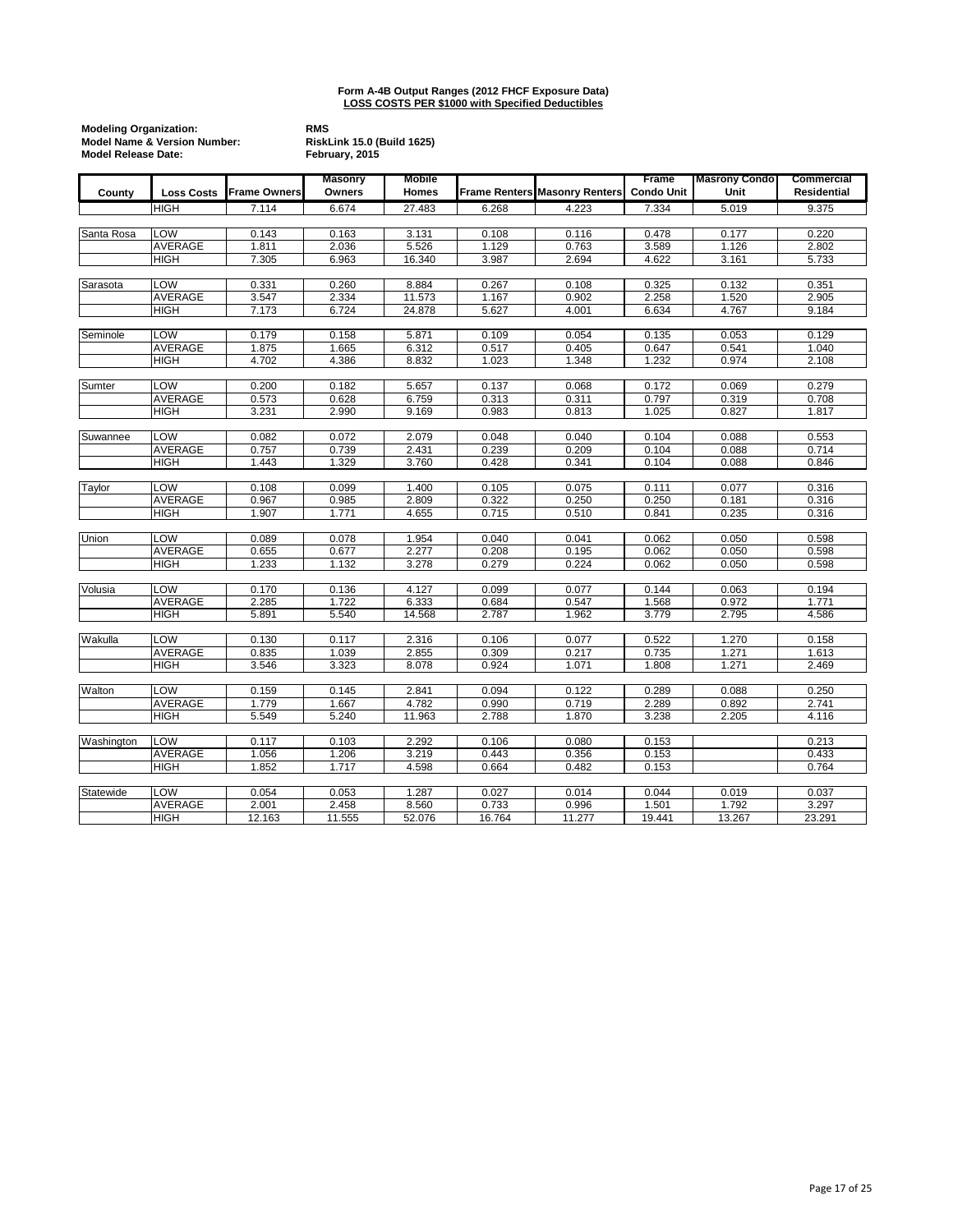| <b>Modeling Organization:</b>           | <b>RMS</b> |
|-----------------------------------------|------------|
| <b>Model Name &amp; Version Number:</b> | Risk       |
| <b>Model Release Date:</b>              |            |

|                 |                   |                | <b>Masonry</b> | <b>Mobile</b>    |                |                                      | Frame             | <b>Masrony Condo</b> | Commercial     |
|-----------------|-------------------|----------------|----------------|------------------|----------------|--------------------------------------|-------------------|----------------------|----------------|
| County          | <b>Loss Costs</b> | Frame Owners   | Owners         | Homes            |                | <b>Frame Renters Masonry Renters</b> | <b>Condo Unit</b> | Unit                 | Residential    |
| Alachua         | LOW               | 0.158          | 0.148          | 2.688            | 0.088          | 0.048                                | 0.105             | 0.055                | 0.173          |
|                 | AVERAGE           | 1.027          | 1.248          | 3.748            | 0.299          | 0.272                                | 0.386             | 0.299                | 0.624          |
|                 | <b>HIGH</b>       | 2.441          | 2.257          | 5.678            | 0.754          | 0.589                                | 0.804             | 0.702                | 1.369          |
|                 |                   |                |                |                  |                |                                      |                   |                      |                |
| <b>Baker</b>    | LOW               | 0.103          | 0.097          | 1.779            | 0.047          | 0.027                                |                   |                      |                |
|                 | AVERAGE           | 0.580          | 0.639          | 2.124            | 0.192          | 0.192                                |                   |                      |                |
|                 | HIGH              | 1.065          | 0.978          | 2.770            | 0.263          | 0.220                                |                   |                      |                |
|                 |                   |                |                |                  |                |                                      |                   |                      |                |
| <b>Bay</b>      | LOW               | 0.218          | 0.226          | 3.410            | 0.181          | 0.147                                | 0.263             | 0.101                | 0.234          |
|                 | <b>AVERAGE</b>    | 1.919          | 2.010          | 5.375            | 0.634          | 0.529                                | 1.537             | 0.595                | 1.985          |
|                 | HIGH              | 4.020          | 3.772          | 10.056           | 1.881          | 1.346                                | 1.986             | 1.434                | 2.790          |
|                 |                   |                |                |                  |                |                                      |                   |                      |                |
| <b>Bradford</b> | LOW               | 0.144          | 0.135          | 2.236            | 0.068          | 0.058                                |                   |                      |                |
|                 | <b>AVERAGE</b>    | 0.991          | 1.063          | 2.863            | 0.310          | 0.241                                |                   |                      |                |
|                 | HIGH              | 1.427          | 1.314          | 3.624            | 0.387          | 0.288                                |                   |                      |                |
|                 |                   |                |                |                  |                |                                      |                   |                      |                |
| <b>Brevard</b>  | LOW               | 0.471          | 0.434          | 8.986            | 0.366          | 0.170                                | 0.483             | 0.211                | 0.394          |
|                 | AVERAGE           | 3.880          | 3.020          | 12.780           | 1.455          | 1.172                                | 2.197             | 1.905                | 3.449          |
|                 | <b>HIGH</b>       | 9.246          | 8.742          | 22.668           | 4.525          | 3.156                                | 5.290             | 3.723                | 7.407          |
|                 |                   |                |                |                  |                |                                      |                   |                      |                |
| <b>Broward</b>  | LOW               | 0.728          | 0.650          | 18.188           | 0.576          | 0.277                                | 0.693             | 0.330                | 0.607          |
|                 | <b>AVERAGE</b>    | 5.353          | 4.350          | 23.378           | 2.143          | 2.042                                | 3.698             | 2.480                | 4.913          |
|                 | HIGH              | 12.135         | 11.169         | 29.175           | 7.804          | 5.520                                | 9.156             | 6.535                | 12.583         |
|                 |                   |                |                |                  |                |                                      |                   |                      |                |
| Calhoun         | LOW               | 0.177          | 0.165          | 2.806            | 0.091          | 0.113                                |                   |                      |                |
|                 | <b>AVERAGE</b>    | 1.172          | 1.151          | 3.229            | 0.399          | 0.292                                |                   |                      |                |
|                 | HIGH              | 1.722          | 1.590          | 4.313            | 0.517          | 0.406                                |                   |                      |                |
|                 |                   |                |                |                  |                |                                      |                   |                      |                |
| Charlotte       | LOW               | 0.476          | 0.441          | 10.623           | 0.351          | 0.241                                | 0.498             | 0.243                | 0.547          |
|                 | AVERAGE           | 4.449          | 3.114          | 14.197           | 1.556          | 1.146                                | 3.102             | 1.459                | 3.021          |
|                 | HIGH              | 9.929          | 9.387          | 20.528           | 4.692          | 3.310                                | 5.527             | 3.925                | 8.110          |
|                 |                   |                |                |                  |                |                                      |                   |                      |                |
| Citrus          | LOW               | 0.326          | 0.293          | 6.006            | 0.208          | 0.126                                | 0.277             | 0.212                | 0.449          |
|                 | AVERAGE           | 2.756          | 1.973          | 7.157            | 0.863          | 0.611                                | 1.255             | 1.004                | 2.057          |
|                 | <b>HIGH</b>       | 4.375          | 3.651          | 9.144            | 1.341          | 1.027                                | 1.589             | 1.223                | 2.607          |
|                 |                   |                |                |                  |                |                                      |                   |                      |                |
| Clay            | LOW               | 0.115          | 0.106          | 2.290            | 0.059          | 0.034                                | 0.070             | 0.042                | 0.147          |
|                 | <b>AVERAGE</b>    | 0.732          | 0.925          | 2.915            | 0.243          | 0.231                                | 0.229             | 0.184                | 0.466          |
|                 | <b>HIGH</b>       | 2.055          | 1.897          | 4.718            | 0.527          | 0.418                                | 0.627             | 0.560                | 1.104          |
|                 | LOW               |                |                |                  |                |                                      |                   |                      |                |
| Collier         | AVERAGE           | 0.700<br>4.943 | 0.645<br>3.401 | 14.133<br>17.091 | 0.604<br>2.216 | 0.267                                | 0.723             | 0.318<br>1.996       | 0.628<br>3.898 |
|                 | HIGH              | 13.343         | 12.691         | 26.397           | 7.799          | 1.453<br>4.997                       | 3.328<br>9.121    | 5.864                | 11.438         |
|                 |                   |                |                |                  |                |                                      |                   |                      |                |
| Columbia        | LOW               | 0.124          | 0.114          | 2.464            | 0.068          | 0.057                                | 0.188             | 0.101                | 0.171          |
|                 | AVERAGE           | 0.841          | 0.870          | 2.975            | 0.254          | 0.208                                | 0.352             | 0.294                | 0.245          |
|                 | <b>HIGH</b>       | 1.684          | 1.557          | 4.183            | 0.488          | 0.343                                | 0.504             | 0.321                | 0.592          |
|                 |                   |                |                |                  |                |                                      |                   |                      |                |
| <b>DeSoto</b>   | LOW               | 0.469          | 0.419          | 9.128            | 0.320          | 0.267                                | 0.466             | 0.211                | 1.115          |
|                 | AVERAGE           | 3.540          | 2.962          | 10.485           | 1.275          | 0.919                                | 1.057             | 1.016                | 2.261          |
|                 | <b>HIGH</b>       | 5.165          | 4.820          | 13.606           | 1.748          | 1.389                                | 2.089             | 1.663                | 3.037          |
|                 |                   |                |                |                  |                |                                      |                   |                      |                |
| Dixie           | <b>LOW</b>        | 0.294          | 0.261          | 4.142            | 0.167          | 0.196                                | 0.198             | 0.162                | 0.742          |
|                 | AVERAGE           | 1.897          | 1.476          | 4.415            | 0.607          | 0.547                                | 0.564             | 0.408                | 1.059          |
|                 | HIGH              | 4.317          | 4.061          | 8.755            | 0.678          | 1.135                                | 0.624             | 0.649                | 2.759          |
|                 |                   |                |                |                  |                |                                      |                   |                      |                |
| Duval           | LOW               | 0.108          | 0.101          | 2.204            | 0.057          | 0.030                                | 0.088             | 0.041                | 0.100          |
|                 | AVERAGE           | 1.052          | 1.168          | 3.076            | 0.307          | 0.266                                | 0.288             | 0.259                | 0.604          |
|                 | HIGH              | 2.689          | 3.118          | 7.740            | 1.351          | 0.978                                | 1.111             | 0.836                | 2.409          |
|                 |                   |                |                |                  |                |                                      |                   |                      |                |
| Escambia        | LOW               | 0.206          | 0.189          | 3.450            | 0.138          | 0.164                                | 0.283             | 0.147                | 0.325          |
|                 | AVERAGE           | 2.460          | 2.725          | 6.432            | 1.132          | 0.871                                | 1.970             | 0.985                | 2.466          |
|                 | HIGH              | 6.259          | 5.923          | 13.094           | 3.094          | 2.114                                | 3.582             | 2.449                | 4.687          |
|                 |                   |                |                |                  |                |                                      |                   |                      |                |
| Flagler         | LOW               | 0.220          | 0.199          | 3.795            | 0.131          | 0.071                                | 0.300             | 0.071                | 0.248          |
|                 | AVERAGE           | 1.863          | 1.062          | 5.839            | 0.556          | 0.311                                | 1.258             | 0.452                | 1.054          |
|                 | <b>HIGH</b>       | 5.047          | 4.764          | 9.442            | 1.562          | 1.130                                | 2.398             | 1.341                | 2.784          |
|                 |                   |                |                |                  |                |                                      |                   |                      |                |
| Franklin        | <b>LOW</b>        | 0.680          | 0.638          | 7.823            | 0.611          | 0.446                                | 0.655             | 0.475                | 1.837          |
|                 | <b>AVERAGE</b>    | 3.372          | 3.990          | 9.134            | 1.753          | 1.421                                | 1.354             | 1.650                | 2.548          |
|                 | HIGH              | 6.102          | 5.746          | 13.082           | 2.719          | 1.904                                | 3.157             | 2.237                | 4.345          |
|                 |                   |                |                |                  |                |                                      |                   |                      |                |
| Gadsden         | LOW               | 0.097          | 0.102          | 1.709            | 0.054          | 0.052                                |                   | 0.232                | 0.493          |
|                 | <b>AVERAGE</b>    | 0.671          | 0.745          | 1.987            | 0.250          | 0.207                                |                   | 0.232                | 0.623          |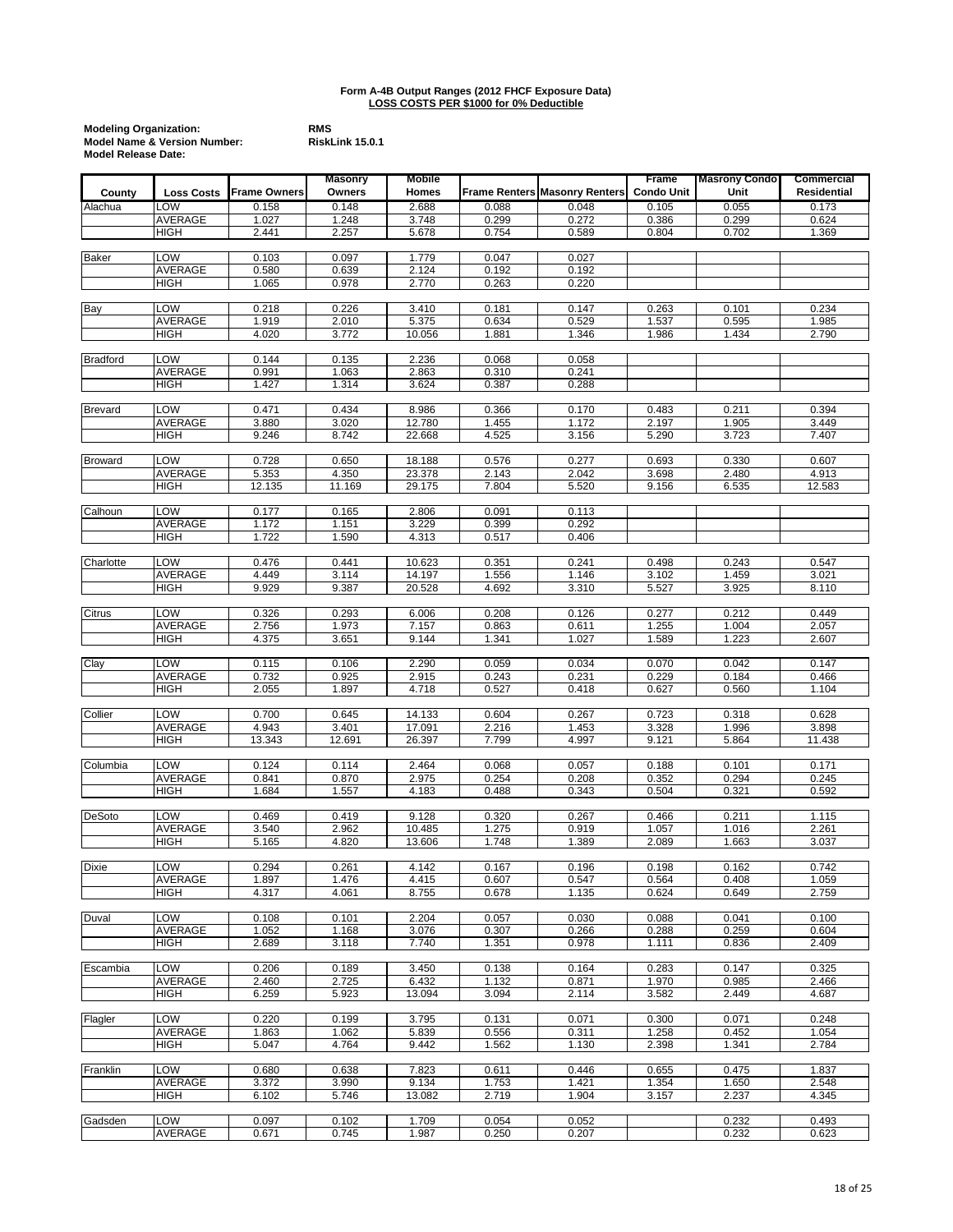| <b>Modeling Organization:</b>           | <b>RMS</b> |
|-----------------------------------------|------------|
| <b>Model Name &amp; Version Number:</b> | Risk       |
| <b>Model Release Date:</b>              |            |

|                     |                               |                     | <b>Masonry</b> | <b>Mobile</b>    |                |                                      | Frame             | <b>Masrony Condo</b> | Commercial         |
|---------------------|-------------------------------|---------------------|----------------|------------------|----------------|--------------------------------------|-------------------|----------------------|--------------------|
| County              | <b>Loss Costs</b>             | <b>Frame Owners</b> | Owners         | Homes            |                | <b>Frame Renters Masonry Renters</b> | <b>Condo Unit</b> | Unit                 | <b>Residential</b> |
|                     | HIGH                          | 1.145               | 1.053          | 2.969            | 0.315          | 0.244                                |                   | 0.232                | 0.638              |
| Gilchrist           | LOW                           | 0.266               | 0.210          | 3.774            | 0.147          | 0.133                                |                   | 0.571                |                    |
|                     | AVERAGE                       | 1.315               | 1.316          | 4.073            | 0.554          | 0.471                                |                   | 0.571                |                    |
|                     | HIGH                          | 2.128               | 1.976          | 5.155            | 0.659          | 0.532                                |                   | 0.571                |                    |
|                     |                               |                     |                |                  |                |                                      |                   |                      |                    |
| Glades              | LOW<br><b>AVERAGE</b>         | 0.781<br>5.573      | 0.686<br>3.861 | 12.906<br>14.247 | 2.646<br>2.646 | 0.741<br>1.825                       |                   |                      |                    |
|                     | HIGH                          | 7.032               | 6.593          | 17.862           | 2.646          | 2.006                                |                   |                      |                    |
|                     |                               |                     |                |                  |                |                                      |                   |                      |                    |
| Gulf                | LOW                           | 0.225               | 0.201          | 3.469            | 0.149          | 0.114                                | 0.606             | 0.241                | 0.392              |
|                     | <b>AVERAGE</b><br><b>HIGH</b> | 2.233<br>4.658      | 2.814<br>4.033 | 5.072<br>9.586   | 1.318<br>1.777 | 0.894<br>1.245                       | 0.933<br>2.072    | 0.487<br>1.877       | 1.710<br>2.910     |
|                     |                               |                     |                |                  |                |                                      |                   |                      |                    |
| Hamilton            | LOW                           | 0.099               | 0.093          | 1.665            | 0.059          | 0.076                                |                   |                      |                    |
|                     | <b>AVERAGE</b>                | 0.692               | 0.751          | 2.063<br>2.799   | 0.233          | 0.205<br>0.232                       |                   |                      |                    |
|                     | HIGH                          | 1.076               | 0.989          |                  | 0.281          |                                      |                   |                      |                    |
| Hardee              | LOW                           | 0.404               | 0.346          | 8.129            | 0.246          | 0.207                                |                   | 1.079                | 0.494              |
|                     | AVERAGE                       | 3.195               | 2.728          | 8.848            | 1.070          | 0.839                                |                   | 1.079                | 0.494              |
|                     | HIGH                          | 4.781               | 4.455          | 12.601           | 1.573          | 1.248                                |                   | 1.079                | 0.494              |
| Hendry              | LOW                           | 0.630               | 0.559          | 11.938           | 0.455          | 0.378                                | 1.688             | 0.448                | 1.551              |
|                     | AVERAGE                       | 5.631               | 4.586          | 14.831           | 2.300          | 1.718                                | 3.885             | 2.176                | 3.979              |
|                     | <b>HIGH</b>                   | 8.755               | 8.239          | 21.498           | 3.659          | 2.639                                | 4.351             | 3.160                | 5.435              |
|                     |                               |                     |                |                  |                |                                      |                   |                      |                    |
| Hernando            | LOW<br>AVERAGE                | 0.338<br>2.709      | 0.288<br>2.000 | 6.949<br>7.799   | 0.204<br>0.759 | 0.173<br>0.572                       | 0.437<br>1.134    | 0.214<br>1.013       | 0.407<br>1.620     |
|                     | <b>HIGH</b>                   | 4.019               | 3.746          | 10.610           | 1.345          | 1.069                                | 1.604             | 1.280                | 2.470              |
|                     |                               |                     |                |                  |                |                                      |                   |                      |                    |
| Highlands           | LOW<br><b>AVERAGE</b>         | 0.541               | 0.435          | 9.991            | 0.345          | 0.159                                | 0.466             | 0.191                | 0.679              |
|                     | <b>HIGH</b>                   | 3.731<br>6.018      | 3.268<br>5.838 | 10.982<br>15.451 | 1.449<br>2.340 | 1.022<br>1.780                       | 1.867<br>2.550    | 1.403<br>1.964       | 2.664<br>4.285     |
|                     |                               |                     |                |                  |                |                                      |                   |                      |                    |
| Hillsborough        | LOW                           | 0.314               | 0.283          | 6.993            | 0.193          | 0.118                                | 0.231             | 0.108                | 0.308              |
|                     | AVERAGE<br>HIGH               | 2.706<br>6.160      | 2.404<br>5.783 | 9.131<br>15.485  | 0.689<br>2.345 | 0.652<br>2.088                       | 0.928<br>2.793    | 0.835<br>2.183       | 1.754<br>4.669     |
|                     |                               |                     |                |                  |                |                                      |                   |                      |                    |
| <b>Holmes</b>       | LOW                           | 0.143               | 0.134          | 2.620            | 0.085          | 0.297                                | 0.438             |                      | 0.646              |
|                     | AVERAGE                       | 0.996               | 1.082          | 2.738            | 0.338          | 0.297                                | 0.438             |                      | 0.685              |
|                     | HIGH                          | 1.466               | 1.354          | 3.682            | 0.433          | 0.297                                | 0.438             |                      | 0.763              |
| <b>Indian River</b> | LOW                           | 0.649               | 0.559          | 10.720           | 0.513          | 0.264                                | 0.697             | 0.294                | 0.576              |
|                     | AVERAGE                       | 4.448               | 2.371          | 12.819           | 2.096          | 1.288                                | 3.045             | 2.039                | 3.887              |
|                     | <b>HIGH</b>                   | 6.416               | 6.042          | 22.301           | 4.084          | 2.956                                | 4.808             | 3.504                | 6.907              |
| Jackson             | LOW                           | 0.148               | 0.157          | 2.682            | 0.087          | 0.108                                |                   | 0.198                | 0.163              |
|                     | <b>AVERAGE</b>                | 1.062               | 1.122          | 2.905            | 0.337          | 0.296                                |                   | 0.335                | 0.508              |
|                     | <b>HIGH</b>                   | 1.579               | 1.455          | 4.008            | 0.471          | 0.363                                |                   | 0.415                | 0.795              |
|                     |                               |                     |                |                  |                |                                      |                   |                      |                    |
| Jefferson           | LOW<br><b>AVERAGE</b>         | 0.097<br>0.560      | 0.090<br>0.558 | 1.590<br>1.736   | 0.060<br>0.226 | 0.048<br>0.165                       | 0.127<br>0.127    |                      |                    |
|                     | HIGH                          | 0.997               | 0.924          | 2.362            | 0.307          | 0.228                                | 0.127             |                      |                    |
|                     |                               |                     |                |                  |                |                                      |                   |                      |                    |
| Lafayette           | LOW<br>AVERAGE                | 0.190<br>1.010      | 0.176<br>1.062 | 2.478<br>3.054   | 0.160<br>0.402 | 0.124<br>0.286                       | 0.509<br>0.509    |                      |                    |
|                     | <b>HIGH</b>                   | 1.462               | 1.350          | 3.645            | 0.429          | 0.340                                | 0.509             |                      |                    |
|                     |                               |                     |                |                  |                |                                      |                   |                      |                    |
| Lake                | LOW                           | 0.251               | 0.204          | 4.487            | 0.180          | 0.092                                | 0.228             | 0.108                | 0.466              |
|                     | <b>AVERAGE</b>                | 2.149               | 1.642          | 8.000            | 0.608          | 0.513                                | 1.269             | 0.922                | 1.862              |
|                     | <b>HIGH</b>                   | 4.549               | 4.235          | 12.076           | 1.478          | 1.180                                | 1.650             | 1.323                | 2.912              |
| Lee                 | LOW                           | 0.623               | 0.572          | 13.103           | 0.491          | 0.225                                | 0.587             | 0.260                | 0.483              |
|                     | AVERAGE                       | 4.978               | 2.860          | 15.628           | 1.555          | 1.076                                | 3.466             | 1.542                | 3.460              |
|                     | <b>HIGH</b>                   | 12.515              | 11.864         | 29.416           | 9.743          | 6.150                                | 11.408            | 8.062                | 15.113             |
| Leon                | LOW                           | 0.095               | 0.094          | 1.803            | 0.058          | 0.032                                | 0.067             | 0.032                | 0.065              |
|                     | <b>AVERAGE</b>                | 0.661               | 0.692          | 2.377            | 0.188          | 0.153                                | 0.161             | 0.153                | 0.259              |
|                     | <b>HIGH</b>                   | 1.434               | 1.332          | 3.489            | 0.417          | 0.308                                | 0.396             | 0.307                | 0.659              |
| Levy                | LOW                           | 0.284               | 0.252          | 3.559            | 0.182          | 0.149                                | 0.703             | 0.535                | 1.106              |
|                     | AVERAGE                       | 2.021               | 1.725          | 5.124            | 0.819          | 0.554                                | 1.720             | 1.166                | 2.196              |
|                     | HIGH                          | 5.082               | 4.790          | 11.035           | 2.254          | 1.561                                | 2.634             | 1.843                | 3.719              |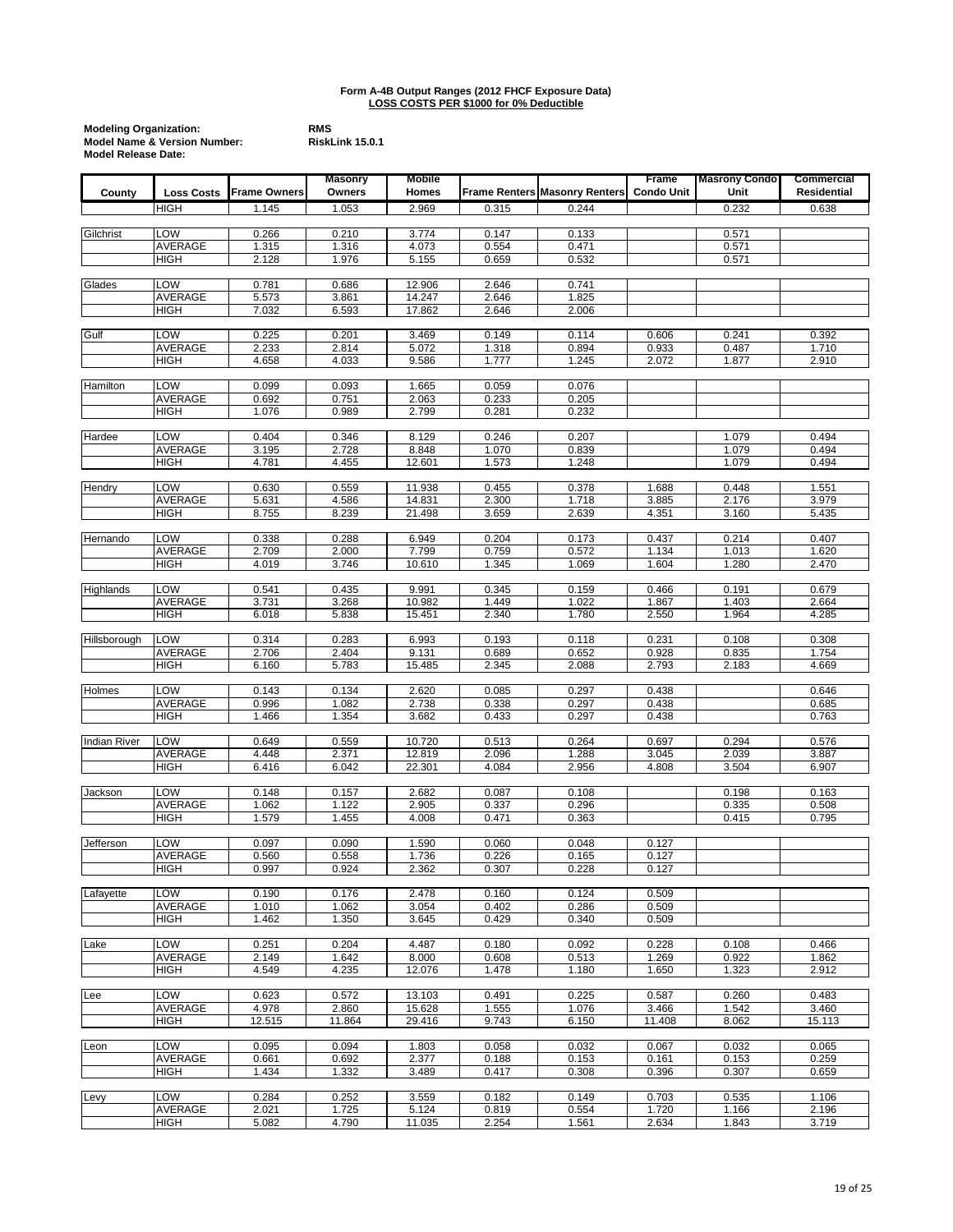| <b>Modeling Organization:</b>           | <b>RMS</b> |
|-----------------------------------------|------------|
| <b>Model Name &amp; Version Number:</b> | Risk       |
| <b>Model Release Date:</b>              |            |

|               |                       |                | <b>Masonry</b> | <b>Mobile</b>    |                |                                      | Frame             | <b>Masrony Condo</b> | Commercial         |
|---------------|-----------------------|----------------|----------------|------------------|----------------|--------------------------------------|-------------------|----------------------|--------------------|
| County        | <b>Loss Costs</b>     | Frame Owners   | Owners         | Homes            |                | <b>Frame Renters Masonry Renters</b> | <b>Condo Unit</b> | Unit                 | <b>Residential</b> |
| Liberty       | LOW                   | 0.181          | 0.168          | 2.569            | 0.097          | 0.332                                |                   |                      |                    |
|               | AVERAGE               | 1.014          | 1.081          | 2.919            | 0.381          | 0.332                                |                   |                      |                    |
|               | <b>HIGH</b>           | 1.455          | 1.341          | 3.695            | 0.417          | 0.332                                |                   |                      |                    |
|               |                       |                |                |                  |                |                                      |                   |                      |                    |
| Madison       | LOW                   | 0.097          | 0.091          | 1.488            | 0.049          | 0.052                                |                   |                      |                    |
|               | AVERAGE               | 0.699          | 0.715          | 1.911            | 0.225          | 0.184                                |                   |                      |                    |
|               | HIGH                  | 1.088          | 1.001          | 2.810            | 0.294          | 0.240                                |                   |                      |                    |
|               |                       |                |                |                  |                |                                      |                   |                      |                    |
| Manatee       | LOW                   | 0.493          | 0.454          | 10.258           | 0.370          | 0.164                                | 0.443             | 0.198                | 0.483              |
|               | AVERAGE               | 4.139          | 2.756          | 12.104           | 1.330          | 0.959                                | 2.617             | 1.737                | 3.513              |
|               | HIGH                  | 10.807         | 10.243         | 27.763           | 5.279          | 3.833                                | 6.215             | 4.900                | 9.629              |
|               |                       |                |                |                  |                |                                      |                   |                      |                    |
| Marion        | LOW                   | 0.225          | 0.206          | 3.748            | 0.137          | 0.117                                | 0.185             | 0.092                | 0.293              |
|               | AVERAGE               | 2.063          | 1.343          | 5.740            | 0.453          | 0.390                                | 0.781             | 0.564                | 1.091              |
|               | HIGH                  | 4.410          | 4.099          | 10.485           | 1.361          | 0.742                                | 1.083             | 0.888                | 1.946              |
|               |                       |                |                |                  |                |                                      |                   |                      |                    |
| <b>Martin</b> | LOW                   | 0.827          | 0.750          | 14.918           | 0.726          | 0.361                                | 0.867             | 0.362                | 1.080              |
|               | AVERAGE               | 6.237          | 4.224          | 18.072           | 3.264          | 1.850                                | 4.894             | 2.836                | 4.991              |
|               | <b>HIGH</b>           | 10.753         | 10.192         | 22.396           | 5.491          | 3.718                                | 6.438             | 4.409                | 8.970              |
|               |                       |                |                |                  |                |                                      |                   |                      |                    |
| Miami-Dade    | LOW                   | 0.734          | 0.670          | 18.585           | 0.602          | 0.309                                | 0.757             | 0.338                | 0.627              |
|               | AVERAGE               | 5.555          | 4.531          | 21.133           | 3.089          | 2.738                                | 5.159             | 3.115                | 5.724              |
|               | HIGH                  | 13.471         | 12.657         | 54.774           | 17.609         | 12.000                               | 20.351            | 14.053               | 24.998             |
| Monroe        | LOW                   | 1.871          | 1.793          | 33.110           | 2.639          | 1.114                                | 3.163             | 1.285                | 1.847              |
|               | <b>AVERAGE</b>        | 5.280          | 5.320          | 36.598           | 8.854          | 6.066                                | 9.891             | 6.731                | 10.021             |
|               | HIGH                  | 10.764         | 10.116         | 44.140           | 13.914         | 9.229                                | 16.007            | 11.329               | 18.779             |
|               |                       |                |                |                  |                |                                      |                   |                      |                    |
| Nassau        | LOW                   | 0.091          | 0.093          | 1.722            | 0.046          | 0.040                                | 0.295             | 0.109                | 0.224              |
|               | AVERAGE               | 1.170          | 1.086          | 2.833            | 0.567          | 0.395                                | 0.767             | 0.570                | 1.112              |
|               | <b>HIGH</b>           | 3.066          | 2.865          | 6.629            | 1.037          | 0.768                                | 1.223             | 0.910                | 1.902              |
|               |                       |                |                |                  |                |                                      |                   |                      |                    |
| Okaloosa      | LOW                   | 0.190          | 0.175          | 2.827            | 0.137          | 0.109                                | 0.164             | 0.205                | 0.282              |
|               | <b>AVERAGE</b>        | 2.241          | 2.389          | 4.419            | 0.981          | 0.774                                | 1.823             | 0.937                | 2.255              |
|               | HIGH                  | 5.549          | 5.239          | 11.856           | 2.549          | 1.785                                | 2.964             | 2.090                | 4.053              |
|               |                       |                |                |                  |                |                                      |                   |                      |                    |
| Okeechobee    | LOW                   | 0.739          | 0.676          | 13.440           | 0.842          | 0.489                                | 1.009             | 0.588                | 1.637              |
|               | AVERAGE               | 5.661          | 4.469          | 15.816           | 2.529          | 1.788                                | 2.307             | 2.702                | 3.582              |
|               | <b>HIGH</b>           | 8.254          | 7.770          | 20.251           | 3.480          | 2.517                                | 4.125             | 3.010                | 5.155              |
|               |                       |                |                |                  |                |                                      |                   |                      |                    |
| Orange        | LOW                   | 0.306          | 0.279          | 6.671            | 0.184          | 0.090                                | 0.222             | 0.109                | 0.215              |
|               | AVERAGE               | 2.146          | 2.060          | 7.927            | 0.563          | 0.489                                | 0.707             | 0.610                | 1.272              |
|               | HIGH                  | 6.297          | 5.891          | 10.881           | 2.305          | 1.778                                | 1.516             | 1.228                | 2.732              |
|               |                       |                |                |                  |                |                                      |                   |                      |                    |
| Osceola       | LOW                   | 0.296          | 0.276          | 6.031            | 0.183          | 0.088                                | 0.221             | 0.110                | 0.248              |
|               | AVERAGE               | 1.985          | 1.872          | 8.902            | 0.533          | 0.474                                | 0.658             | 0.461                | 1.030              |
|               | <b>HIGH</b>           | 4.824          | 4.506          | 12.520           | 1.720          | 1.235                                | 1.901             | 1.480                | 3.261              |
|               |                       |                |                |                  |                |                                      |                   |                      |                    |
| Palm Beach    | LOW<br><b>AVERAGE</b> | 0.592<br>5.109 | 0.548<br>3.438 | 14.250<br>20.029 | 0.522<br>2.534 | 0.268                                | 0.626<br>4.094    | 0.291<br>2.509       | 0.654<br>4.794     |
|               |                       |                |                |                  |                | 1.870                                |                   |                      |                    |
|               | HIGH                  | 10.829         | 10.270         | 28.097           | 7.444          | 5.310                                | 8.727             | 6.278                | 12.061             |
| Pasco         | LOW                   | 0.378          | 0.350          | 8.179            | 0.258          | 0.172                                | 0.308             | 0.142                | 0.330              |
|               | AVERAGE               | 2.338          | 2.325          | 9.692            | 0.601          | 0.620                                | 1.184             | 1.116                | 2.053              |
|               | HIGH                  | 4.975          | 4.492          | 12.653           | 1.615          | 1.293                                | 1.881             | 1.510                | 3.133              |
|               |                       |                |                |                  |                |                                      |                   |                      |                    |
| Pinellas      | LOW                   | 0.373          | 0.342          | 8.153            | 0.260          | 0.146                                | 0.312             | 0.141                | 0.328              |
|               | <b>AVERAGE</b>        | 4.241          | 3.756          | 11.058           | 1.183          | 1.163                                | 2.175             | 1.576                | 3.035              |
|               | HIGH                  | 8.175          | 7.692          | 18.203           | 6.200          | 4.478                                | 7.287             | 5.295                | 10.343             |
|               |                       |                |                |                  |                |                                      |                   |                      |                    |
| Polk          | LOW                   | 0.318          | 0.296          | 7.352            | 0.198          | 0.097                                | 0.239             | 0.113                | 0.408              |
|               | AVERAGE               | 2.732          | 2.247          | 9.189            | 0.731          | 0.718                                | 0.838             | 0.863                | 1.500              |
|               | <b>HIGH</b>           | 5.742          | 5.371          | 13.003           | 2.032          | 1.580                                | 2.144             | 1.646                | 3.520              |
|               |                       |                |                |                  |                |                                      |                   |                      |                    |
| Putnam        | LOW                   | 0.182          | 0.159          | 3.013            | 0.105          | 0.091                                | 0.137             | 0.064                | 0.866              |
|               | <b>AVERAGE</b>        | 1.570          | 1.530          | 4.260            | 0.486          | 0.391                                | 0.619             | 0.360                | 1.074              |
|               | <b>HIGH</b>           | 2.835          | 2.621          | 6.936            | 0.811          | 0.614                                | 0.929             | 0.735                | 1.347              |
|               |                       |                |                |                  |                |                                      |                   |                      |                    |
| St. Johns     | <b>LOW</b>            | 0.166          | 0.154          | 3.010            | 0.103          | 0.047                                | 0.123             | 0.062                | 0.195              |
|               | AVERAGE               | 1.099          | 1.234          | 4.566            | 0.487          | 0.367                                | 0.750             | 0.644                | 1.177              |
|               | HIGH                  | 3.457          | 3.227          | 7.965            | 1.273          | 0.933                                | 1.497             | 1.107                | 2.302              |
|               |                       |                |                |                  |                |                                      |                   |                      |                    |
| St. Lucie     | LOW                   | 0.627          | 0.572          | 11.702           | 0.529          | 0.225                                | 0.634             | 0.270                | 0.608              |
|               | AVERAGE               | 4.742          | 2.334          | 13.844           | 2.024          | 1.069                                | 3.291             | 2.396                | 3.956              |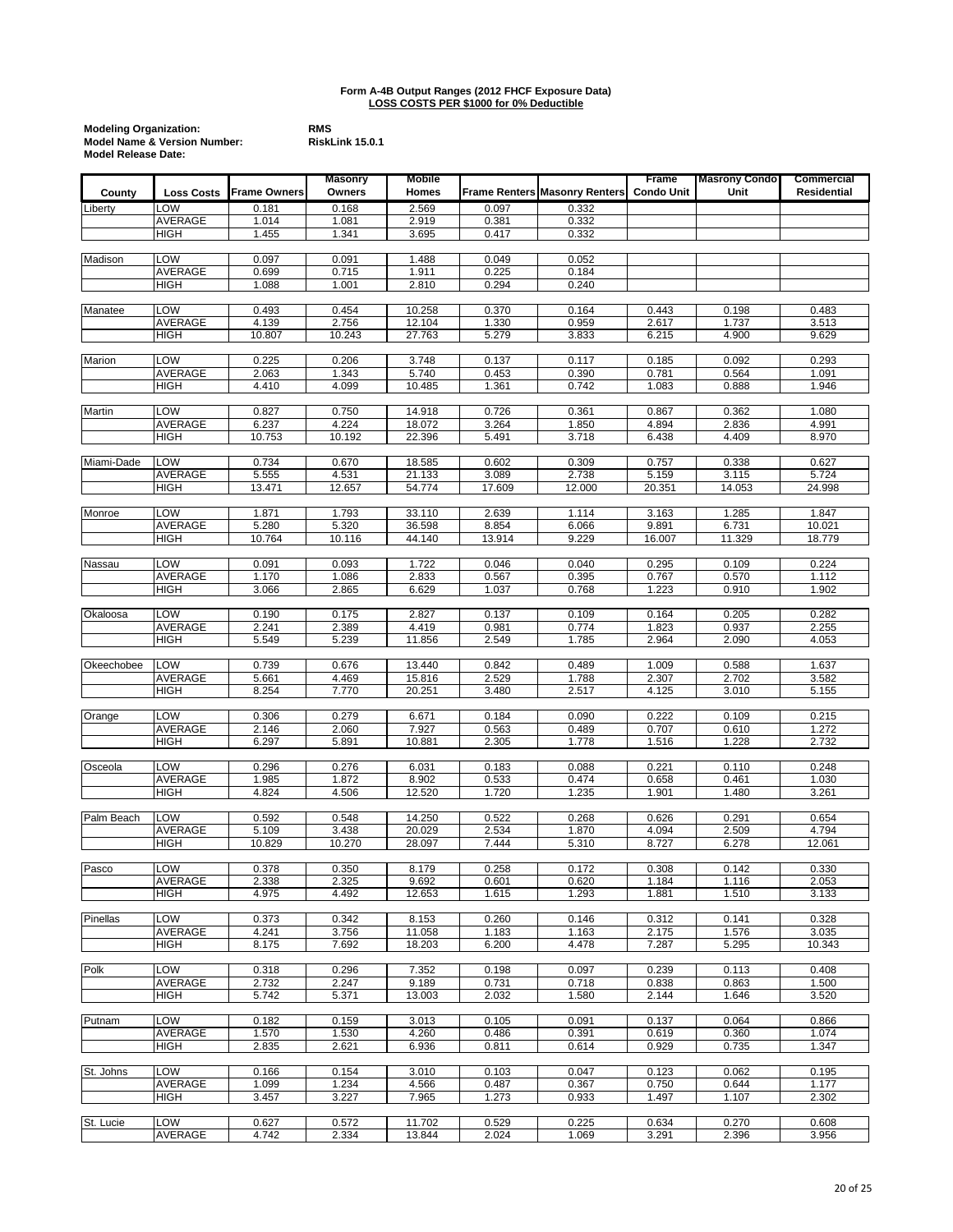| <b>Modeling Organization:</b>           | <b>RMS</b> |
|-----------------------------------------|------------|
| <b>Model Name &amp; Version Number:</b> | Risk       |
| <b>Model Release Date:</b>              |            |

|            |                   |                     | <b>Masonry</b> | <b>Mobile</b>  |        |                                      | Frame             | <b>Masrony Condo</b> | Commercial     |
|------------|-------------------|---------------------|----------------|----------------|--------|--------------------------------------|-------------------|----------------------|----------------|
| County     | <b>Loss Costs</b> | <b>Frame Owners</b> | Owners         | Homes          |        | <b>Frame Renters Masonry Renters</b> | <b>Condo Unit</b> | Unit                 | Residential    |
|            | <b>HIGH</b>       | 8.076               | 7.592          | 29.341         | 6.682  | 4.584                                | 7.786             | 5.414                | 10.253         |
|            |                   |                     |                |                |        |                                      |                   |                      |                |
| Santa Rosa | LOW               | 0.212               | 0.232          | 3.562          | 0.144  | 0.154                                | 0.556             | 0.224                | 0.298          |
|            | <b>AVERAGE</b>    | 2.110               | 2.351          | 6.155          | 1.251  | 0.868                                | 3.856             | 1.262                | 3.166          |
|            | HIGH              | 8.124               | 7.752          | 17.695         | 4.285  | 2.953                                | 4.945             | 3.444                | 6.356          |
| Sarasota   | LOW               | 0.465               | 0.372          | 9.873          | 0.342  | 0.155                                | 0.410             | 0.185                | 0.471          |
|            | <b>AVERAGE</b>    | 4.125               | 2.753          | 12.727         | 1.320  | 1.040                                | 2.491             | 1.711                | 3.342          |
|            | HIGH              | 8.192               | 7.699          | 26.669         | 6.059  | 4.379                                | 7.108             | 5.182                | 10.123         |
|            |                   |                     |                |                |        |                                      |                   |                      |                |
| Seminole   | LOW               | 0.272               | 0.247          | 6.642          | 0.160  | 0.091                                | 0.192             | 0.091                | 0.205          |
|            | <b>AVERAGE</b>    | 2.244               | 2.002          | 7.117          | 0.617  | 0.494                                | 0.762             | 0.647                | 1.264          |
|            | <b>HIGH</b>       | 5.430               | 5.078          | 9.837          | 1.173  | 1.543                                | 1.400             | 1.125                | 2.465          |
|            |                   |                     |                |                |        |                                      |                   |                      |                |
| Sumter     | LOW               | 0.303               | 0.280          | 6.406          | 0.193  | 0.108                                | 0.234             | 0.110                | 0.392          |
|            | AVERAGE           | 0.734               | 0.796          | 7.608          | 0.388  | 0.387                                | 0.924             | 0.397                | 0.879          |
|            | <b>HIGH</b>       | 3.797               | 3.527          | 10.211         | 1.131  | 0.952                                | 1.177             | 0.964                | 2.136          |
| Suwannee   | LOW               | 0.132               | 0.121          | 2.391          | 0.073  | 0.063                                | 0.142             | 0.122                | 0.682          |
|            | <b>AVERAGE</b>    | 0.922               | 0.901          | 2.782          | 0.292  | 0.260                                | 0.142             | 0.122                | 0.866          |
|            | HIGH              | 1.711               | 1.584          | 4.243          | 0.503  | 0.409                                | 0.142             | 0.122                | 1.014          |
|            |                   |                     |                |                |        |                                      |                   |                      |                |
| Taylor     | LOW               | 0.153               | 0.149          | 1.617          | 0.137  | 0.104                                | 0.148             | 0.106                | 0.404          |
|            | <b>AVERAGE</b>    | 1.157               | 1.177          | 3.189          | 0.380  | 0.304                                | 0.299             | 0.226                | 0.404          |
|            | HIGH              | 2.218               | 2.067          | 5.201          | 0.808  | 0.594                                | 0.943             | 0.287                | 0.404          |
|            | LOW               | 0.139               |                | 2.257          | 0.064  |                                      |                   | 0.078                |                |
| Union      | <b>AVERAGE</b>    | 0.806               | 0.127<br>0.831 |                | 0.256  | 0.065<br>0.243                       | 0.092<br>0.092    | 0.078                | 0.731<br>0.731 |
|            | HIGH              | 1.477               | 1.362          | 2.618<br>3.727 | 0.337  | 0.277                                | 0.092             | 0.078                | 0.731          |
|            |                   |                     |                |                |        |                                      |                   |                      |                |
| Volusia    | LOW               | 0.260               | 0.216          | 4.705          | 0.144  | 0.110                                | 0.198             | 0.100                | 0.272          |
|            | <b>AVERAGE</b>    | 2.683               | 2.039          | 7.093          | 0.785  | 0.643                                | 1.734             | 1.106                | 2.060          |
|            | <b>HIGH</b>       | 6.649               | 6.267          | 15.872         | 3.038  | 2.182                                | 4.096             | 3.077                | 5.140          |
|            |                   |                     |                |                |        |                                      |                   |                      |                |
| Wakulla    | LOW               | 0.191               | 0.174          | 2.643          | 0.138  | 0.105                                | 0.599             | 1.423                | 0.220          |
|            | <b>AVERAGE</b>    | 0.992               | 1.226          | 3.233          | 0.362  | 0.263                                | 0.827             | 1.423                | 1.870          |
|            | HIGH              | 4.040               | 3.793          | 8.920          | 1.034  | 1.209                                | 1.979             | 1.423                | 2.809          |
| Walton     | LOW               | 0.226               | 0.207          | 3.241          | 0.127  | 0.160                                | 0.346             | 0.124                | 0.335          |
|            | <b>AVERAGE</b>    | 2.060               | 1.941          | 5.345          | 1.100  | 0.820                                | 2.481             | 1.009                | 3.102          |
|            | HIGH              | 6.224               | 5.885          | 13.060         | 3.017  | 2.068                                | 3.488             | 2.423                | 4.604          |
|            |                   |                     |                |                |        |                                      |                   |                      |                |
| Washington | <b>LOW</b>        | 0.173               | 0.156          | 2.632          | 0.143  | 0.114                                | 0.195             |                      | 0.293          |
|            | <b>AVERAGE</b>    | 1.270               | 1.440          | 3.664          | 0.517  | 0.426                                | 0.195             |                      | 0.548          |
|            | HIGH              | 2.165               | 2.014          | 5.161          | 0.756  | 0.565                                | 0.195             |                      | 0.932          |
|            |                   |                     |                |                |        |                                      |                   |                      |                |
| Statewide  | LOW               | 0.091               | 0.090          | 1.488          | 0.046  | 0.027                                | 0.067             | 0.032                | 0.065          |
|            | AVERAGE           | 2.346               | 2.883          | 9.474          | 0.838  | 1.136                                | 1.663             | 2.000                | 3.759          |
|            | <b>HIGH</b>       | 13.471              | 12.691         | 54.774         | 17.609 | 12.000                               | 20.351            | 14.053               | 24.998         |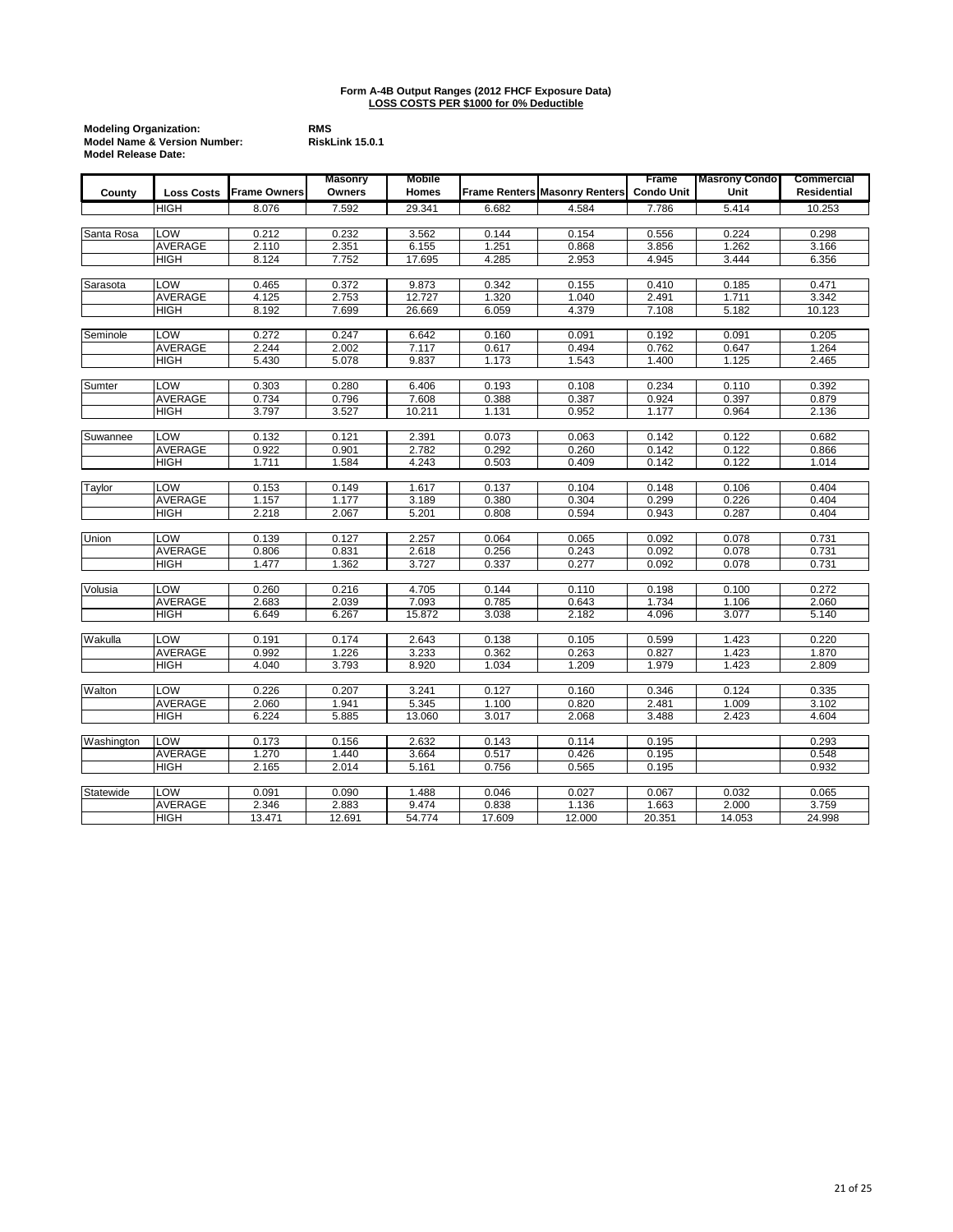| <b>Modeling Organization:</b>           | <b>RMS</b> |
|-----------------------------------------|------------|
| <b>Model Name &amp; Version Number:</b> | Risk       |
| <b>Model Release Date:</b>              |            |

|                 |                   |                     | <b>Masonry</b> | <b>Mobile</b>    |                |                                      | Frame             | <b>Masrony Condo</b> | <b>Commercial</b>  |
|-----------------|-------------------|---------------------|----------------|------------------|----------------|--------------------------------------|-------------------|----------------------|--------------------|
| County          | <b>Loss Costs</b> | <b>Frame Owners</b> | Owners         | Homes            |                | <b>Frame Renters Masonry Renters</b> | <b>Condo Unit</b> | Unit                 | <b>Residential</b> |
| Alachua         | LOW               | 0.098               | 0.093          | 2.330            | 0.057          | 0.027                                | 0.070             | 0.031                | 0.112              |
|                 | AVERAGE           | 0.846               | 1.036          | 3.297            | 0.244          | 0.219                                | 0.321             | 0.241                | 0.502              |
|                 | <b>HIGH</b>       | 2.059               | 1.897          | 5.066            | 0.657          | 0.502                                | 0.701             | 0.604                | 1.160              |
|                 |                   |                     |                |                  |                |                                      |                   |                      |                    |
| <b>Baker</b>    | LOW<br>AVERAGE    | 0.063<br>0.463      | 0.059<br>0.514 | 1.534<br>1.841   | 0.027<br>0.152 | 0.014<br>0.151                       |                   |                      |                    |
|                 | HIGH              | 0.876               | 0.800          | 2.421            | 0.213          | 0.174                                |                   |                      |                    |
|                 |                   |                     |                |                  |                |                                      |                   |                      |                    |
| <b>Bay</b>      | LOW               | 0.148               | 0.157          | 2.974            | 0.140          | 0.111                                | 0.212             | 0.070                | 0.165              |
|                 | <b>AVERAGE</b>    | 1.636               | 1.715          | 4.780            | 0.554          | 0.450                                | 1.395             | 0.511                | 1.720              |
|                 | HIGH              | 3.523               | 3.300          | 9.082            | 1.709          | 1.192                                | 1.814             | 1.278                | 2.452              |
|                 |                   |                     |                |                  |                |                                      |                   |                      |                    |
| <b>Bradford</b> | LOW               | 0.088               | 0.085          | 1.935            | 0.042          | 0.035                                |                   |                      |                    |
|                 | <b>AVERAGE</b>    | 0.811<br>1.190      | 0.873<br>1.091 | 2.493<br>3.183   | 0.252<br>0.322 | 0.190<br>0.231                       |                   |                      |                    |
|                 | HIGH              |                     |                |                  |                |                                      |                   |                      |                    |
| <b>Brevard</b>  | LOW               | 0.338               | 0.308          | 8.084            | 0.291          | 0.126                                | 0.395             | 0.156                | 0.292              |
|                 | AVERAGE           | 3.347               | 2.587          | 11.650           | 1.296          | 1.026                                | 1.991             | 1.706                | 3.014              |
|                 | HIGH              | 8.277               | 7.813          | 21.019           | 4.193          | 2.868                                | 4.926             | 3.405                | 6.677              |
|                 |                   |                     |                |                  |                |                                      |                   |                      |                    |
| <b>Broward</b>  | LOW               | 0.552               | 0.486          | 16.730           | 0.474          | 0.211                                | 0.579             | 0.253                | 0.462              |
|                 | AVERAGE           | 4.667               | 3.762          | 21.683           | 1.934          | 1.825                                | 3.397             | 2.233                | 4.345              |
|                 | HIGH              | 11.001              | 10.098         | 27.250           | 7.328          | 5.109                                | 8.634             | 6.081                | 11.538             |
| Calhoun         | LOW               | 0.115               | 0.106          | 2.434            | 0.061          | 0.078                                |                   |                      |                    |
|                 | AVERAGE           | 0.963               | 0.948          | 2.811            | 0.333          | 0.234                                |                   |                      |                    |
|                 | HIGH              | 1.442               | 1.326          | 3.791            | 0.439          | 0.335                                |                   |                      |                    |
|                 |                   |                     |                |                  |                |                                      |                   |                      |                    |
| Charlotte       | LOW               | 0.339               | 0.312          | 9.573            | 0.276          | 0.179                                | 0.404             | 0.178                | 0.408              |
|                 | AVERAGE           | 3.831               | 2.638          | 12.912           | 1.376          | 0.991                                | 2.825             | 1.277                | 2.599              |
|                 | <b>HIGH</b>       | 8.877               | 8.374          | 18.956           | 4.325          | 2.992                                | 5.124             | 3.575                | 7.305              |
|                 | LOW               |                     |                |                  |                |                                      |                   |                      |                    |
| Citrus          | AVERAGE           | 0.230<br>2.348      | 0.201<br>1.660 | 5.350<br>6.400   | 0.155<br>0.747 | 0.089<br>0.516                       | 0.215<br>1.107    | 0.155<br>0.871       | 0.336<br>1.754     |
|                 | HIGH              | 3.801               | 3.152          | 8.271            | 1.191          | 0.893                                | 1.422             | 1.074                | 2.258              |
|                 |                   |                     |                |                  |                |                                      |                   |                      |                    |
| Clay            | LOW               | 0.068               | 0.060          | 1.983            | 0.036          | 0.019                                | 0.044             | 0.023                | 0.094              |
|                 | AVERAGE           | 0.592               | 0.760          | 2.540            | 0.195          | 0.183                                | 0.182             | 0.143                | 0.367              |
|                 | HIGH              | 1.727               | 1.587          | 4.156            | 0.448          | 0.343                                | 0.539             | 0.468                | 0.916              |
|                 |                   |                     |                |                  |                |                                      |                   |                      |                    |
| Collier         | LOW<br>AVERAGE    | 0.520<br>4.319      | 0.477<br>2.930 | 12.922<br>15.718 | 0.498<br>2.001 | 0.203<br>1.279                       | 0.603<br>3.056    | 0.245<br>1.786       | 0.480<br>3.415     |
|                 | HIGH              | 12.163              | 11.555         | 24.667           | 7.347          | 4.612                                | 8.630             | 5.441                | 10.486             |
|                 |                   |                     |                |                  |                |                                      |                   |                      |                    |
| Columbia        | LOW               | 0.076               | 0.067          | 2.143            | 0.043          | 0.035                                | 0.145             | 0.070                | 0.115              |
|                 | AVERAGE           | 0.685               | 0.711          | 2.601            | 0.206          | 0.164                                | 0.292             | 0.240                | 0.178              |
|                 | <b>HIGH</b>       | 1.417               | 1.304          | 3.701            | 0.415          | 0.282                                | 0.428             | 0.264                | 0.475              |
|                 |                   |                     |                |                  |                |                                      |                   |                      |                    |
| <b>DeSoto</b>   | LOW<br>AVERAGE    | 0.335               | 0.292          | 8.162            | 0.245          | 0.198                                | 0.373             | 0.151                | 0.889              |
|                 | HIGH              | 3.007<br>4.450      | 2.499<br>4.138 | 9.421<br>12.358  | 1.111<br>1.543 | 0.784<br>1.207                       | 0.911<br>1.860    | 0.871<br>1.459       | 1.909<br>2.599     |
|                 |                   |                     |                |                  |                |                                      |                   |                      |                    |
| <b>Dixie</b>    | <b>LOW</b>        | 0.215               | 0.188          | 3.674            | 0.128          | 0.153                                | 0.154             | 0.122                | 0.604              |
|                 | AVERAGE           | 1.623               | 1.246          | 3.928            | 0.524          | 0.466                                | 0.488             | 0.341                | 0.891              |
|                 | HIGH              | 3.827               | 3.594          | 7.951            | 0.586          | 0.997                                | 0.546             | 0.556                | 2.419              |
|                 |                   |                     |                |                  |                |                                      |                   |                      |                    |
| Duval           | LOW               | 0.062               | 0.058          | 1.912            | 0.036          | 0.016                                | 0.059             | 0.023                | 0.059              |
|                 | <b>AVERAGE</b>    | 0.869               | 0.970          | 2.700            | 0.253          | 0.214                                | 0.235             | 0.208                | 0.485              |
|                 | HIGH              | 2.312               | 2.696          | 6.965            | 1.205          | 0.850                                | 0.983             | 0.722                | 2.093              |
| Escambia        | LOW               | 0.138               | 0.125          | 3.023            | 0.103          | 0.124                                | 0.231             | 0.111                | 0.244              |
|                 | AVERAGE           | 2.112               | 2.356          | 5.778            | 1.016          | 0.764                                | 1.802             | 0.866                | 2.155              |
|                 | <b>HIGH</b>       | 5.595               | 5.288          | 12.012           | 2.863          | 1.910                                | 3.331             | 2.230                | 4.200              |
|                 |                   |                     |                |                  |                |                                      |                   |                      |                    |
| Flagler         | LOW               | 0.144               | 0.126          | 3.322            | 0.091          | 0.045                                | 0.239             | 0.043                | 0.170              |
|                 | <b>AVERAGE</b>    | 1.581               | 0.877          | 5.193            | 0.478          | 0.252                                | 1.123             | 0.377                | 0.878              |
|                 | HIGH              | 4.417               | 4.162          | 8.508            | 1.405          | 0.991                                | 2.183             | 1.187                | 2.435              |
|                 | LOW               |                     |                |                  |                |                                      |                   |                      |                    |
| Franklin        | AVERAGE           | 0.550<br>2.945      | 0.503<br>3.497 | 7.042<br>8.252   | 0.530<br>1.595 | 0.374<br>1.267                       | 0.572<br>1.227    | 0.400<br>1.482       | 1.550<br>2.206     |
|                 | HIGH              | 5.407               | 5.084          | 11.932           | 2.499          | 1.709                                | 2.916             | 2.023                | 3.862              |
|                 |                   |                     |                |                  |                |                                      |                   |                      |                    |
| Gadsden         | LOW               | 0.056               | 0.061          | 1.478            | 0.034          | 0.032                                |                   | 0.184                | 0.389              |
|                 | AVERAGE           | 0.545               | 0.608          | 1.721            | 0.202          | 0.162                                |                   | 0.184                | 0.500              |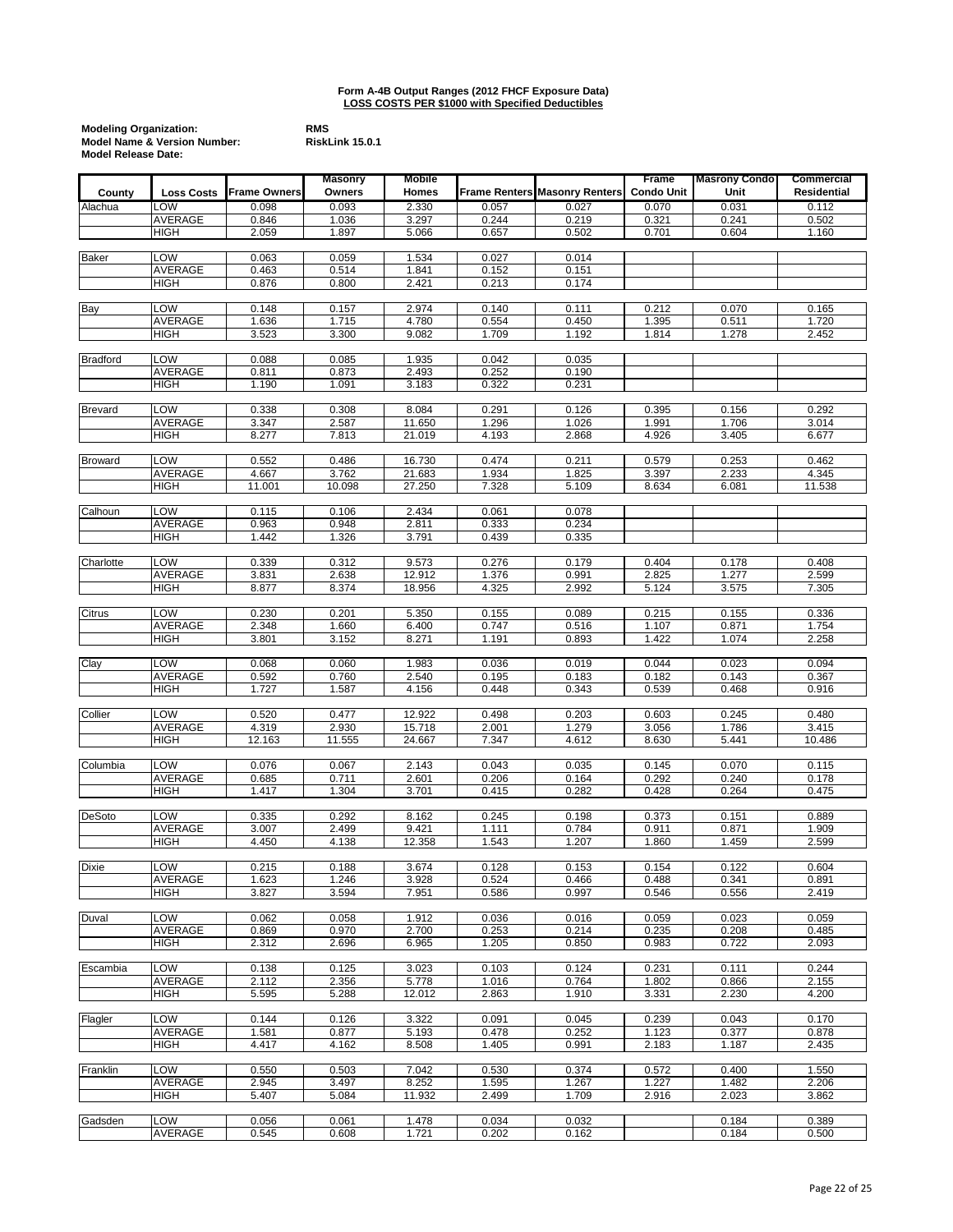| <b>Modeling Organization:</b>           | <b>RMS</b> |
|-----------------------------------------|------------|
| <b>Model Name &amp; Version Number:</b> | Risk       |
| <b>Model Release Date:</b>              |            |

|                     |                        |                | <b>Masonry</b> | <b>Mobile</b>    |                |                               | Frame             | <b>Masrony Condo</b> | <b>Commercial</b>  |
|---------------------|------------------------|----------------|----------------|------------------|----------------|-------------------------------|-------------------|----------------------|--------------------|
| County              | <b>Loss Costs</b>      | Frame Owners   | Owners         | Homes            |                | Frame Renters Masonry Renters | <b>Condo Unit</b> | Unit                 | <b>Residential</b> |
|                     | HIGH                   | 0.944          | 0.864          | 2.589            | 0.257          | 0.192                         |                   | 0.184                | 0.512              |
|                     |                        |                |                |                  |                |                               |                   |                      |                    |
| Gilchrist           | LOW                    | 0.192          | 0.144          | 3.333            | 0.111          | 0.099                         |                   | 0.486                |                    |
|                     | AVERAGE<br><b>HIGH</b> | 1.100<br>1.813 | 1.101<br>1.678 | 3.607<br>4.605   | 0.475<br>0.569 | 0.397<br>0.452                |                   | 0.486<br>0.486       |                    |
|                     |                        |                |                |                  |                |                               |                   |                      |                    |
| Glades              | LOW                    | 0.594          | 0.509          | 11.690           | 2.382          | 0.615                         |                   |                      |                    |
|                     | <b>AVERAGE</b>         | 4.838          | 3.313          | 12.936           | 2.382          | 1.608                         |                   |                      |                    |
|                     | HIGH                   | 6.150          | 5.751          | 16.353           | 2.383          | 1.774                         |                   |                      |                    |
|                     | LOW                    |                |                |                  |                |                               |                   |                      |                    |
| Gulf                | <b>AVERAGE</b>         | 0.154<br>1.917 | 0.133<br>2.425 | 3.026<br>4.487   | 0.112<br>1.190 | 0.079<br>0.783                | 0.522<br>0.830    | 0.187<br>0.410       | 0.294<br>1.471     |
|                     | <b>HIGH</b>            | 4.030          | 3.513          | 8.627            | 1.618          | 1.103                         | 1.896             | 1.686                | 2.551              |
|                     |                        |                |                |                  |                |                               |                   |                      |                    |
| Hamilton            | LOW                    | 0.060          | 0.055          | 1.432            | 0.037          | 0.050                         |                   |                      |                    |
|                     | AVERAGE                | 0.559          | 0.610          | 1.787            | 0.188          | 0.162                         |                   |                      |                    |
|                     | HIGH                   | 0.888          | 0.812          | 2.447            | 0.229          | 0.184                         |                   |                      |                    |
| Hardee              | LOW                    | 0.283          | 0.232          | 7.237            | 0.180          | 0.147                         |                   | 0.927                | 0.360              |
|                     | AVERAGE                | 2.708          | 2.298          | 7.901            | 0.925          | 0.712                         |                   | 0.927                | 0.360              |
|                     | HIGH                   | 4.112          | 3.820          | 11.399           | 1.386          | 1.081                         |                   | 0.927                | 0.360              |
|                     |                        |                |                |                  |                |                               |                   |                      |                    |
| Hendry              | LOW<br>AVERAGE         | 0.465          | 0.403<br>3.970 | 10.766           | 0.362<br>2.068 | 0.293<br>1.514                | 1.492             | 0.355<br>1.939       | 1.278<br>3.471     |
|                     | HIGH                   | 4.888<br>7.749 | 7.277          | 13.486<br>19.801 | 3.346          | 2.364                         | 3.561<br>4.004    | 2.853                | 4.787              |
|                     |                        |                |                |                  |                |                               |                   |                      |                    |
| Hernando            | <b>LOW</b>             | 0.232          | 0.192          | 6.164            | 0.148          | 0.122                         | 0.352             | 0.156                | 0.295              |
|                     | AVERAGE                | 2.290          | 1.670          | 6.958            | 0.649          | 0.478                         | 0.992             | 0.876                | 1.358              |
|                     | <b>HIGH</b>            | 3.446          | 3.200          | 9.566            | 1.186          | 0.927                         | 1.426             | 1.120                | 2.122              |
| Highlands           | LOW                    | 0.395          | 0.305          | 8.971            | 0.269          | 0.110                         | 0.374             | 0.134                | 0.518              |
|                     | AVERAGE                | 3.196          | 2.786          | 9.900            | 1.277          | 0.879                         | 1.664             | 1.226                | 2.281              |
|                     | HIGH                   | 5.238          | 5.077          | 14.099           | 2.097          | 1.566                         | 2.297             | 1.740                | 3.755              |
|                     |                        |                |                |                  |                |                               |                   |                      |                    |
| Hillsborough        | LOW                    | 0.214          | 0.188          | 6.211            | 0.138          | 0.079                         | 0.170             | 0.068                | 0.215              |
|                     | <b>AVERAGE</b><br>HIGH | 2.292<br>5.393 | 2.025<br>5.048 | 8.199<br>14.202  | 0.586<br>2.107 | 0.550<br>1.852                | 0.804<br>2.527    | 0.715<br>1.941       | 1.478<br>4.116     |
|                     |                        |                |                |                  |                |                               |                   |                      |                    |
| Holmes              | LOW                    | 0.087          | 0.080          | 2.273            | 0.057          | 0.241                         | 0.368             |                      | 0.516              |
|                     | AVERAGE                | 0.812          | 0.889          | 2.381            | 0.279          | 0.241                         | 0.368             |                      | 0.551              |
|                     | <b>HIGH</b>            | 1.224          | 1.126          | 3.241            | 0.365          | 0.241                         | 0.368             |                      | 0.620              |
| <b>Indian River</b> | LOW                    | 0.488          | 0.412          | 9.722            | 0.425          | 0.206                         | 0.591             | 0.229                | 0.447              |
|                     | <b>AVERAGE</b>         | 3.870          | 2.017          | 11.707           | 1.899          | 1.135                         | 2.793             | 1.831                | 3.422              |
|                     | <b>HIGH</b>            | 5.680          | 5.337          | 20.716           | 3.772          | 2.683                         | 4.466             | 3.203                | 6.228              |
|                     |                        |                |                |                  |                |                               |                   |                      |                    |
| Jackson             | LOW                    | 0.088          | 0.099          | 2.319            | 0.057          | 0.074                         |                   | 0.149                | 0.105              |
|                     | AVERAGE<br>HIGH        | 0.868<br>1.315 | 0.921<br>1.207 | 2.524<br>3.516   | 0.276<br>0.397 | 0.237<br>0.294                |                   | 0.271<br>0.340       | 0.396<br>0.644     |
|                     |                        |                |                |                  |                |                               |                   |                      |                    |
| Jefferson           | LOW                    | 0.058          | 0.053          | 1.379            | 0.041          | 0.031                         | 0.098             |                      |                    |
|                     | AVERAGE                | 0.458          | 0.456          | 1.513            | 0.187          | 0.131                         | 0.098             |                      |                    |
|                     | HIGH                   | 0.838          | 0.773          | 2.079            | 0.262          | 0.187                         | 0.098             |                      |                    |
| Lafayette           | LOW                    | 0.129          | 0.119          | 2.159            | 0.122          | 0.089                         | 0.435             |                      |                    |
|                     | AVERAGE                | 0.835          | 0.882          | 2.675            | 0.339          | 0.233                         | 0.435             |                      |                    |
|                     | <b>HIGH</b>            | 1.229          | 1.130          | 3.212            | 0.363          | 0.280                         | 0.435             |                      |                    |
|                     |                        |                |                |                  |                |                               |                   |                      |                    |
| Lake                | LOW                    | 0.166          | 0.126          | 3.921            | 0.126          | 0.056                         | 0.165             | 0.066                | 0.337              |
|                     | <b>AVERAGE</b>         | 1.791          | 1.352          | 7.110            | 0.507          | 0.420                         | 1.108             | 0.787                | 1.568              |
|                     | <b>HIGH</b>            | 3.899          | 3.618          | 10.895           | 1.298          | 1.019                         | 1.457             | 1.150                | 2.505              |
| Lee                 | LOW                    | 0.459          | 0.419          | 11.870           | 0.398          | 0.166                         | 0.482             | 0.193                | 0.356              |
|                     | AVERAGE                | 4.306          | 2.423          | 14.266           | 1.378          | 0.929                         | 3.171             | 1.357                | 2.999              |
|                     | <b>HIGH</b>            | 11.278         | 10.671         | 27.444           | 9.143          | 5.671                         | 10.756            | 7.496                | 13.857             |
|                     |                        |                |                |                  |                |                               |                   |                      |                    |
| Leon                | LOW<br><b>AVERAGE</b>  | 0.055<br>0.542 | 0.054<br>0.569 | 1.572<br>2.084   | 0.038<br>0.152 | 0.019<br>0.120                | 0.045<br>0.128    | 0.019<br>0.120       | 0.037<br>0.197     |
|                     | <b>HIGH</b>            | 1.219          | 1.128          | 3.091            | 0.358          | 0.255                         | 0.339             | 0.253                | 0.543              |
|                     |                        |                |                |                  |                |                               |                   |                      |                    |
| Levy                | LOW                    | 0.196          | 0.170          | 3.130            | 0.136          | 0.108                         | 0.611             | 0.453                | 0.925              |
|                     | AVERAGE                | 1.723          | 1.457          | 4.555            | 0.718          | 0.470                         | 1.566             | 1.035                | 1.914              |
|                     | HIGH                   | 4.513          | 4.246          | 10.093           | 2.065          | 1.396                         | 2.427             | 1.662                | 3.313              |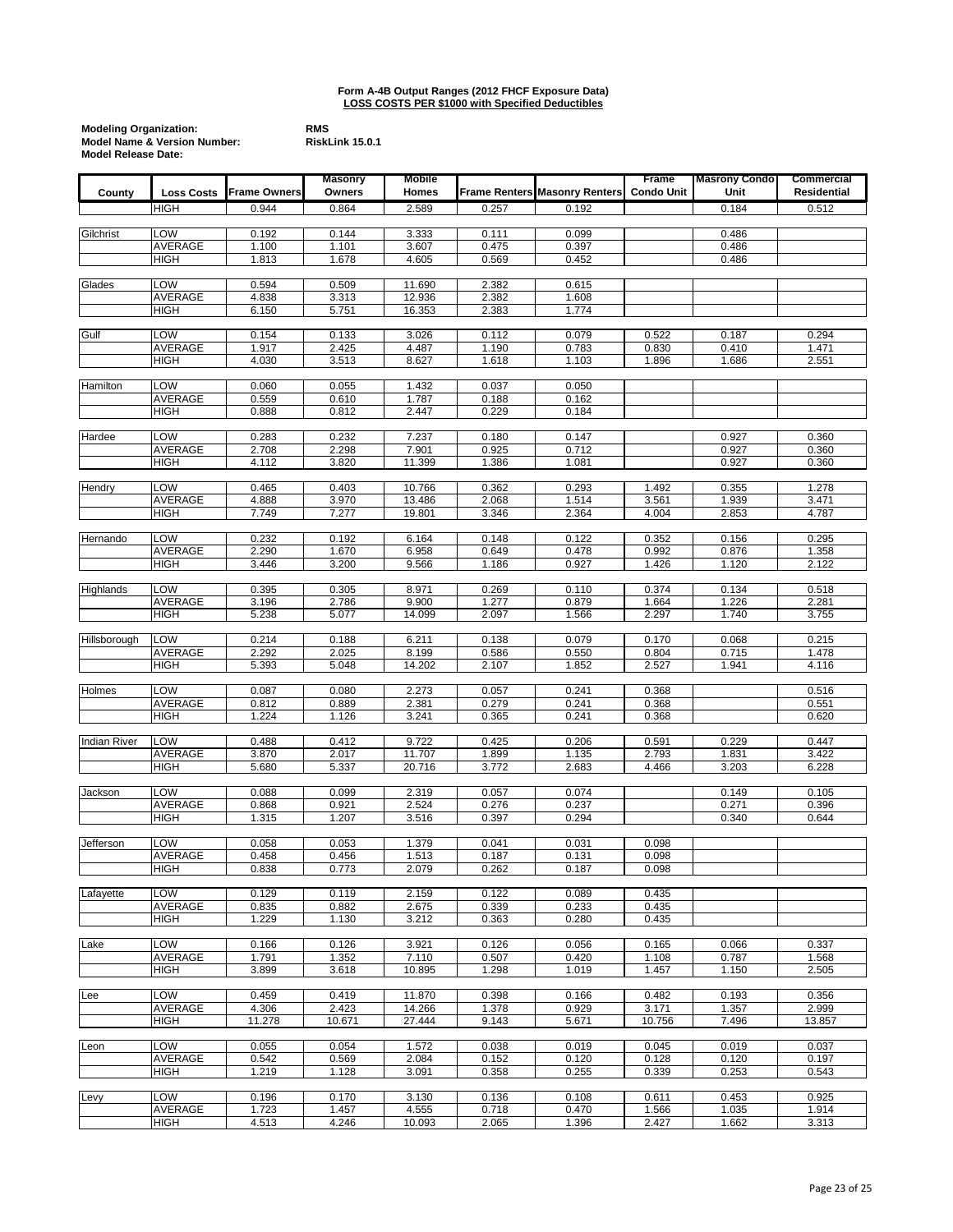| <b>Modeling Organization:</b>           | <b>RMS</b> |
|-----------------------------------------|------------|
| <b>Model Name &amp; Version Number:</b> | Risk       |
| <b>Model Release Date:</b>              |            |

|               |                       |                     | <b>Masonry</b> | <b>Mobile</b>   |                |                                      | Frame             | <b>Masrony Condo</b> | <b>Commercial</b> |
|---------------|-----------------------|---------------------|----------------|-----------------|----------------|--------------------------------------|-------------------|----------------------|-------------------|
| County        | <b>Loss Costs</b>     | <b>Frame Owners</b> | Owners         | Homes           |                | <b>Frame Renters Masonry Renters</b> | <b>Condo Unit</b> | Unit                 | Residential       |
| Liberty       | LOW                   | 0.118               | 0.109          | 2.228           | 0.066          | 0.270                                |                   |                      |                   |
|               | <b>AVERAGE</b>        | 0.831               | 0.889          | 2.540           | 0.317          | 0.270                                |                   |                      |                   |
|               | <b>HIGH</b>           | 1.211               | 1.112          | 3.238           | 0.349          | 0.270                                |                   |                      |                   |
|               |                       |                     |                |                 |                |                                      |                   |                      |                   |
| Madison       | LOW<br><b>AVERAGE</b> | 0.060               | 0.056          | 1.287           | 0.032          | 0.032                                |                   |                      |                   |
|               | <b>HIGH</b>           | 0.569<br>0.900      | 0.583<br>0.823 | 1.656<br>2.459  | 0.183<br>0.241 | 0.145<br>0.191                       |                   |                      |                   |
|               |                       |                     |                |                 |                |                                      |                   |                      |                   |
| Manatee       | LOW                   | 0.357               | 0.326          | 9.235           | 0.294          | 0.118                                | 0.359             | 0.143                | 0.363             |
|               | AVERAGE               | 3.567               | 2.345          | 10.992          | 1.175          | 0.829                                | 2.380             | 1.544                | 3.061             |
|               | <b>HIGH</b>           | 9.723               | 9.198          | 25.951          | 4.882          | 3.484                                | 5.780             | 4.496                | 8.723             |
|               |                       |                     |                |                 |                |                                      |                   |                      |                   |
| Marion        | LOW                   | 0.146               | 0.129          | 3.257           | 0.093          | 0.077                                | 0.132             | 0.057                | 0.201             |
|               | AVERAGE               | 1.726               | 1.103          | 5.063           | 0.374          | 0.317                                | 0.670             | 0.473                | 0.896             |
|               | HIGH                  | 3.781               | 3.504          | 9.418           | 1.194          | 0.628                                | 0.941             | 0.759                | 1.646             |
| <b>Martin</b> | LOW                   | 0.640               | 0.576          | 13.645          | 0.618          | 0.289                                | 0.745             | 0.286                | 0.881             |
|               | AVERAGE               | 5.484               | 3.674          | 16.669          | 2.995          | 1.650                                | 4.545             | 2.569                | 4.420             |
|               | <b>HIGH</b>           | 9.702               | 9.182          | 20.804          | 5.114          | 3.394                                | 6.025             | 4.051                | 8.151             |
|               |                       |                     |                |                 |                |                                      |                   |                      |                   |
| Miami-Dade    | LOW                   | 0.560               | 0.505          | 17.134          | 0.500          | 0.239                                | 0.639             | 0.262                | 0.481             |
|               | AVERAGE               | 4.844               | 3.918          | 19.553          | 2.834          | 2.482                                | 4.800             | 2.838                | 5.096             |
|               | HIGH                  | 12.105              | 11.354         | 52.076          | 16.764         | 11.277                               | 19.441            | 13.267               | 23.291            |
| Monroe        | LOW                   | 1.537               | 1.505          | 31.110          | 2.407          | 0.967                                | 2.897             | 1.140                | 1.573             |
|               | AVERAGE               | 4.589               | 4.613          | 34.430          | 8.364          | 5.642                                | 9.375             | 6.265                | 9.105             |
|               | HIGH                  | 9.645               | 9.052          | 41.766          | 13.239         | 8.647                                | 15.279            | 10.693               | 17.412            |
|               |                       |                     |                |                 |                |                                      |                   |                      |                   |
| Nassau        | LOW                   | 0.054               | 0.054          | 1.485           | 0.027          | 0.023                                | 0.237             | 0.077                | 0.157             |
|               | <b>AVERAGE</b>        | 0.977               | 0.906          | 2.489           | 0.490          | 0.330                                | 0.671             | 0.485                | 0.933             |
|               | <b>HIGH</b>           | 2.644               | 2.464          | 5.957           | 0.918          | 0.663                                | 1.092             | 0.794                | 1.642             |
|               |                       |                     |                |                 |                |                                      |                   |                      |                   |
| Okaloosa      | LOW                   | 0.127               | 0.115          | 2.473           | 0.103          | 0.079                                | 0.127             | 0.161                | 0.211             |
|               | AVERAGE<br>HIGH       | 1.929<br>4.925      | 2.067<br>4.643 | 3.935<br>10.837 | 0.877<br>2.343 | 0.677<br>1.607                       | 1.663<br>2.738    | 0.825<br>1.894       | 1.964<br>3.606    |
|               |                       |                     |                |                 |                |                                      |                   |                      |                   |
| Okeechobee    | LOW                   | 0.555               | 0.504          | 12.215          | 0.717          | 0.394                                | 0.868             | 0.481                | 1.352             |
|               | AVERAGE               | 4.943               | 3.874          | 14.452          | 2.285          | 1.581                                | 2.085             | 2.429                | 3.115             |
|               | <b>HIGH</b>           | 7.304               | 6.860          | 18.662          | 3.177          | 2.251                                | 3.789             | 2.713                | 4.535             |
|               |                       |                     |                |                 |                |                                      |                   |                      |                   |
| Orange        | LOW                   | 0.202               | 0.180          | 5.901           | 0.127          | 0.055                                | 0.160             | 0.068                | 0.136             |
|               | AVERAGE               | 1.790               | 1.716          | 7.050           | 0.467          | 0.399                                | 0.596             | 0.507                | 1.047             |
|               | HIGH                  | 5.464               | 5.098          | 9.780           | 2.058          | 1.560                                | 1.332             | 1.063                | 2.342             |
| Osceola       | LOW                   | 0.191               | 0.177          | 5.318           | 0.129          | 0.052                                | 0.158             | 0.068                | 0.162             |
|               | AVERAGE               | 1.657               | 1.557          | 7.959           | 0.438          | 0.385                                | 0.551             | 0.373                | 0.834             |
|               | <b>HIGH</b>           | 4.175               | 3.889          | 11.353          | 1.525          | 1.068                                | 1.692             | 1.293                | 2.829             |
|               |                       |                     |                |                 |                |                                      |                   |                      |                   |
| Palm Beach    | LOW                   | 0.437               | 0.401          | 13.054          | 0.426          | 0.204                                | 0.518             | 0.220                | 0.505             |
|               | AVERAGE               | 4.445               | 2.949          | 18.508          | 2.299          | 1.665                                | 3.769             | 2.257                | 4.231             |
|               | HIGH                  | 9.792               | 9.271          | 26.217          | 6.971          | 4.903                                | 8.210             | 5.829                | 11.039            |
| Pasco         | <b>LOW</b>            | 0.265               | 0.243          | 7.281           | 0.196          | 0.125                                | 0.238             | 0.096                | 0.236             |
|               | AVERAGE               | 1.968               | 1.956          | 8.704           | 0.506          | 0.521                                | 1.037             | 0.971                | 1.743             |
|               | HIGH                  | 4.289               | 3.857          | 11.485          | 1.426          | 1.124                                | 1.673             | 1.324                | 2.706             |
|               |                       |                     |                |                 |                |                                      |                   |                      |                   |
| Pinellas      | LOW                   | 0.266               | 0.240          | 7.299           | 0.200          | 0.104                                | 0.245             | 0.097                | 0.236             |
|               | AVERAGE               | 3.659               | 3.222          | 10.030          | 1.041          | 1.016                                | 1.965             | 1.397                | 2.630             |
|               | HIGH                  | 7.175               | 6.734          | 16.815          | 5.762          | 4.096                                | 6.807             | 4.877                | 9.401             |
|               |                       |                     |                |                 |                |                                      |                   |                      |                   |
| Polk          | LOW<br>AVERAGE        | 0.209<br>2.308      | 0.193<br>1.883 | 6.519<br>8.222  | 0.140<br>0.619 | 0.060<br>0.604                       | 0.173<br>0.717    | 0.070<br>0.734       | 0.290<br>1.248    |
|               | HIGH                  | 4.982               | 4.645          | 11.777          | 1.808          | 1.381                                | 1.921             | 1.447                | 3.063             |
|               |                       |                     |                |                 |                |                                      |                   |                      |                   |
| Putnam        | LOW                   | 0.118               | 0.094          | 2.614           | 0.068          | 0.058                                | 0.093             | 0.036                | 0.706             |
|               | AVERAGE               | 1.306               | 1.271          | 3.728           | 0.406          | 0.319                                | 0.525             | 0.291                | 0.887             |
|               | <b>HIGH</b>           | 2.403               | 2.213          | 6.156           | 0.698          | 0.517                                | 0.809             | 0.626                | 1.124             |
|               |                       |                     |                |                 |                |                                      |                   |                      |                   |
| St. Johns     | LOW                   | 0.104               | 0.096          | 2.633           | 0.072          | 0.027                                | 0.088             | 0.039                | 0.133             |
|               | AVERAGE               | 0.916               | 1.032          | 4.033           | 0.417          | 0.304                                | 0.656             | 0.552                | 0.990             |
|               | HIGH                  | 3.000               | 2.794          | 7.156           | 1.137          | 0.812                                | 1.347             | 0.972                | 2.000             |
| St. Lucie     | LOW                   | 0.472               | 0.427          | 10.648          | 0.441          | 0.171                                | 0.534             | 0.208                | 0.472             |
|               | AVERAGE               | 4.123               | 1.987          | 12.675          | 1.830          | 0.935                                | 3.031             | 2.168                | 3.493             |
|               |                       |                     |                |                 |                |                                      |                   |                      |                   |